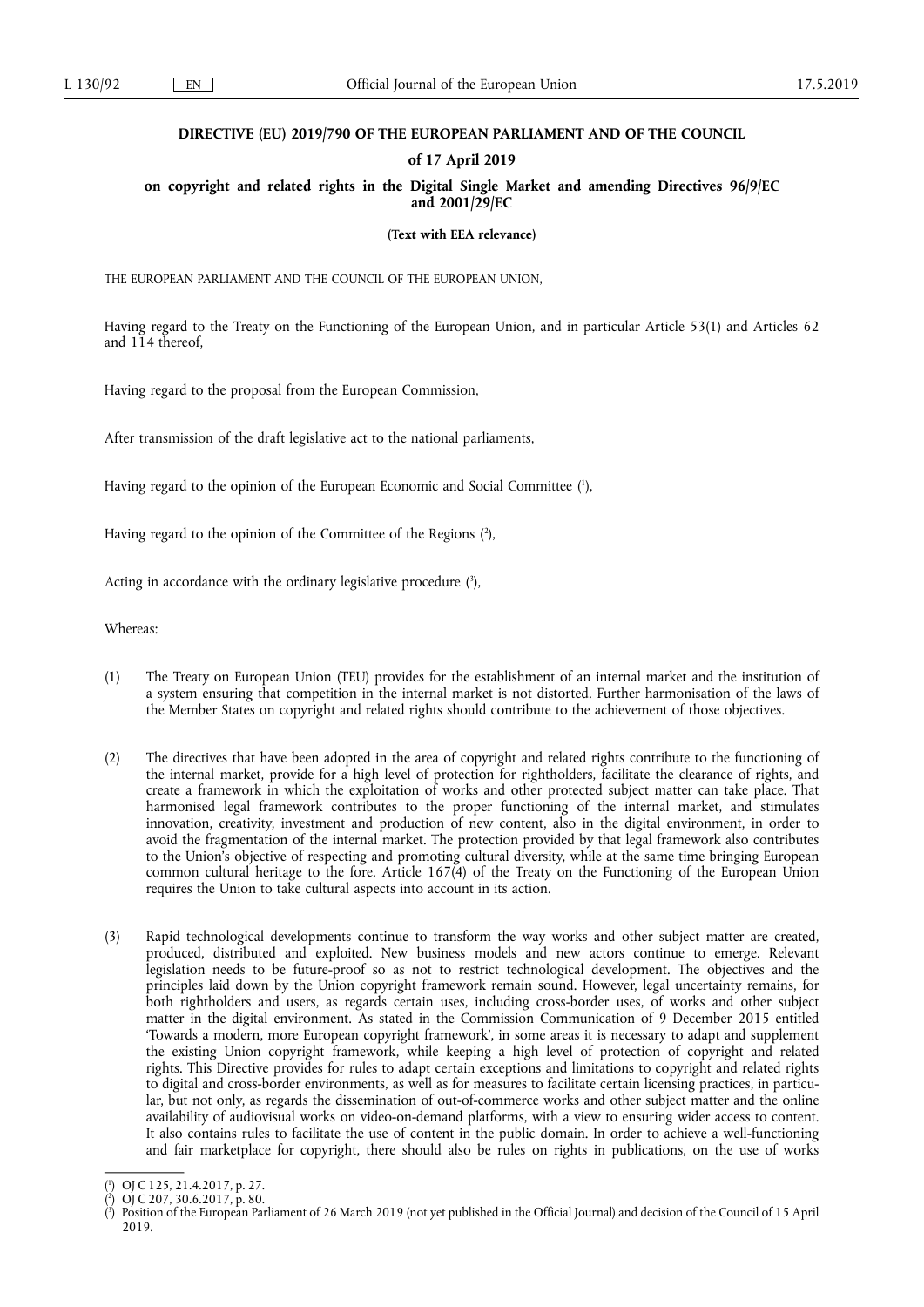or other subject matter by online service providers storing and giving access to user-uploaded content, on the transparency of authors' and performers' contracts, on authors' and performers' remuneration, as well as a mechanism for the revocation of rights that authors and performers have transferred on an exclusive basis.

- (4) This Directive is based upon, and complements, the rules laid down in the directives currently in force in this area, in particular Directives 96/9/EC (\*), 2000/31/EC (\*), 2001/29/EC (\*), 2006/115/EC (\*), 2009/24/EC (\*),  $2012/28$ /EU ( $\degree$ ) and  $2014/26$ /EU ( $\degree$ ) of the European Parliament and of the Council.
- (5) In the fields of research, innovation, education and preservation of cultural heritage, digital technologies permit new types of uses that are not clearly covered by the existing Union rules on exceptions and limitations. In addition, the optional nature of exceptions and limitations provided for in Directives 96/9/EC, 2001/29/EC and 2009/24/EC in those fields could negatively impact the functioning of the internal market. This is particularly relevant as regards cross-border uses, which are becoming increasingly important in the digital environment. Therefore, the existing exceptions and limitations in Union law that are relevant for scientific research, innovation, teaching and preservation of cultural heritage should be reassessed in the light of those new uses. Mandatory exceptions or limitations for uses of text and data mining technologies, illustration for teaching in the digital environment and for preservation of cultural heritage should be introduced. The existing exceptions and limitations in Union law should continue to apply, including to text and data mining, education, and preservation activities, as long as they do not limit the scope of the mandatory exceptions or limitations provided for in this Directive, which need to be implemented by Member States in their national law. Directives 96/9/EC and 2001/29/EC should, therefore, be amended.
- (6) The exceptions and limitations provided for in this Directive seek to achieve a fair balance between the rights and interests of authors and other rightholders, on the one hand, and of users on the other. They can be applied only in certain special cases that do not conflict with the normal exploitation of the works or other subject matter and do not unreasonably prejudice the legitimate interests of the rightholders.
- (7) The protection of technological measures established in Directive 2001/29/EC remains essential to ensure the protection and the effective exercise of the rights granted to authors and to other rightholders under Union law. Such protection should be maintained while ensuring that the use of technological measures does not prevent the enjoyment of the exceptions and limitations provided for in this Directive. Rightholders should have the opportunity to ensure that through voluntary measures. They should remain free to choose the appropriate means of enabling the beneficiaries of the exceptions and limitations provided for in this Directive to benefit from them. In the absence of voluntary measures, Member States should take appropriate measures in accordance with the first subparagraph of Article 6(4) of Directive 2001/29/EC, including where works and other subject matter are made available to the public through on-demand services.
- (8) New technologies enable the automated computational analysis of information in digital form, such as text, sounds, images or data, generally known as text and data mining. Text and data mining makes the processing of large amounts of information with a view to gaining new knowledge and discovering new trends possible. Text and data mining technologies are prevalent across the digital economy; however, there is widespread acknowledgment that text and data mining can, in particular, benefit the research community and, in so doing, support

<sup>(</sup> 4 ) Directive 96/9/EC of the European Parliament and of the Council of 11 March 1996 on the legal protection of databases (OJ L 77, 27.3.1996, p. 20).

<sup>(</sup> 5 ) Directive 2000/31/EC of the European Parliament and of the Council of 8 June 2000 on certain legal aspects of information society services, in particular electronic commerce, in the Internal Market (Directive on electronic commerce) (OJ L 178, 17.7.2000, p. 1).

<sup>(</sup> 6 ) Directive 2001/29/EC of the European Parliament and of the Council of 22 May 2001 on the harmonisation of certain aspects of copyright and related rights in the information society (OJ L 167, 22.6.2001, p. 10).

<sup>(</sup> 7 ) Directive 2006/115/EC of the European Parliament and of the Council of 12 December 2006 on rental right and lending right and on certain rights related to copyright in the field of intellectual property (OJ L 376, 27.12.2006, p. 28).

<sup>(</sup> 8 ) Directive 2009/24/EC of the European Parliament and of the Council of 23 April 2009 on the legal protection of computer programs (OJ L 111, 5.5.2009, p. 16).

<sup>(</sup> 9 ) Directive 2012/28/EU of the European Parliament and of the Council of 25 October 2012 on certain permitted uses of orphan works (OJ L 299, 27.10.2012, p. 5).

<sup>(</sup> 10) Directive 2014/26/EU of the European Parliament and of the Council of 26 February 2014 on collective management of copyright and related rights and multi-territorial licensing of rights in musical works for online use in the internal market (OJ L 84, 20.3.2014, p. 72).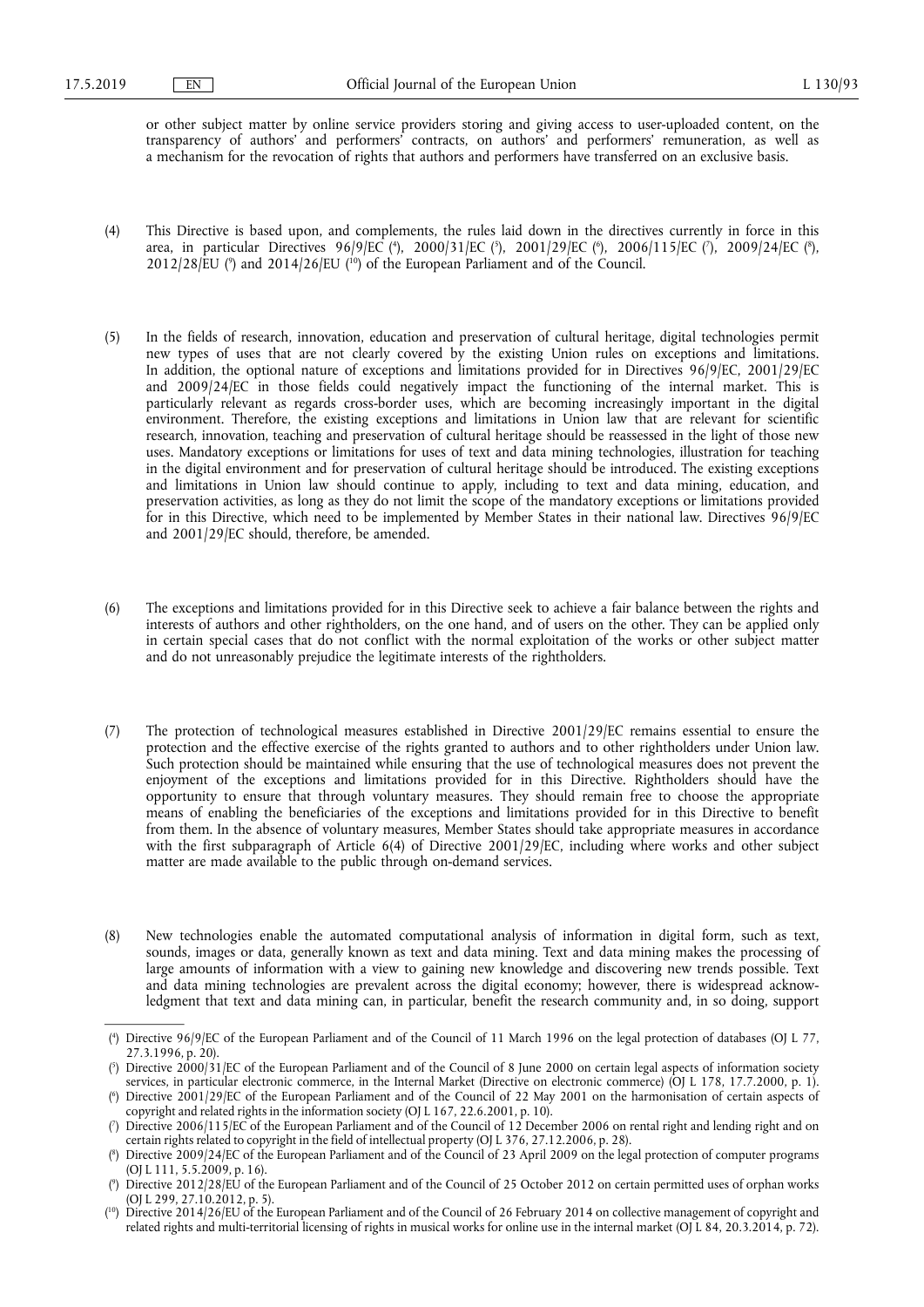innovation. Such technologies benefit universities and other research organisations, as well as cultural heritage institutions since they could also carry out research in the context of their main activities. However, in the Union, such organisations and institutions are confronted with legal uncertainty as to the extent to which they can perform text and data mining of content. In certain instances, text and data mining can involve acts protected by copyright, by the sui generis database right or by both, in particular, the reproduction of works or other subject matter, the extraction of contents from a database or both which occur for example when the data are normalised in the process of text and data mining. Where no exception or limitation applies, an authorisation to undertake such acts is required from rightholders.

- (9) Text and data mining can also be carried out in relation to mere facts or data that are not protected by copyright, and in such instances no authorisation is required under copyright law. There can also be instances of text and data mining that do not involve acts of reproduction or where the reproductions made fall under the mandatory exception for temporary acts of reproduction provided for in Article 5(1) of Directive 2001/29/EC, which should continue to apply to text and data mining techniques that do not involve the making of copies beyond the scope of that exception.
- (10) Union law provides for certain exceptions and limitations covering uses for scientific research purposes which may apply to acts of text and data mining. However, those exceptions and limitations are optional and not fully adapted to the use of technologies in scientific research. Moreover, where researchers have lawful access to content, for example through subscriptions to publications or open access licences, the terms of the licences could exclude text and data mining. As research is increasingly carried out with the assistance of digital technology, there is a risk that the Union's competitive position as a research area will suffer, unless steps are taken to address the legal uncertainty concerning text and data mining.
- (11) The legal uncertainty concerning text and data mining should be addressed by providing for a mandatory exception for universities and other research organisations, as well as for cultural heritage institutions, to the exclusive right of reproduction and to the right to prevent extraction from a database. In line with the existing Union research policy, which encourages universities and research institutes to collaborate with the private sector, research organisations should also benefit from such an exception when their research activities are carried out in the framework of public-private partnerships. While research organisations and cultural heritage institutions should continue to be the beneficiaries of that exception, they should also be able to rely on their private partners for carrying out text and data mining, including by using their technological tools.
- (12) Research organisations across the Union encompass a wide variety of entities the primary goal of which is to conduct scientific research or to do so together with the provision of educational services. The term 'scientific research' within the meaning of this Directive should be understood to cover both the natural sciences and the human sciences. Due to the diversity of such entities, it is important to have a common understanding of research organisations. They should for example cover, in addition to universities or other higher education institutions and their libraries, also entities such as research institutes and hospitals that carry out research. Despite different legal forms and structures, research organisations in the Member States generally have in common that they act either on a not-for-profit basis or in the context of a public-interest mission recognised by the State. Such a public-interest mission could, for example, be reflected through public funding or through provisions in national laws or public contracts. Conversely, organisations upon which commercial undertakings have a decisive influence allowing such undertakings to exercise control because of structural situations, such as through their quality of shareholder or member, which could result in preferential access to the results of the research, should not be considered research organisations for the purposes of this Directive.
- (13) Cultural heritage institutions should be understood as covering publicly accessible libraries and museums regardless of the type of works or other subject matter that they hold in their permanent collections, as well as archives, film or audio heritage institutions. They should also be understood to include, inter alia, national libraries and national archives, and, as far as their archives and publicly accessible libraries are concerned, educational establishments, research organisations and public sector broadcasting organisations.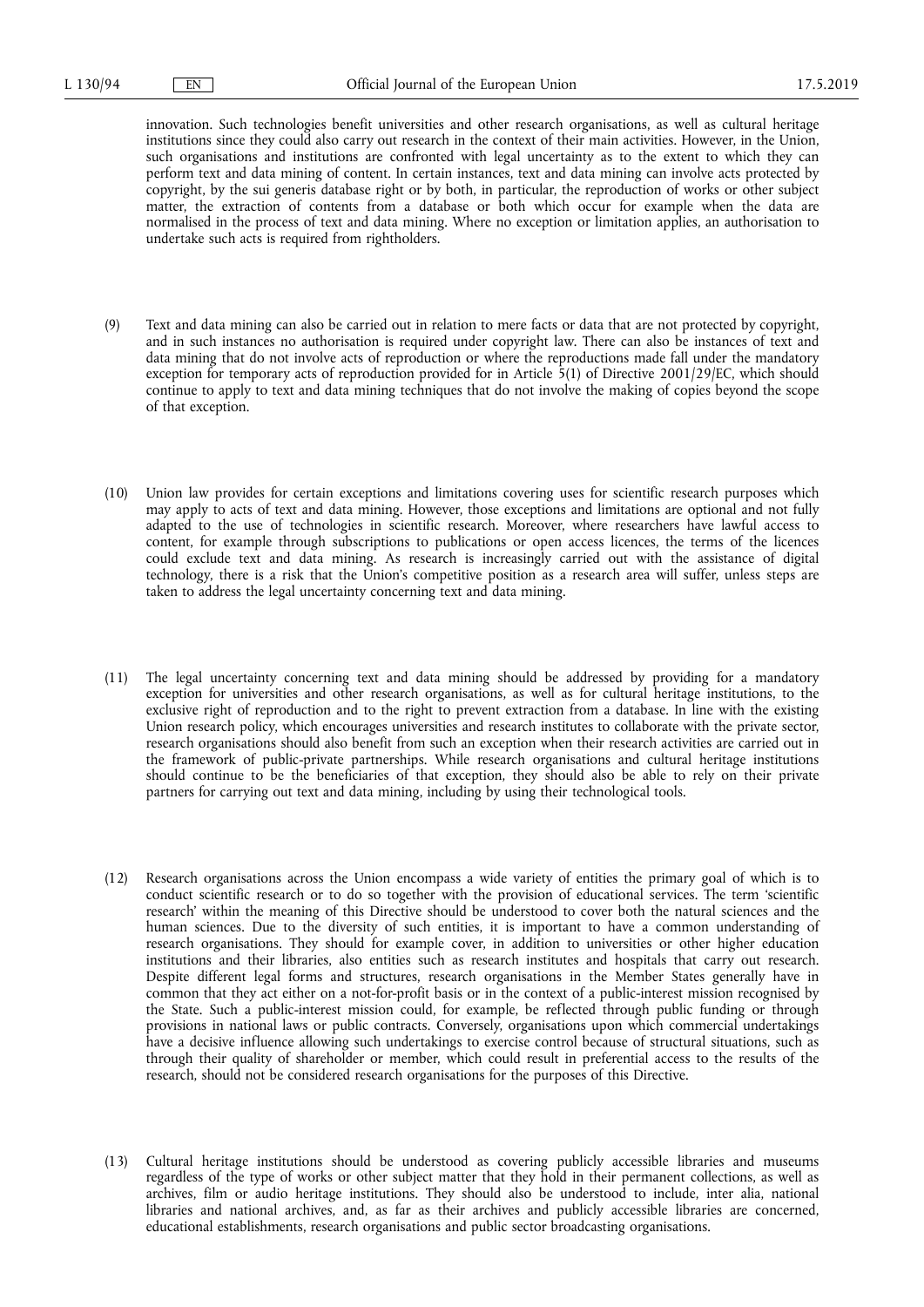- (14) Research organisations and cultural heritage institutions, including the persons attached thereto, should be covered by the text and data mining exception with regard to content to which they have lawful access. Lawful access should be understood as covering access to content based on an open access policy or through contractual arrangements between rightholders and research organisations or cultural heritage institutions, such as subscriptions, or through other lawful means. For instance, in the case of subscriptions taken by research organisations or cultural heritage institutions, the persons attached thereto and covered by those subscriptions should be deemed to have lawful access. Lawful access should also cover access to content that is freely available online.
- (15) Research organisations and cultural heritage institutions could in certain cases, for example for subsequent verification of scientific research results, need to retain copies made under the exception for the purposes of carrying out text and data mining. In such cases, the copies should be stored in a secure environment. Member States should be free to decide, at national level and after discussions with relevant stakeholders, on further specific arrangements for retaining the copies, including the ability to appoint trusted bodies for the purpose of storing such copies. In order not to unduly restrict the application of the exception, such arrangements should be proportionate and limited to what is needed for retaining the copies in a safe manner and preventing unauthorised use. Uses for the purpose of scientific research, other than text and data mining, such as scientific peer review and joint research, should remain covered, where applicable, by the exception or limitation provided for in Article  $5(3)(a)$  of Directive 2001/29/EC.
- (16) In view of a potentially high number of access requests to, and downloads of, their works or other subject matter, rightholders should be allowed to apply measures when there is a risk that the security and integrity of their systems or databases could be jeopardised. Such measures could, for example, be used to ensure that only persons having lawful access to their data can access them, including through IP address validation or user authentication. Those measures should remain proportionate to the risks involved, and should not exceed what is necessary to pursue the objective of ensuring the security and integrity of the system and should not undermine the effective application of the exception.
- (17) In view of the nature and scope of the exception, which is limited to entities carrying out scientific research, any potential harm created to rightholders through this exception would be minimal. Member States should, therefore, not provide for compensation for rightholders as regards uses under the text and data mining exceptions introduced by this Directive.
- (18) In addition to their significance in the context of scientific research, text and data mining techniques are widely used both by private and public entities to analyse large amounts of data in different areas of life and for various purposes, including for government services, complex business decisions and the development of new applications or technologies. Rightholders should remain able to license the uses of their works or other subject matter falling outside the scope of the mandatory exception provided for in this Directive for text and data mining for the purposes of scientific research and of the existing exceptions and limitations provided for in Directive 2001/29/EC. At the same time, consideration should be given to the fact that users of text and data mining could be faced with legal uncertainty as to whether reproductions and extractions made for the purposes of text and data mining can be carried out on lawfully accessed works or other subject matter, in particular when the reproductions or extractions made for the purposes of the technical process do not fulfil all the conditions of the existing exception for temporary acts of reproduction provided for in Article 5(1) of Directive 2001/29/EC. In order to provide for more legal certainty in such cases and to encourage innovation also in the private sector, this Directive should provide, under certain conditions, for an exception or limitation for reproductions and extractions of works or other subject matter, for the purposes of text and data mining, and allow the copies made to be retained for as long as is necessary for those text and data mining purposes.

This exception or limitation should only apply where the work or other subject matter is accessed lawfully by the beneficiary, including when it has been made available to the public online, and insofar as the rightholders have not reserved in an appropriate manner the rights to make reproductions and extractions for text and data mining. In the case of content that has been made publicly available online, it should only be considered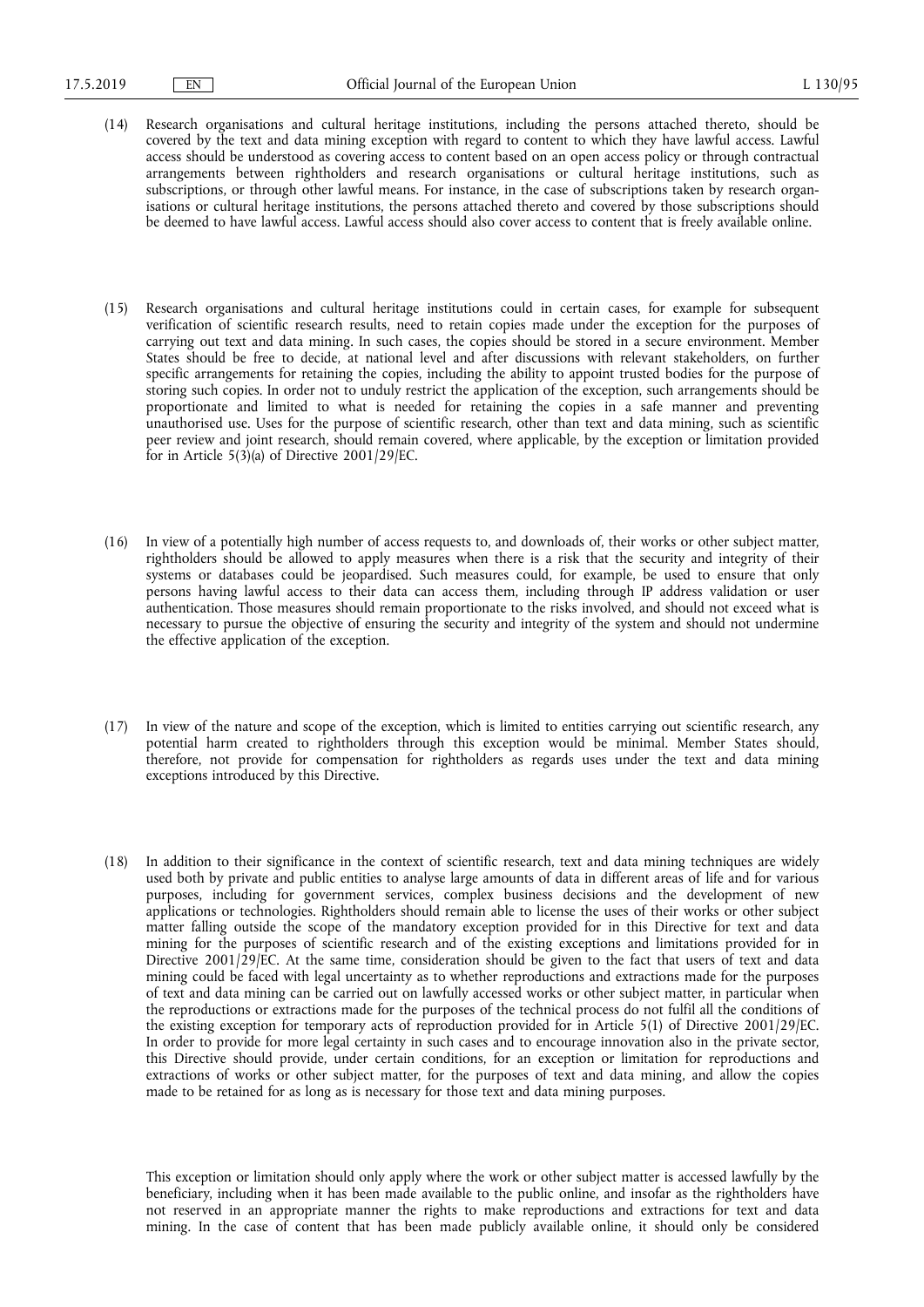appropriate to reserve those rights by the use of machine-readable means, including metadata and terms and conditions of a website or a service. Other uses should not be affected by the reservation of rights for the purposes of text and data mining. In other cases, it can be appropriate to reserve the rights by other means, such as contractual agreements or a unilateral declaration. Rightholders should be able to apply measures to ensure that their reservations in this regard are respected. This exception or limitation should leave intact the mandatory exception for text and data mining for scientific research purposes provided for in this Directive, as well as the existing exception for temporary acts of reproduction provided for in Article 5(1) of Directive 2001/29/EC.

- (19) Article 5(3)(a) of Directive 2001/29/EC allows Member States to introduce an exception or limitation to the rights of reproduction, communication to the public and making available to the public of works or other subject matter in such a way that members of the public may access them from a place and a time individually chosen by them, for the sole purpose of illustration for teaching. In addition, Articles 6(2)(b) and 9(b) of Directive 96/9/EC permit the use of a database and the extraction of a substantial part of its contents for the purpose of illustration for teaching. The scope of those exceptions or limitations as they apply to digital uses is unclear. In addition, there is a lack of clarity as to whether those exceptions or limitations would apply where teaching is provided online and at a distance. Moreover, the existing legal framework does not provide for a cross-border effect. This situation could hamper the development of digitally supported teaching activities and distance learning. Therefore, the introduction of a new mandatory exception or limitation is necessary to ensure that educational establishments benefit from full legal certainty when using works or other subject matter in digital teaching activities, including online and across borders.
- (20) While distance learning and cross-border education programmes are mostly developed at higher education level, digital tools and resources are increasingly used at all education levels, in particular to improve and enrich the learning experience. The exception or limitation provided for in this Directive should, therefore, benefit all educational establishments recognised by a Member State, including those involved in primary, secondary, vocational and higher education. It should apply only to the extent that the uses are justified by the non-commercial purpose of the particular teaching activity. The organisational structure and the means of funding of an educational establishment should not be the decisive factors in determining whether the activity is non-commercial in nature.
- (21) The exception or limitation provided for in this Directive for the sole purpose of illustration for teaching should be understood as covering digital uses of works or other subject matter to support, enrich or complement the teaching, including learning activities. The distribution of software allowed under that exception or limitation should be limited to digital transmission of software. In most cases, the concept of illustration would, therefore, imply the use only of parts or extracts of works, which should not substitute for the purchase of materials primarily intended for the educational market. When implementing the exception or limitation, Member States should remain free to specify, for the different types of works or other subject matter, in a balanced manner, the proportion of a work or other subject matter that can be used for the sole purpose of illustration for teaching. Uses allowed under the exception or limitation should be understood to cover the specific accessibility needs of persons with a disability in the context of illustration for teaching.
- (22) The use of works or other subject matter under the exception or limitation for the sole purpose of illustration for teaching provided for in this Directive should only take place in the context of teaching and learning activities carried out under the responsibility of educational establishments, including during examinations or teaching activities that take place outside the premises of educational establishments, for example in a museum, library or another cultural heritage institution, and should be limited to what is necessary for the purpose of such activities. The exception or limitation should cover both uses of works or other subject matter made in the classroom or in other venues through digital means, for example electronic whiteboards or digital devices which might be connected to the internet, as well as uses made at a distance through secure electronic environments, such as in the context of online courses or access to teaching material complementing a given course. Secure electronic environments should be understood as digital teaching and learning environments access to which is limited to an educational establishment's teaching staff and to pupils or students enrolled in a study programme, in particular through appropriate authentication procedures including password-based authentication.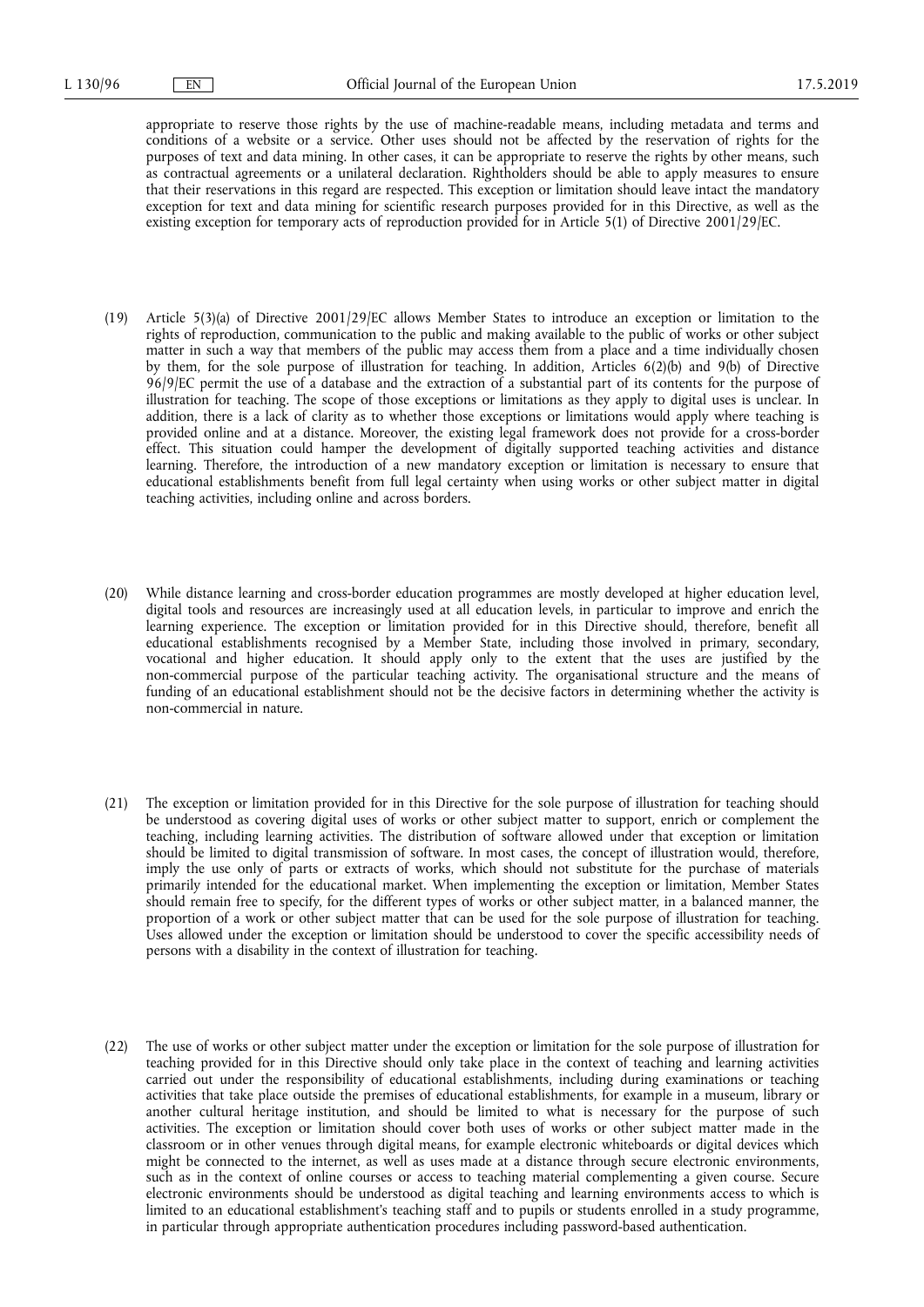(23) Different arrangements, based on the implementation of the exception or limitation provided for in Directive 2001/29/EC or on licensing agreements covering further uses, are in place in a number of Member States in order to facilitate educational uses of works and other subject matter. Such arrangements have usually been developed taking account of the needs of educational establishments and of different levels of education. While it is essential to harmonise the scope of the new mandatory exception or limitation in relation to digital uses and cross-border teaching activities, the arrangements for implementation can vary from one Member State to another, to the extent that they do not hamper the effective application of the exception or limitation or cross-border uses. Member States should, for example, remain free to require that the use of works or other subject matter respect the moral rights of authors and performers. This should allow Member States to build on the existing arrangements concluded at national level. In particular, Member States could decide to subject the application of the exception or limitation, fully or partially, to the availability of suitable licences, covering at least the same uses as those allowed under the exception or limitation. Member States should ensure that where licences cover only partially the uses allowed under the exception or limitation, all the other uses remain subject to the exception or limitation.

Member States could, for example, use this mechanism to give precedence to licences for material that is primarily intended for the educational market or licences for sheet music. In order to avoid that subjecting the application of the exception to the availability of licences results in legal uncertainty or an administrative burden for educational establishments, Member States adopting such an approach should take concrete measures to ensure that licensing schemes allowing digital uses of works or other subject matter for the purpose of illustration for teaching are easily available, and that educational establishments are aware of the existence of such licensing schemes. Such licensing schemes should meet the needs of educational establishments. Information tools aimed at ensuring that existing licensing schemes are visible could also be developed. Such schemes could, for example, be based on collective licensing or on extended collective licensing, in order to avoid educational establishments having to negotiate individually with rightholders. In order to guarantee legal certainty, Member States should specify under which conditions an educational establishment can use protected works or other subject matter under that exception and, conversely, when it should act under a licensing scheme.

- (24) Member States should remain free to provide that rightholders receive fair compensation for the digital uses of their works or other subject matter under the exception or limitation provided for in this Directive for illustration for teaching. In setting the level of fair compensation, due account should be taken, inter alia, of Member States' educational objectives and of the harm to rightholders. Member States that decide to provide for fair compensation should encourage the use of systems that do not create an administrative burden for educational establishments.
- (25) Cultural heritage institutions are engaged in the preservation of their collections for future generations. An act of preservation of a work or other subject matter in the collection of a cultural heritage institution might require a reproduction and consequently require the authorisation of the relevant rightholders. Digital technologies offer new ways of preserving the heritage contained in those collections but they also create new challenges. In view of those new challenges, it is necessary to adapt the existing legal framework by providing for a mandatory exception to the right of reproduction in order to allow such acts of preservation by such institutions.
- (26) The existence of different approaches in the Member States with regard to acts of reproduction for preservation by cultural heritage institutions hampers cross-border cooperation, the sharing of means of preservation and the establishment of cross-border preservation networks in the internal market by such institutions, leading to an inefficient use of resources. That can have a negative impact on the preservation of cultural heritage.
- (27) Member States should, therefore, be required to provide for an exception to permit cultural heritage institutions to reproduce works and other subject matter permanently in their collections for preservation purposes, for example to address technological obsolescence or the degradation of original supports or to insure such works and other subject matter. Such an exception should allow the making of copies by the appropriate preservation tool, means or technology, in any format or medium, in the required number, at any point in the life of a work or other subject matter and to the extent required for preservation purposes. Acts of reproduction undertaken by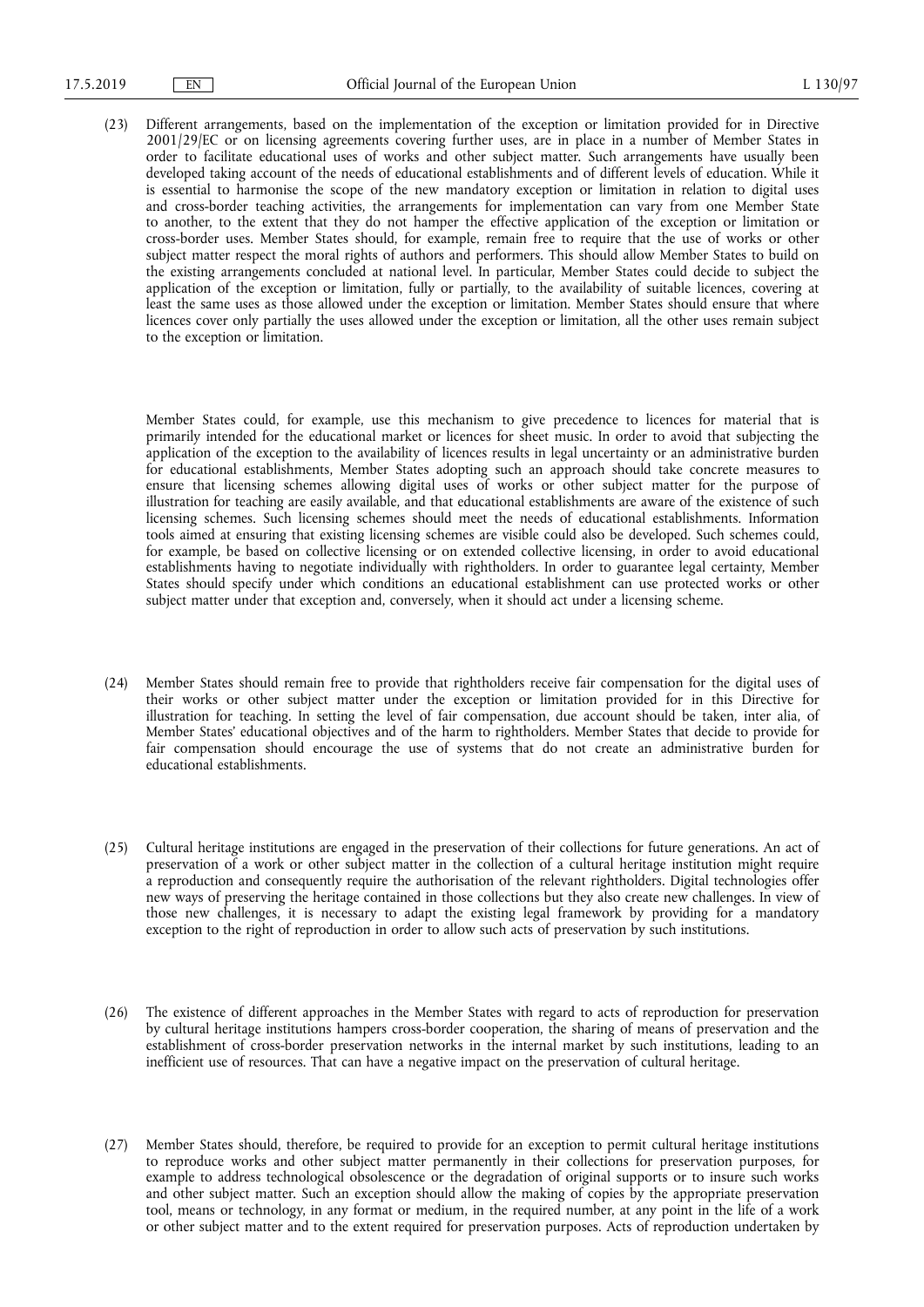cultural heritage institutions for purposes other than the preservation of works and other subject matter in their permanent collections should remain subject to the authorisation of rightholders, unless permitted by other exceptions or limitations provided for in Union law.

- (28) Cultural heritage institutions do not necessarily have the technical means or expertise to undertake the acts required to preserve their collections themselves, particularly in the digital environment, and might, therefore, have recourse to the assistance of other cultural institutions and other third parties for that purpose. Under the exception for preservation purposes provided for by this Directive, cultural heritage institutions should be allowed to rely on third parties acting on their behalf and under their responsibility, including those that are based in other Member States, for the making of copies.
- (29) For the purposes of this Directive, works and other subject matter should be considered to be permanently in the collection of a cultural heritage institution when copies of such works or other subject matter are owned or permanently held by that institution, for example as a result of a transfer of ownership or a licence agreement, legal deposit obligations or permanent custody arrangements.
- (30) Cultural heritage institutions should benefit from a clear framework for the digitisation and dissemination, including across borders, of works or other subject matter that are considered to be out of commerce for the purposes of this Directive. However, the particular characteristics of the collections of out-of-commerce works or other subject matter, together with the amount of works and other subject matter involved in mass digitisation projects, mean that obtaining the prior authorisation of the individual rightholders can be very difficult. This can be due, for example, to the age of the works or other subject matter, their limited commercial value or the fact that they were never intended for commercial use or that they have never been exploited commercially. It is therefore necessary to provide for measures to facilitate certain uses of out-of-commerce works or other subject matter that are permanently in the collections of cultural heritage institutions.
- (31) All Member States should have legal mechanisms in place allowing licences issued by relevant and sufficiently representative collective management organisations to cultural heritage institutions, for certain uses of out-ofcommerce works or other subject matter, to also apply to the rights of rightholders that have not mandated a representative collective management organisation in that regard. It should be possible, pursuant to this Directive, for such licences to cover all Member States.
- (32) The provisions on collective licensing of out-of-commerce works or other subject matter introduced by this Directive might not provide a solution for all cases in which cultural heritage institutions encounter difficulties in obtaining all the necessary authorisations from rightholders for the use of such out-of-commerce works or other subject matter. That could be the case for example, where there is no practice of collective management of rights for a certain type of work or other subject matter or where the relevant collective management organisation is not sufficiently representative for the category of the rightholders and of the rights concerned. In such particular instances, it should be possible for cultural heritage institutions to make out-of-commerce works or other subject matter that are permanently in their collection available online in all Member States under a harmonised exception or limitation to copyright and related rights. It is important that uses under such exception or limitation only take place when certain conditions, in particular as regards the availability of licensing solutions, are fulfilled. A lack of agreement on the conditions of the licence should not be interpreted as a lack of availability of licensing solutions.
- (33) Member States should, within the framework provided for in this Directive, have flexibility in choosing the specific type of licensing mechanism, such as extended collective licensing or presumptions of representation, that they put in place for the use of out-of-commerce works or other subject matter by cultural heritage institutions, in accordance with their legal traditions, practices or circumstances. Member States should also have flexibility in determining what the requirements for collective management organisations to be sufficiently representative are, as long as that determination is based on a significant number of rightholders in the relevant type of works or other subject matter having given a mandate allowing the licensing of the relevant type of use.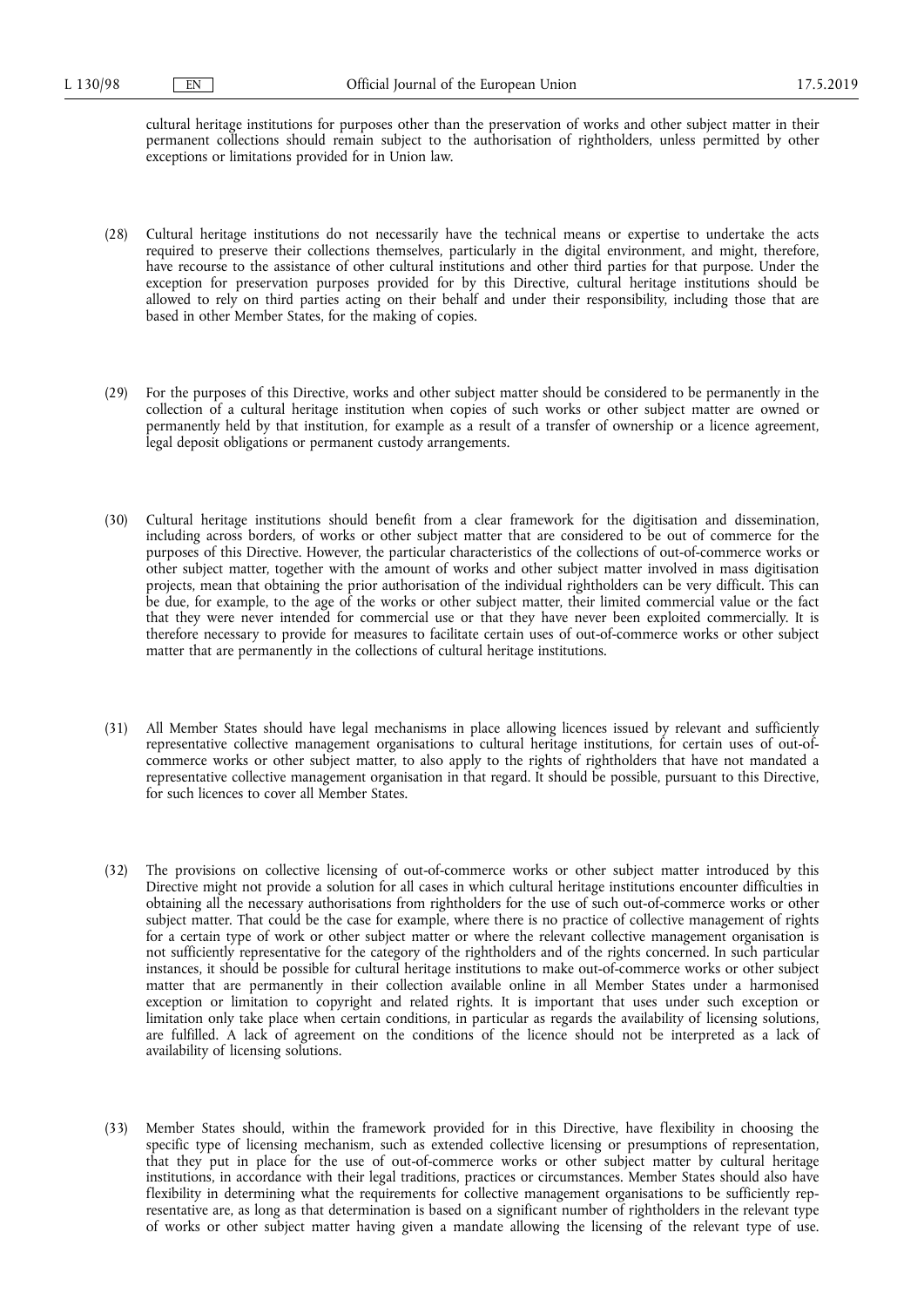Member States should be free to establish specific rules applicable to cases in which more than one collective management organisation is representative for the relevant works or other subject matter, requiring for example joint licences or an agreement between the relevant organisations.

- (34) For the purpose of those licensing mechanisms, a rigorous and well-functioning collective management system is important. Directive 2014/26/EU provides for such a system and that system includes in particular rules on good governance, transparency and reporting, as well as the regular, diligent and accurate distribution and payment of amounts due to individual rightholders.
- (35) Appropriate safeguards should be available for all rightholders, who should be given the opportunity of excluding the application of the licensing mechanisms and of the exception or limitation, introduced by this Directive for the use of out-of-commerce works or other subject matter, in relation to all their works or other subject matter, in relation to all licences or all uses under the exception or limitation, in relation to particular works or other subject matter, or in relation to particular licences or uses under the exception or limitation, at any time before or during the term of the licence or before or during the use under the exception or limitation. Conditions governing those licensing mechanisms should not affect their practical relevance for cultural heritage institutions. It is important that, where a rightholder excludes the application of such mechanisms or of such exception or limitation to one or more works or other subject matter, any ongoing uses are terminated within a reasonable period, and, where they take place under a collective licence, that the collective management organisation once informed ceases to issue licences covering the uses concerned. Such exclusion by rightholders should not affect their claims to remuneration for the actual use of the work or other subject matter under the licence.
- (36) This Directive does not affect the ability of Member States to decide who is to have legal responsibility as regards the compliance of the licensing of out-of-commerce works or other subject matter, and of their use, with the conditions set out in this Directive, and as regards the compliance of the parties concerned with the terms of those licences.
- (37) Considering the variety of works and other subject matter in the collections of cultural heritage institutions, it is important that the licensing mechanisms and the exception or limitation provided for by this Directive are available and can be used in practice for different types of works and other subject matter, including photographs, software, phonograms, audiovisual works and unique works of art, including where they have never been commercially available. Never-in-commerce works can include posters, leaflets, trench journals or amateur audiovisual works, but also unpublished works or other subject matter, without prejudice to other applicable legal constraints, such as national rules on moral rights. When a work or other subject matter is available in any of its different versions, such as subsequent editions of literary works and alternate cuts of cinematographic works, or in any of its different manifestations, such as digital and printed formats of the same work, that work or other subject matter should not be considered out of commerce. Conversely, the commercial availability of adaptations, including other language versions or audiovisual adaptations of a literary work, should not preclude a work or other subject matter from being deemed to be out of commerce in a given language. In order to reflect the specificities of different types of works and other subject matter as regards modes of publication and distribution, and to facilitate the usability of those mechanisms, specific requirements and procedures might have to be established for the practical application of those licensing mechanisms, such as a requirement for a certain time period to have elapsed since the work or other subject matter was first commercially available. It is appropriate that Member States consult rightholders, cultural heritage institutions and collective management organisations when establishing such requirements and procedures.
- (38) When determining whether works or other subject matter are out of commerce, a reasonable effort should be required to assess their availability to the public in the customary channels of commerce, taking into account the characteristics of the particular work or other subject matter or of the particular set of works or other subject matter. Member States should be free to determine the allocation of responsibilities for making that reasonable effort. The reasonable effort should not have to involve repeated action over time but it should nevertheless involve taking account of any easily accessible evidence of upcoming availability of works or other subject matter in the customary channels of commerce. A work-by-work assessment should only be required where that is considered reasonable in view of the availability of relevant information, the likelihood of commercial availability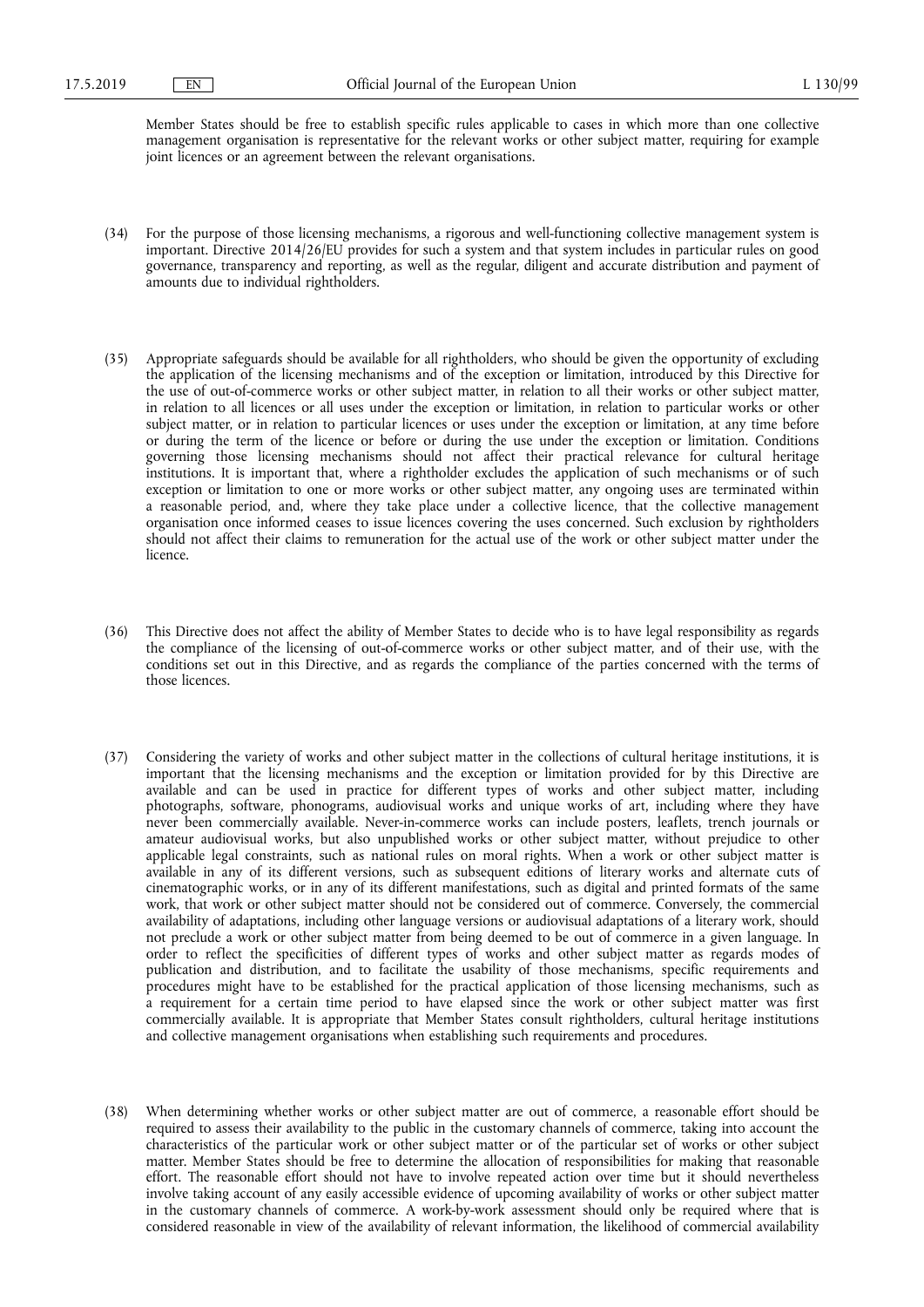and the expected transaction cost. Verification of availability of a work or other subject matter should normally take place in the Member State where the cultural heritage institution is established, unless verification across borders is considered reasonable, for example in cases where there is easily available information that a literary work was first published in a given language version in another Member State. In many cases, the out-ofcommerce status of a set of works or other subject matter could be determined through a proportionate mechanism, such as sampling. The limited availability of a work or other subject matter, such as its availability in second-hand shops, or the theoretical possibility that a licence for a work or other subject matter could be obtained should not be considered as availability to the public in the customary channels of commerce.

- (39) For reasons of international comity, the licensing mechanism and the exception or limitation provided for in this Directive for the digitisation and dissemination of out-of-commerce works or other subject matter should not apply to sets of out-of-commerce works or other subject matter where there is evidence available to presume that they predominantly consist of works or other subject matter of third countries, unless the collective management organisation concerned is sufficiently representative for that third country, for example via a representation agreement. That assessment could be based on the evidence available following the making of the reasonable effort to determine whether the works or other subject matter are out of commerce, without the need to search for further evidence. A work-by-work assessment of the origin of out-of-commerce works or other subject matter should only be required insofar as it is also required for making the reasonable effort to determine whether they are commercially available.
- (40) Contracting cultural heritage institutions and collective management organisations should remain free to agree on the territorial scope of licences, including the option of covering all Member States, the licence fee and the uses allowed. Uses covered by such licences should not be for profit-making purposes, including where copies are distributed by the cultural heritage institution, such as in the case of promotional material about an exhibition. At the same time, given that the digitisation of the collections of cultural heritage institutions can entail significant investments, any licences granted under the mechanism provided for in this Directive should not prevent cultural heritage institutions from covering the costs of the licence and the costs of digitising and disseminating the works or other subject matter covered by the licence.
- (41) Information regarding the ongoing and future use of out-of-commerce works and other subject matter by cultural heritage institutions on the basis of this Directive and the arrangements in place for all rightholders to exclude the application of licences or of the exception or limitation to their works or other subject matter should be adequately publicised both before and during the use under a licence or under the exception or limitation, as appropriate. Such publicising is particularly important when uses take place across borders in the internal market. It is therefore appropriate to provide for the creation of a single publicly accessible online portal for the Union in order to make such information available to the public for a reasonable period of time before the use takes place. Such portal should make it easier for rightholders to exclude the application of licences or of the exception or limitation to their works or other subject matter. Under Regulation (EU) No 386/2012 of the European Parliament and of the Council ( 11), the European Union Intellectual Property Office is entrusted with certain tasks and activities, financed by making use of its own budgetary means and aimed at facilitating and supporting the activities of national authorities, the private sector and Union institutions in the fight against, including the prevention of, infringement of intellectual property rights. It is therefore appropriate to rely on that Office to establish and manage the portal making such information available.

In addition to making the information available through the portal, further appropriate publicity measures might need to be taken on a case-by-case basis in order to increase the awareness in that regard of the rightholders concerned, for example through the use of additional channels of communication to reach a wider public. The necessity, the nature and the geographic scope of the additional publicity measures should depend on the characteristics of the relevant out-of-commerce works or other subject matter, the terms of the licences or the type of use under the exception or limitation, and the existing practices in Member States. Publicity measures should be effective without the need to inform each rightholder individually.

<sup>(</sup> 11) Regulation (EU) No 386/2012 of the European Parliament and of the Council of 19 April 2012 on entrusting the Office for Harmonization in the Internal Market (Trade Marks and Designs) with tasks related to the enforcement of intellectual property rights, including the assembling of public and private-sector representatives as a European Observatory on Infringements of Intellectual Property Rights (OJ L 129, 16.5.2012, p. 1).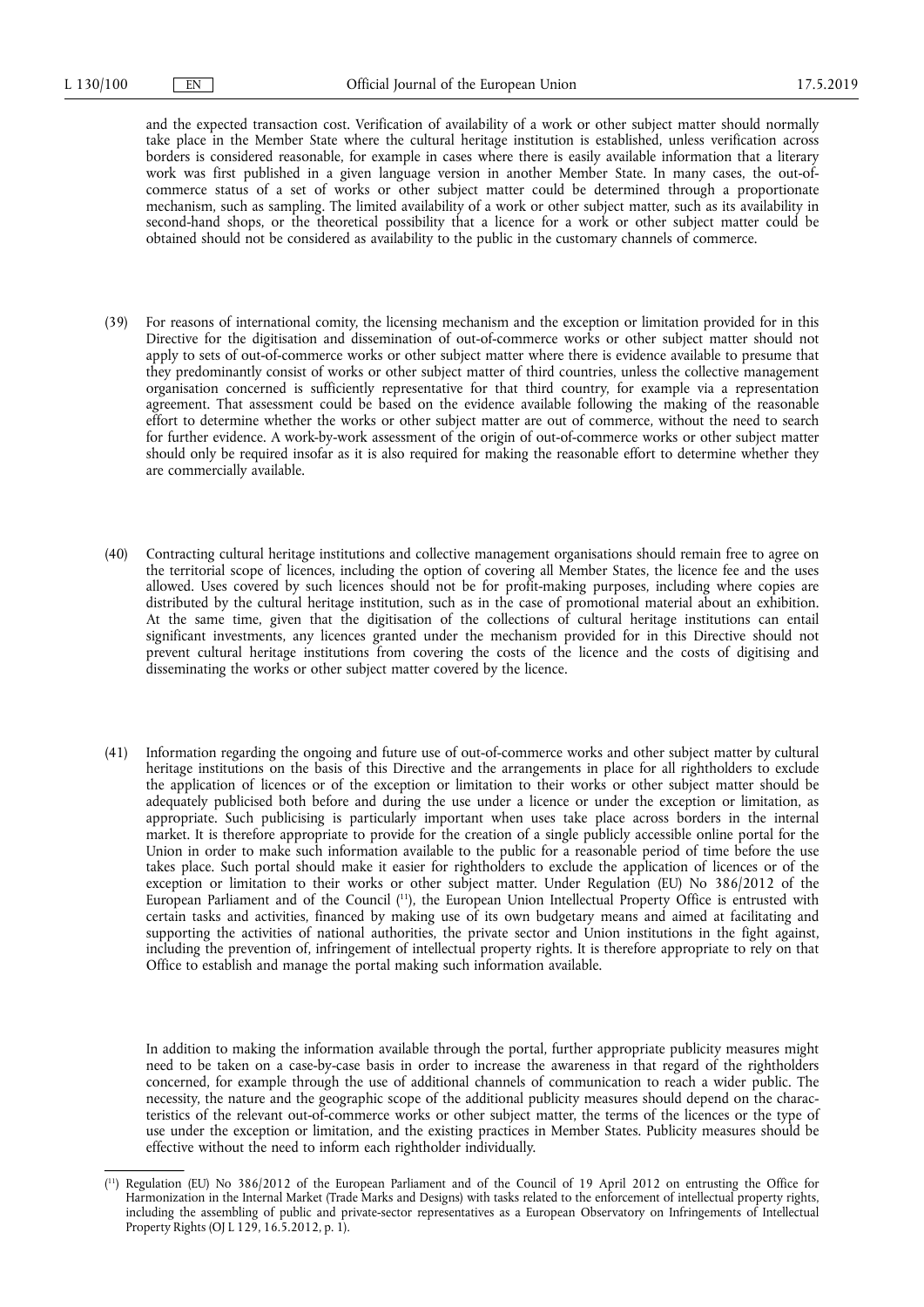- (42) In order to ensure that the licensing mechanisms established by this Directive for out-of-commerce works or other subject matter are relevant and function properly, that rightholders are adequately protected, that licences are properly publicised and that legal certainty is provided with regard to the representativeness of collective management organisations and the categorisation of works, Member States should foster sector-specific stakeholder dialogue.
- (43) The measures provided for in this Directive to facilitate the collective licensing of rights in out-of-commerce works or other subject matter that are permanently in the collections of cultural heritage institutions should be without prejudice to the use of such works or other subject matter under exceptions or limitations provided for in Union law, or under other licences with an extended effect, where such licensing is not based on the out-of-commerce status of the covered works or other subject matter. Those measures should also be without prejudice to national mechanisms for the use of out-of-commerce works or other subject matter based on licences between collective management organisations and users other than cultural heritage institutions.
- (44) Mechanisms of collective licensing with an extended effect allow a collective management organisation to offer licences as a collective licensing body on behalf of rightholders, irrespective of whether they have authorised the organisation to do so. Systems built on mechanisms such as extended collective licensing, legal mandates or presumptions of representation, are a well-established practice in several Member States and can be used in different areas. A functioning copyright framework that works for all parties requires the availability of proportionate, legal mechanisms for the licensing of works or other subject matter. Member States should, therefore, be able to rely on solutions allowing collective management organisations to offer licences covering a potentially large number of works or other subject matter for certain types of use, and to distribute the revenue resulting from such licences to rightholders, in accordance with Directive 2014/26/EU.
- (45) Given the nature of some uses, together with the usually large amount of works or other subject matter involved, the transaction cost of individual rights clearance with every rightholder concerned is prohibitively high. As a result, it is unlikely that, without effective collective licensing mechanisms, all the transactions in the areas concerned that are required to enable the use of such works or other subject matter would take place. Extended collective licensing by collective management organisations and similar mechanisms can make it possible to conclude agreements in those areas where collective licensing based on an authorisation by rightholders does not provide an exhaustive solution for covering all works or other subject matter to be used. Such mechanisms complement collective management of rights based on individual authorisation by rightholders, by providing full legal certainty to users in certain cases. At the same time, they provide an opportunity to rightholders to benefit from the legitimate use of their works.
- (46) Given the increasing importance of the ability to offer flexible licensing schemes in the digital age, and the increasing use of such schemes, Member States should be able to provide for licensing mechanisms which permit collective management organisations to conclude licences, on a voluntary basis, irrespective of whether all rightholders have authorised the organisation concerned to do so. Member States should have the ability to maintain and introduce such mechanisms in accordance with their national traditions, practices or circumstances, subject to the safeguards provided for in this Directive and in compliance with Union law and the international obligations of the Union. Such mechanisms should only have effect in the territory of the Member State concerned, unless otherwise provided for in Union law. Member States should have flexibility in choosing the specific type of mechanism allowing licences for works or other subject matter to extend to the rights of rightholders that have not authorised the organisation that concludes the agreement, provided that such mechanism is in compliance with Union law, including with the rules on collective management of rights provided for in Directive 2014/26/EU. In particular, such mechanisms should also ensure that Article 7 of Directive 2014/26/EU applies to rightholders that are not members of the organisation that concludes the agreement. Such mechanisms could include extended collective licensing, legal mandates and presumptions of representation. The provisions of this Directive concerning collective licensing should not affect the existing ability of Member States to apply mandatory collective management of rights or other collective licensing mechanisms with an extended effect, such as that included in Article 3 of Council Directive 93/83/EEC ( 12).

<sup>(</sup> 12) Council Directive 93/83/EEC of 27 September 1993 on the coordination of certain rules concerning copyright and rights related to copyright applicable to satellite broadcasting and cable retransmission (OJ L 248, 6.10.1993, p. 15).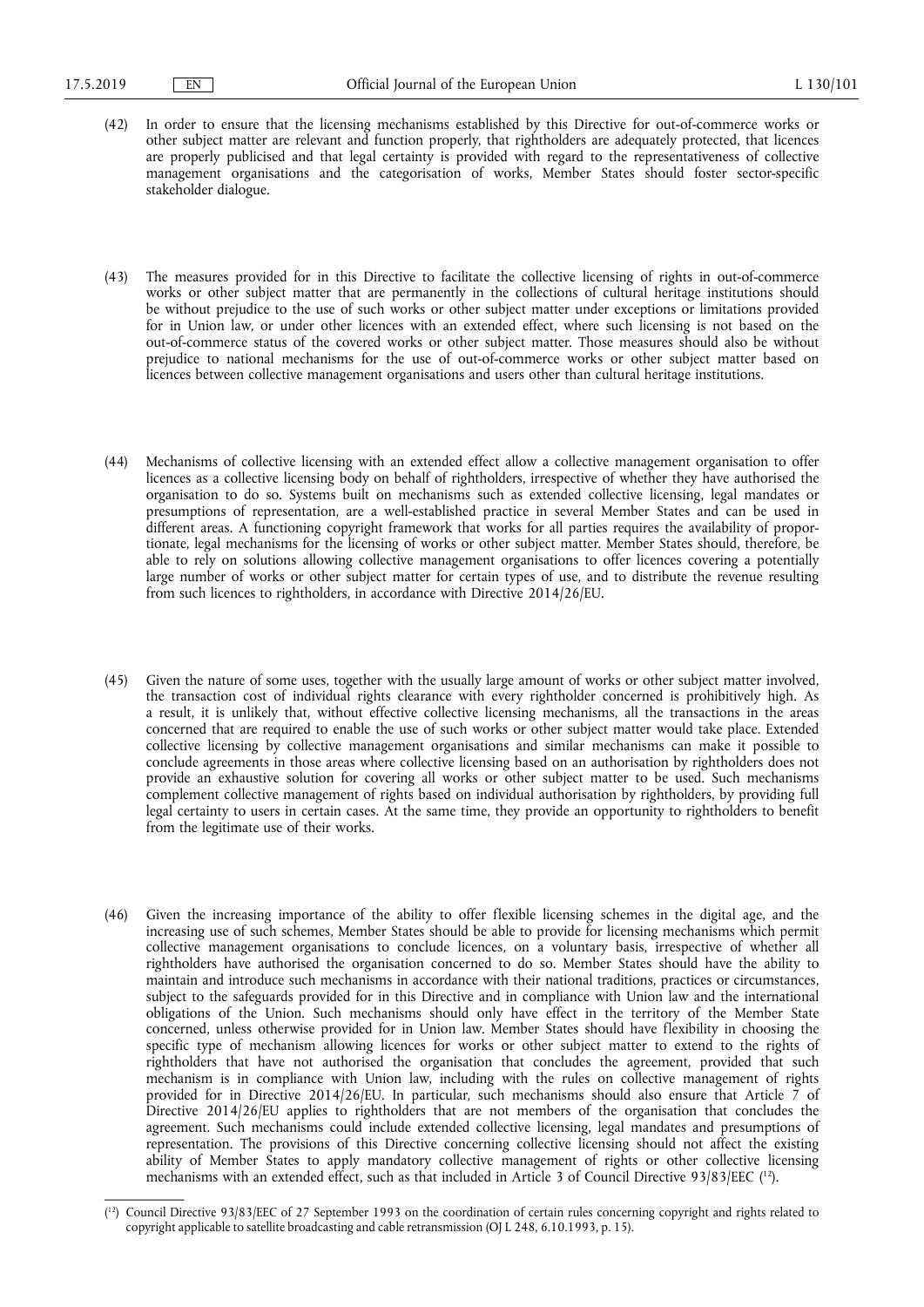- (47) It is important that mechanisms of collective licensing with an extended effect are only applied in well-defined areas of use, in which obtaining authorisation from rightholders on an individual basis is typically onerous and impractical to a degree that makes the required licensing transaction, namely one involving a licence that covers all rightholders concerned, unlikely to occur due to the nature of the use or of the types of works or other subject matter concerned. Such mechanisms should be based on objective, transparent and non-discriminatory criteria as regards the treatment of rightholders, including rightholders who are not members of the collective management organisation. In particular, the mere fact that the rightholders affected are not nationals or residents of, or established in, the Member State of the user who is seeking a licence, should not be in itself a reason to consider the clearance of rights to be so onerous and impractical as to justify the use of such mechanisms. It is equally important that the licensed use neither affect adversely the economic value of the relevant rights nor deprive rightholders of significant commercial benefits.
- (48) Member States should ensure that appropriate safeguards are in place to protect the legitimate interests of rightholders that have not mandated the organisation offering the licence and that those safeguards apply in a non-discriminatory manner. Specifically, in order to justify the extended effect of the mechanisms, such an organisation should be, on the basis of authorisations from rightholders, sufficiently representative of the types of works or other subject matter and of the rights which are the subject of the licence. Member States should determine the requirements to be satisfied for those organisations to be considered sufficiently representative, taking into account the category of rights managed by the organisation, the ability of the organisation to manage the rights effectively, the creative sector in which it operates, and whether the organisation covers a significant number of rightholders in the relevant type of works or other subject matter who have given a mandate allowing the licensing of the relevant type of use, in accordance with Directive 2014/26/EU. To provide legal certainty and ensure that there is confidence in the mechanisms, Member States should be allowed to decide who is to have legal responsibility as regards uses authorised by the licence agreement. Equal treatment should be guaranteed to all rightholders whose works are exploited under the licence, including in particular as regards access to information on the licensing and the distribution of remuneration. Publicity measures should be effective throughout the duration of the licence and should not involve imposing a disproportionate administrative burden on users, collective management organisations or rightholders, and without the need to inform each rightholder individually.

In order to ensure that rightholders can easily regain control of their works, and prevent any uses of their works that would be prejudicial to their interests, it is essential that rightholders be given an effective opportunity to exclude the application of such mechanisms to their works or other subject matter for all uses and works or other subject matter, or for specific uses and works or other subject matter, including before the conclusion of a licence and during the term of the licence. In such cases, any ongoing use should be terminated within a reasonable period. Such exclusion by rightholders should not affect their claims for remuneration for the actual use of the work or other subject matter under the licence. Member States should also be able to decide that additional measures are appropriate to protect rightholders. Such additional measures could include, for example, encouraging the exchange of information among collective management organisations and other interested parties across the Union to raise awareness about such mechanisms and the option available to rightholders to exclude their works or other subject matter from those mechanisms.

- (49) Member States should ensure that the purpose and scope of any licence granted as a result of mechanisms of collective licensing with an extended effect, as well as the possible uses, should always be carefully and clearly defined in law or, if the underlying law is a general provision, in the licensing practices applied as a result of such general provisions, or in the licences granted. The ability to operate a licence under such mechanisms should also be limited to collective management organisations that are subject to national law implementing Directive 2014/26/EU.
- (50) Given the different traditions and experiences in relation to mechanisms of collective licensing with an extended effect across Member States, and their applicability to rightholders irrespective of their nationality or their Member State of residence, it is important to ensure that there is transparency and dialogue at Union level about the practical functioning of such mechanisms, including as regards the effectiveness of safeguards for rightholders, the usability of such mechanisms, their effect on rightholders who are not members of the collective management organisation, or on rightholders who are nationals of, or resident in, another Member State, and the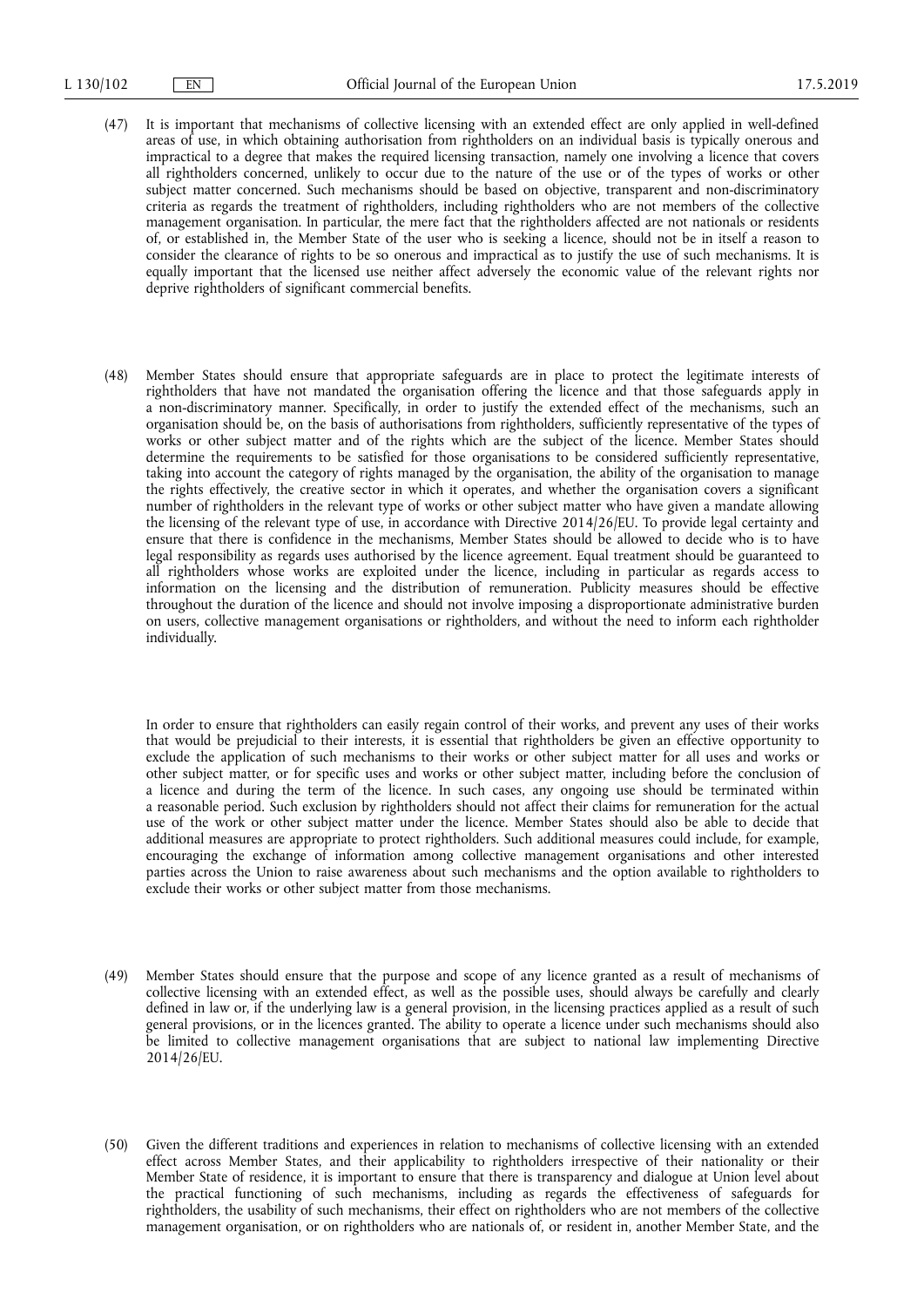impact on the cross-border provision of services, including the potential need to lay down rules to give such mechanisms cross-border effect within the internal market. To ensure transparency, information about the use of such mechanisms under this Directive should be regularly published by the Commission. Member States that have introduced such mechanisms should, therefore, inform the Commission about relevant national provisions and their application in practice, including the scope and types of licensing introduced on the basis of general provisions, the scale of licensing and the collective management organisations involved. Such information should be discussed with Member States in the contact committee established in Article 12(3) of Directive 2001/29/EC. The Commission should publish a report on the use of such mechanisms in the Union and their impact on licensing and rightholders, on the dissemination of cultural content and on the cross-border provision of services in the area of collective management of copyright and related rights, as well as on the impact on competition.

- (51) Video-on-demand services have the potential to play a decisive role in the dissemination of audiovisual works across the Union. However, the availability of such works, in particular European works, on video-on-demand services remains limited. Agreements on the online exploitation of such works can be difficult to conclude due to issues related to the licensing of rights. Such issues could, for instance, arise when the holder of the rights for a given territory has a low economic incentive to exploit a work online and does not license or holds back the online rights, which can lead to audiovisual works being unavailable on video-on-demand services. Other issues could relate to windows of exploitation.
- (52) To facilitate the licensing of rights in audiovisual works to video-on-demand services, Member States should be required to provide for a negotiation mechanism allowing parties willing to conclude an agreement to rely on the assistance of an impartial body or of one or more mediators. For that purpose, Member States should be allowed either to establish a new body or rely on an existing one that fulfils the conditions established by this Directive. Member States should be able to designate one or more competent bodies or mediators. The body or the mediators should meet with the parties and help with the negotiations by providing professional, impartial and external advice. Where a negotiation involves parties from different Member States and where those parties decide to rely on the negotiation mechanism, the parties should agree beforehand on the competent Member State. The body or the mediators could meet with the parties to facilitate the start of negotiations or in the course of the negotiations to facilitate the conclusion of an agreement. Participation in that negotiation mechanism and the subsequent conclusion of agreements should be voluntary and should not affect the parties' contractual freedom. Member States should be free to decide on the specific functioning of the negotiation mechanism, including the timing and duration of the assistance to negotiations and the bearing of the costs. Member States should ensure that administrative and financial burdens remain proportionate to guarantee the efficiency of the negotiation mechanism. Without it being an obligation for them, Member States should encourage dialogue between representative organisations.
- (53) The expiry of the term of protection of a work entails the entry of that work into the public domain and the expiry of the rights that Union copyright law provides in relation to that work. In the field of visual arts, the circulation of faithful reproductions of works in the public domain contributes to the access to and promotion of culture, and the access to cultural heritage. In the digital environment, the protection of such reproductions through copyright or related rights is inconsistent with the expiry of the copyright protection of works. In addition, differences between the national copyright laws governing the protection of such reproductions give rise to legal uncertainty and affect the cross-border dissemination of works of visual arts in the public domain. Certain reproductions of works of visual arts in the public domain should, therefore, not be protected by copyright or related rights. All of that should not prevent cultural heritage institutions from selling reproductions, such as postcards.
- (54) A free and pluralist press is essential to ensure quality journalism and citizens' access to information. It provides a fundamental contribution to public debate and the proper functioning of a democratic society. The wide availability of press publications online has given rise to the emergence of new online services, such as news aggregators or media monitoring services, for which the reuse of press publications constitutes an important part of their business models and a source of revenue. Publishers of press publications are facing problems in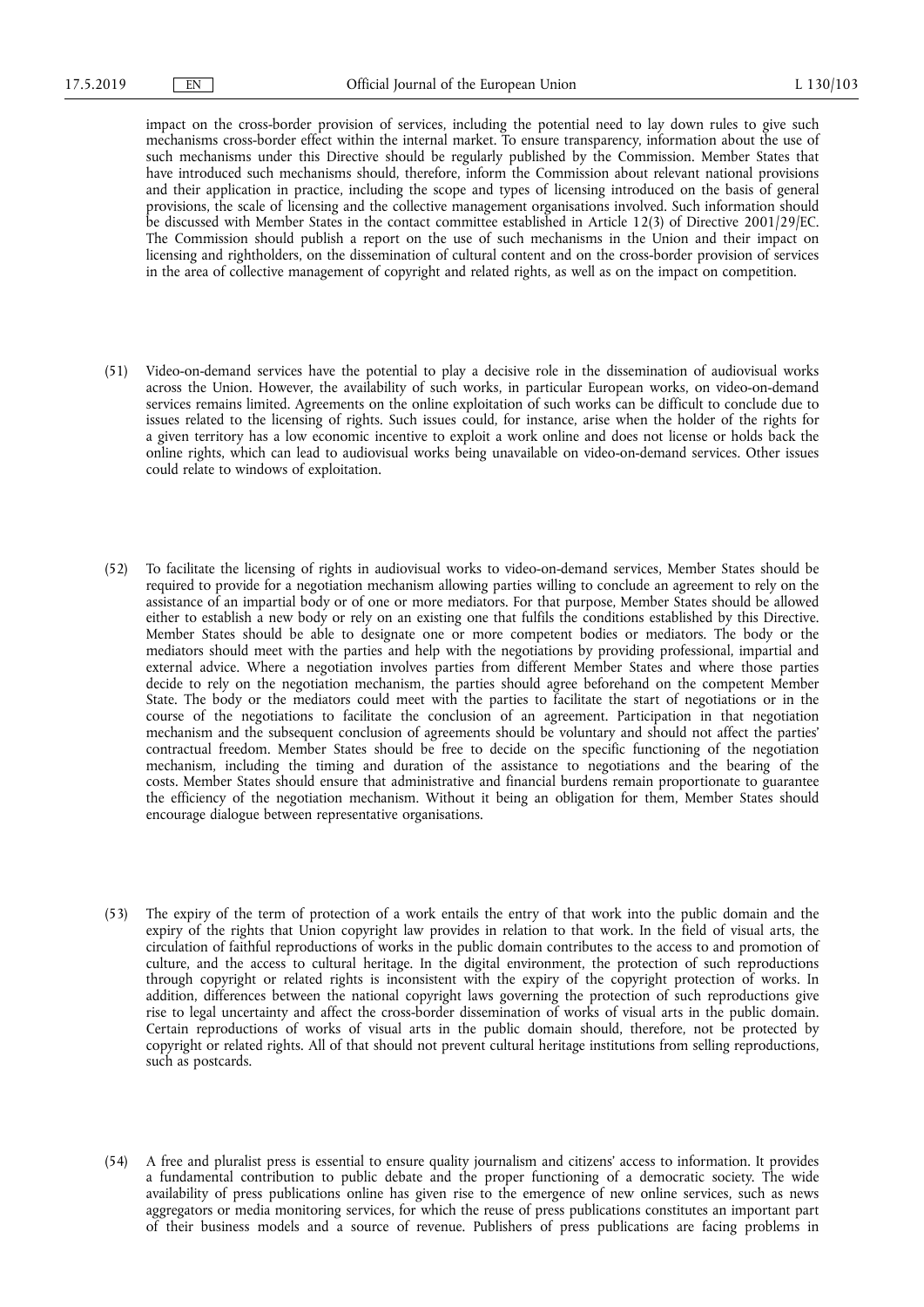licensing the online use of their publications to the providers of those kinds of services, making it more difficult for them to recoup their investments. In the absence of recognition of publishers of press publications as rightholders, the licensing and enforcement of rights in press publications regarding online uses by information society service providers in the digital environment are often complex and inefficient.

(55) The organisational and financial contribution of publishers in producing press publications needs to be recognised and further encouraged to ensure the sustainability of the publishing industry and thereby foster the availability of reliable information. It is therefore necessary to provide at Union level for harmonised legal protection for press publications in respect of online uses by information society service providers, which leaves the existing copyright rules in Union law applicable to private or non-commercial uses of press publications by individual users unaffected, including where such users share press publications online. Such protection should be effectively guaranteed through the introduction, in Union law, of rights related to copyright for the reproduction and making available to the public of press publications of publishers established in a Member State in respect of online uses by information society service providers within the meaning of Directive (EU) 2015/1535 of the European Parliament and of the Council ( 13). The legal protection for press publications provided for by this Directive should benefit publishers that are established in a Member State and have their registered office, central administration or principal place of business within the Union.

The concept of publisher of press publications should be understood as covering service providers, such as news publishers or news agencies, when they publish press publications within the meaning of this Directive.

- (56) For the purposes of this Directive, it is necessary to define the concept of 'press publication' so that it only covers journalistic publications, published in any media, including on paper, in the context of an economic activity that constitutes a provision of services under Union law. The press publications that should be covered include, for instance, daily newspapers, weekly or monthly magazines of general or special interest, including subscription-based magazines, and news websites. Press publications contain mostly literary works, but increasingly include other types of works and other subject matter, in particular photographs and videos. Periodical publications published for scientific or academic purposes, such as scientific journals, should not be covered by the protection granted to press publications under this Directive. Neither should that protection apply to websites, such as blogs, that provide information as part of an activity that is not carried out under the initiative, editorial responsibility and control of a service provider, such as a news publisher.
- (57) The rights granted to the publishers of press publications under this Directive should have the same scope as the rights of reproduction and making available to the public provided for in Directive 2001/29/EC, insofar as online uses by information society service providers are concerned. The rights granted to publishers of press publications should not extend to acts of hyperlinking. They should also not extend to mere facts reported in press publications. The rights granted to publishers of press publications under this Directive should also be subject to the same provisions on exceptions and limitations as those applicable to the rights provided for in Directive 2001/29/EC, including the exception in the case of quotations for purposes such as criticism or review provided for in Article 5(3)(d) of that Directive.
- (58) The use of press publications by information society service providers can consist of the use of entire publications or articles but also of parts of press publications. Such uses of parts of press publications have also gained economic relevance. At the same time, the use of individual words or very short extracts of press publications by information society service providers may not undermine the investments made by publishers of press publications in the production of content. Therefore, it is appropriate to provide that the use of individual words or very short extracts of press publications should not fall within the scope of the rights provided for in this Directive. Taking into account the massive aggregation and use of press publications by information society service providers, it is important that the exclusion of very short extracts be interpreted in such a way as not to affect the effectiveness of the rights provided for in this Directive.

<sup>(</sup> 13) Directive (EU) 2015/1535 of the European Parliament and of the Council of 9 September 2015 laying down a procedure for the provision of information in the field of technical regulations and of rules on Information Society services (OJ L 241, 17.9.2015, p. 1).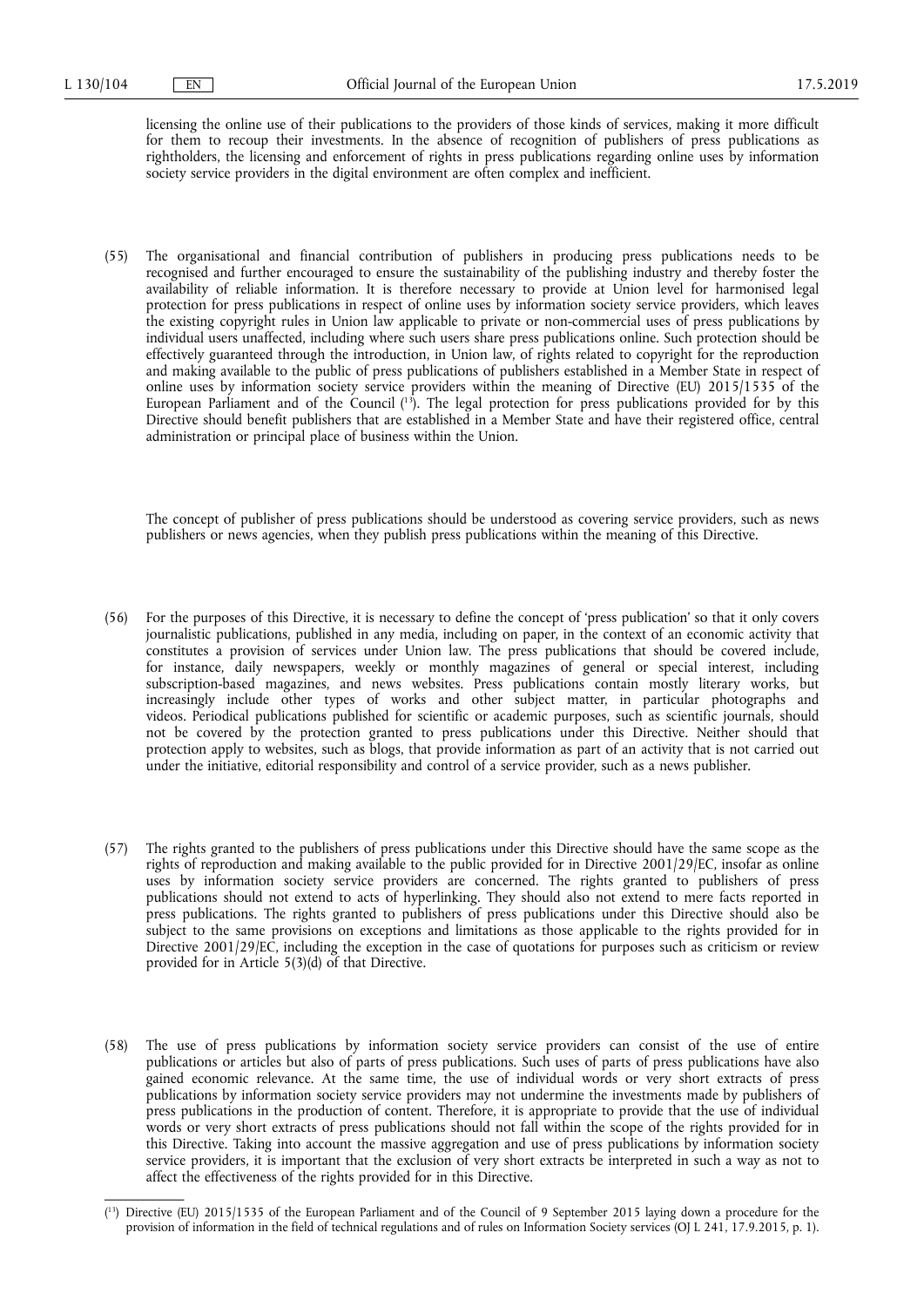- (59) The protection granted to publishers of press publications under this Directive should not affect the rights of the authors and other rightholders in the works and other subject matter incorporated therein, including as regards the extent to which authors and other rightholders can exploit their works or other subject matter independently from the press publication in which they are incorporated. Publishers of press publications should, therefore, not be able to invoke the protection granted to them under this Directive against authors and other rightholders or against other authorised users of the same works or other subject matter. That should be without prejudice to contractual arrangements concluded between the publishers of press publications, on the one hand, and authors and other rightholders, on the other. Authors whose works are incorporated in a press publication should be entitled to an appropriate share of the revenues that press publishers receive for the use of their press publications by information society service providers. That should be without prejudice to national laws on ownership or exercise of rights in the context of employment contracts, provided that such laws are in compliance with Union law.
- (60) Publishers, including those of press publications, books or scientific publications and music publications, often operate on the basis of the transfer of authors' rights by means of contractual agreements or statutory provisions. In that context, publishers make an investment with a view to the exploitation of the works contained in their publications and can in some instances be deprived of revenues where such works are used under exceptions or limitations such as those for private copying and reprography, including the corresponding existing national schemes for reprography in the Member States, or under public lending schemes. In several Member States, compensation for uses under those exceptions or limitations is shared between authors and publishers. In order to take account of this situation and to improve legal certainty for all parties concerned, this Directive allows Member States that have existing schemes for the sharing of compensation between authors and publishers to maintain them. That is particularly important for Member States that had such compensationsharing mechanisms before 12 November 2015, although in other Member States compensation is not shared and is due solely to authors in accordance with national cultural policies. While this Directive should apply in a non-discriminatory way to all Member States, it should respect the traditions in this area and not oblige Member States that do not currently have such compensation-sharing schemes to introduce them. It should not affect existing or future arrangements in Member States regarding remuneration in the context of public lending.

It should also leave national arrangements relating to the management of rights and to remuneration rights unaffected, provided that they are in compliance with Union law. All Member States should be allowed but not obliged to provide that, where authors have transferred or licensed their rights to a publisher or otherwise contribute with their works to a publication, and there are systems in place to compensate for the harm caused to them by an exception or limitation, including through collective management organisations that jointly represent authors and publishers, publishers are entitled to a share of such compensation. Member States should remain free to determine how publishers are to substantiate their claims for compensation or remuneration, and to lay down the conditions for the sharing of such compensation or remuneration between authors and publishers in accordance with their national systems.

(61) In recent years, the functioning of the online content market has gained in complexity. Online content-sharing services providing access to a large amount of copyright-protected content uploaded by their users have become a main source of access to content online. Online services are a means of providing wider access to cultural and creative works and offer great opportunities for cultural and creative industries to develop new business models. However, although they enable diversity and ease of access to content, they also generate challenges when copyright-protected content is uploaded without prior authorisation from rightholders. Legal uncertainty exists as to whether the providers of such services engage in copyright-relevant acts, and need to obtain authorisation from rightholders for content uploaded by their users who do not hold the relevant rights in the uploaded content, without prejudice to the application of exceptions and limitations provided for in Union law. That uncertainty affects the ability of rightholders to determine whether, and under which conditions, their works and other subject matter are used, as well as their ability to obtain appropriate remuneration for such use. It is therefore important to foster the development of the licensing market between rightholders and online content-sharing service providers. Those licensing agreements should be fair and keep a reasonable balance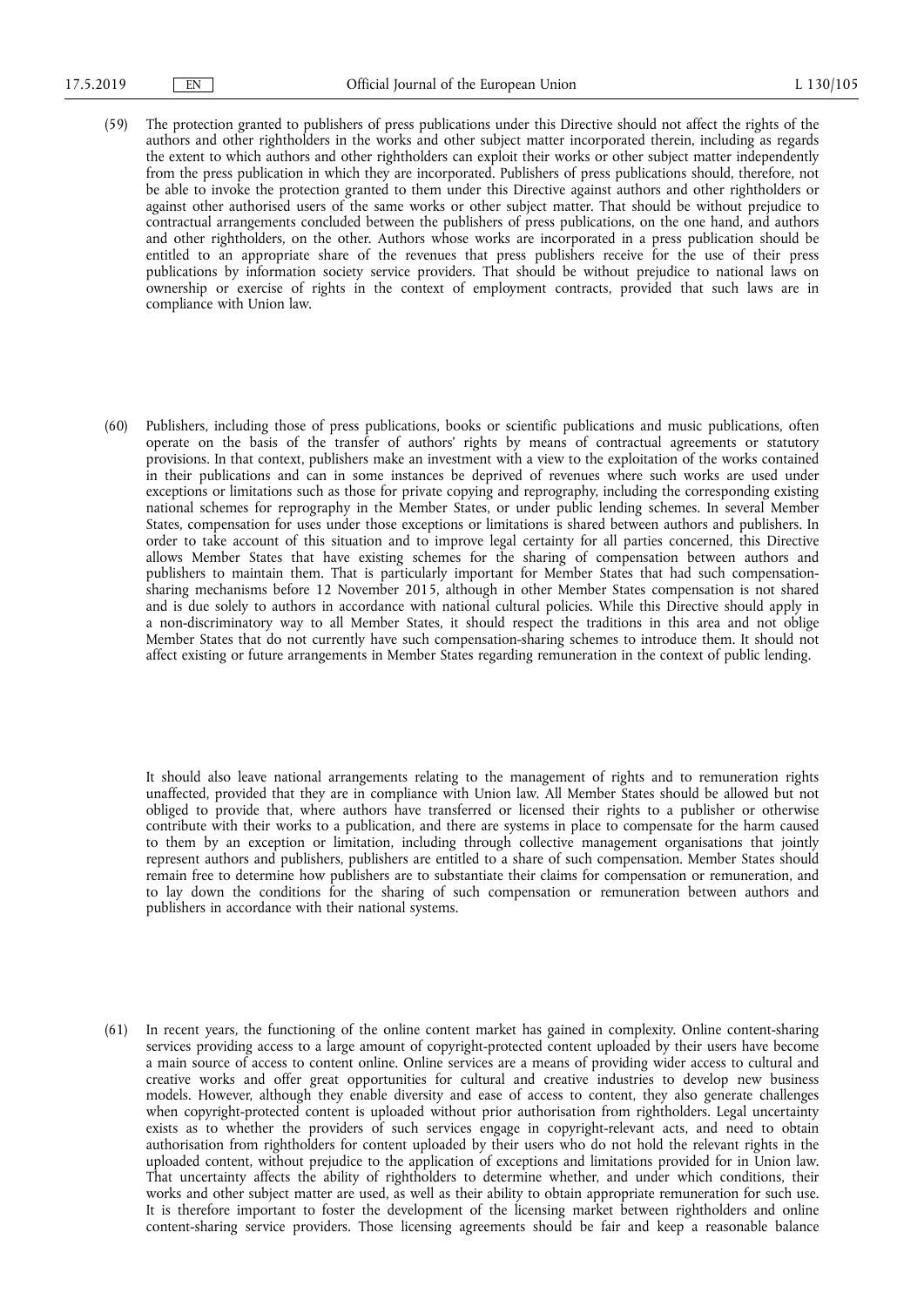between both parties. Rightholders should receive appropriate remuneration for the use of their works or other subject matter. However, as contractual freedom should not be affected by those provisions, rightholders should not be obliged to give an authorisation or to conclude licensing agreements.

(62) Certain information society services, as part of their normal use, are designed to give access to the public to copyright-protected content or other subject matter uploaded by their users. The definition of an online contentsharing service provider laid down in this Directive should target only online services that play an important role on the online content market by competing with other online content services, such as online audio and video streaming services, for the same audiences. The services covered by this Directive are services, the main or one of the main purposes of which is to store and enable users to upload and share a large amount of copyrightprotected content with the purpose of obtaining profit therefrom, either directly or indirectly, by organising it and promoting it in order to attract a larger audience, including by categorising it and using targeted promotion within it. Such services should not include services that have a main purpose other than that of enabling users to upload and share a large amount of copyright-protected content with the purpose of obtaining profit from that activity. The latter services include, for instance, electronic communication services within the meaning of Directive (EU) 2018/1972 of the European Parliament and of the Council (14), as well as providers of business-tobusiness cloud services and cloud services, which allow users to upload content for their own use, such as cyberlockers, or online marketplaces the main activity of which is online retail, and not giving access to copyright-protected content.

Providers of services such as open source software development and sharing platforms, not-for-profit scientific or educational repositories as well as not-for-profit online encyclopedias should also be excluded from the definition of online content-sharing service provider. Finally, in order to ensure a high level of copyright protection, the liability exemption mechanism provided for in this Directive should not apply to service providers the main purpose of which is to engage in or to facilitate copyright piracy.

- (63) The assessment of whether an online content-sharing service provider stores and gives access to a large amount of copyright-protected content should be made on a case-by-case basis and should take account of a combination of elements, such as the audience of the service and the number of files of copyright-protected content uploaded by the users of the service.
- (64) It is appropriate to clarify in this Directive that online content-sharing service providers perform an act of communication to the public or of making available to the public when they give the public access to copyrightprotected works or other protected subject matter uploaded by their users. Consequently, online content-sharing service providers should obtain an authorisation, including via a licensing agreement, from the relevant rightholders. This does not affect the concept of communication to the public or of making available to the public elsewhere under Union law, nor does it affect the possible application of Article 3(1) and (2) of Directive 2001/29/EC to other service providers using copyright-protected content.
- (65) When online content-sharing service providers are liable for acts of communication to the public or making available to the public under the conditions laid down in this Directive, Article 14(1) of Directive 2000/31/EC should not apply to the liability arising from the provision of this Directive on the use of protected content by online content-sharing service providers. That should not affect the application of Article 14(1) of Directive 2000/31/EC to such service providers for purposes falling outside the scope of this Directive.
- (66) Taking into account the fact that online content-sharing service providers give access to content which is not uploaded by them but by their users, it is appropriate to provide for a specific liability mechanism for the purposes of this Directive for cases in which no authorisation has been granted. That should be without prejudice

<sup>(</sup> 14) Directive (EU) 2018/1972 of the European Parliament and of the Council of 11 December 2018 establishing the European Electronic Communications Code (OJ L 321, 17.12.2018, p. 36).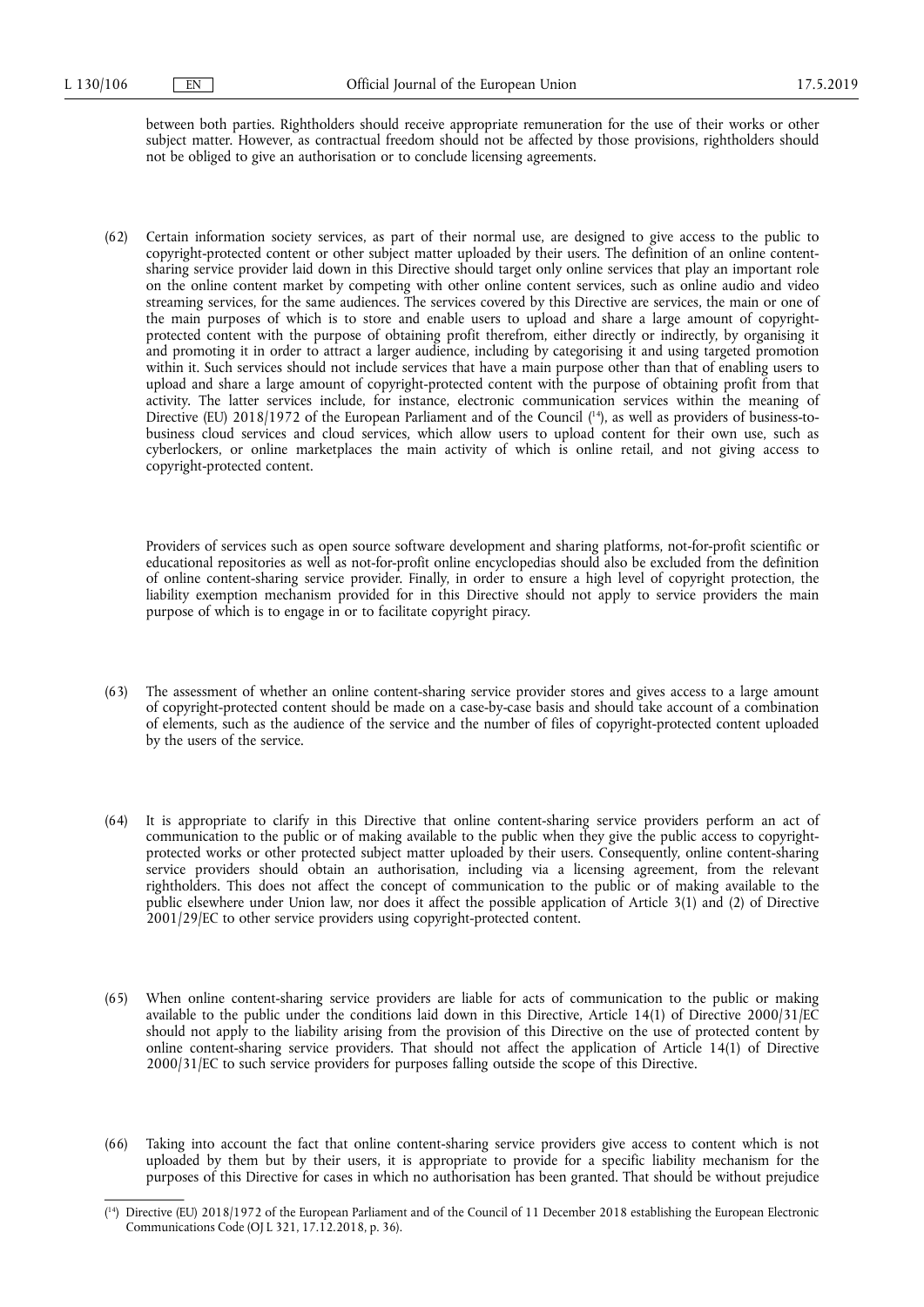to remedies under national law for cases other than liability for copyright infringements and to national courts or administrative authorities being able to issue injunctions in compliance with Union law. In particular, the specific regime applicable to new online content-sharing service providers with an annual turnover below EUR 10 million, of which the average number of monthly unique visitors in the Union does not exceed 5 million, should not affect the availability of remedies under Union and national law. Where no authorisation has been granted to service providers, they should make their best efforts in accordance with high industry standards of professional diligence to avoid the availability on their services of unauthorised works and other subject matter, as identified by the relevant rightholders. For that purpose, rightholders should provide the service providers with relevant and necessary information taking into account, among other factors, the size of rightholders and the type of their works and other subject matter. The steps taken by online content-sharing service providers in cooperation with rightholders should not lead to the prevention of the availability of non-infringing content, including works or other protected subject matter the use of which is covered by a licensing agreement, or an exception or limitation to copyright and related rights. Steps taken by such service providers should, therefore, not affect users who are using the online content-sharing services in order to lawfully upload and access information on such services.

In addition, the obligations established in this Directive should not lead to Member States imposing a general monitoring obligation. When assessing whether an online content-sharing service provider has made its best efforts in accordance with the high industry standards of professional diligence, account should be taken of whether the service provider has taken all the steps that would be taken by a diligent operator to achieve the result of preventing the availability of unauthorised works or other subject matter on its website, taking into account best industry practices and the effectiveness of the steps taken in light of all relevant factors and developments, as well as the principle of proportionality. For the purposes of that assessment, a number of elements should be considered, such as the size of the service, the evolving state of the art as regards existing means, including potential future developments, to avoid the availability of different types of content and the cost of such means for the services. Different means to avoid the availability of unauthorised copyright-protected content could be appropriate and proportionate depending on the type of content, and, therefore, it cannot be excluded that in some cases availability of unauthorised content can only be avoided upon notification of rightholders. Any steps taken by service providers should be effective with regard to the objectives pursued but should not go beyond what is necessary to achieve the objective of avoiding and discontinuing the availability of unauthorised works and other subject matter.

If unauthorised works and other subject matter become available despite the best efforts made in cooperation with rightholders, as required by this Directive, the online content-sharing service providers should be liable in relation to the specific works and other subject matter for which they have received the relevant and necessary information from rightholders, unless those providers demonstrate that they have made their best efforts in accordance with high industry standards of professional diligence.

In addition, where specific unauthorised works or other subject matter have become available on online contentsharing services, including irrespective of whether the best efforts were made and regardless of whether rightholders have made available the relevant and necessary information in advance, the online content-sharing service providers should be liable for unauthorised acts of communication to the public of works or other subject matter, when, upon receiving a sufficiently substantiated notice, they fail to act expeditiously to disable access to, or to remove from their websites, the notified works or other subject matter. Additionally, such online contentsharing service providers should also be liable if they fail to demonstrate that they have made their best efforts to prevent the future uploading of specific unauthorised works, based on relevant and necessary information provided by rightholders for that purpose.

Where rightholders do not provide online content-sharing service providers with the relevant and necessary information on their specific works or other subject matter, or where no notification concerning the disabling of access to, or the removal of, specific unauthorised works or other subject matter has been provided by rightholders, and, as a result, those service providers cannot make their best efforts to avoid the availability of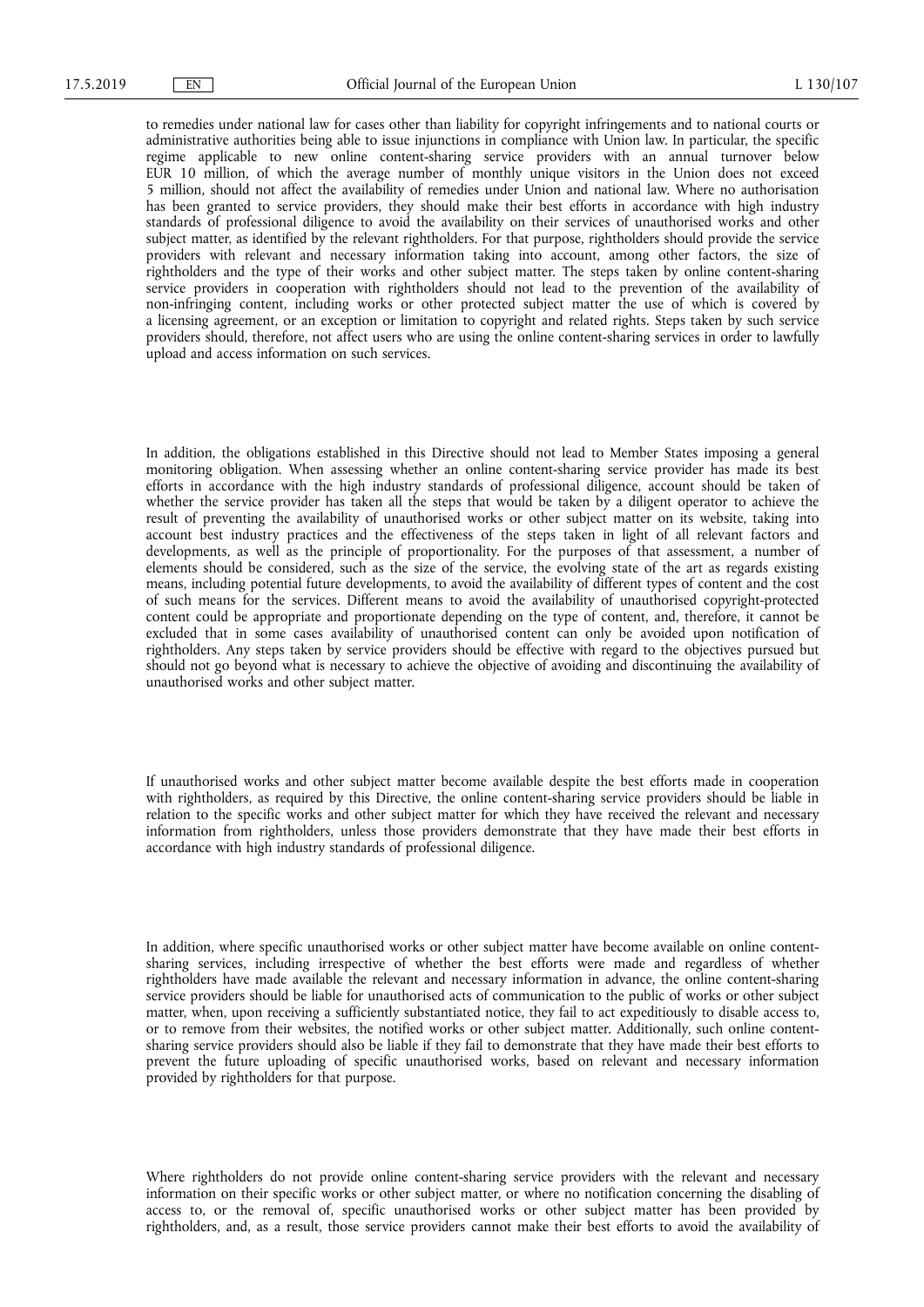unauthorised content on their services, in accordance with high industry standards of professional diligence, such service providers should not be liable for unauthorised acts of communication to the public or of making available to the public of such unidentified works or other subject matter.

- (67) Similar to Article 16(2) of Directive 2014/26/EU, this Directive provides for rules as regards new online services. The rules provided for in this Directive are intended to take into account the specific case of start-up companies working with user uploads to develop new business models. The specific regime applicable to new service providers with a small turnover and audience should benefit genuinely new businesses, and should therefore cease to apply three years after their services first became available online in the Union. That regime should not be abused by arrangements aimed at extending its benefits beyond the first three years. In particular, it should not apply to newly created services or to services provided under a new name but which pursue the activity of an already existing online content-sharing service provider which could not benefit or no longer benefits from that regime.
- (68) Online content-sharing service providers should be transparent with rightholders with regard to the steps taken in the context of cooperation. As various actions could be undertaken by online content-sharing service providers, they should provide rightholders, at the request of rightholders, with adequate information on the type of actions undertaken and the way in which they are undertaken. Such information should be sufficiently specific to provide enough transparency to rightholders, without affecting business secrets of online content-sharing service providers. Service providers should, however, not be required to provide rightholders with detailed and individualised information for each work or other subject matter identified. That should be without prejudice to contractual arrangements, which could contain more specific provisions on the information to be provided where agreements are concluded between service providers and rightholders.
- (69) Where online content-sharing service providers obtain authorisations, including through licensing agreements, for the use on their service of content uploaded by the users of the service, those authorisations should also cover the copyright relevant acts in respect of uploads by users within the scope of the authorisation granted to the service providers, but only in cases where those users act for non-commercial purposes, such as sharing their content without any profit-making purpose, or where the revenue generated by their uploads is not significant in relation to the copyright relevant acts of the users covered by such authorisations. Where rightholders have explicitly authorised users to upload and make available works or other subject matter on an online content-sharing service, the act of communication to the public of the service provider is authorised within the scope of the authorisation granted by the rightholder. However, there should be no presumption in favour of online content-sharing service providers that their users have cleared all relevant rights.
- (70) The steps taken by online content-sharing service providers in cooperation with rightholders should be without prejudice to the application of exceptions or limitations to copyright, including, in particular, those which guarantee the freedom of expression of users. Users should be allowed to upload and make available content generated by users for the specific purposes of quotation, criticism, review, caricature, parody or pastiche. That is particularly important for the purposes of striking a balance between the fundamental rights laid down in the Charter of Fundamental Rights of the European Union ('the Charter'), in particular the freedom of expression and the freedom of the arts, and the right to property, including intellectual property. Those exceptions and limitations should, therefore, be made mandatory in order to ensure that users receive uniform protection across the Union. It is important to ensure that online content-sharing service providers operate an effective complaint and redress mechanism to support use for such specific purposes.

Online content-sharing service providers should also put in place effective and expeditious complaint and redress mechanisms allowing users to complain about the steps taken with regard to their uploads, in particular where they could benefit from an exception or limitation to copyright in relation to an upload to which access has been disabled or that has been removed. Any complaint filed under such mechanisms should be processed without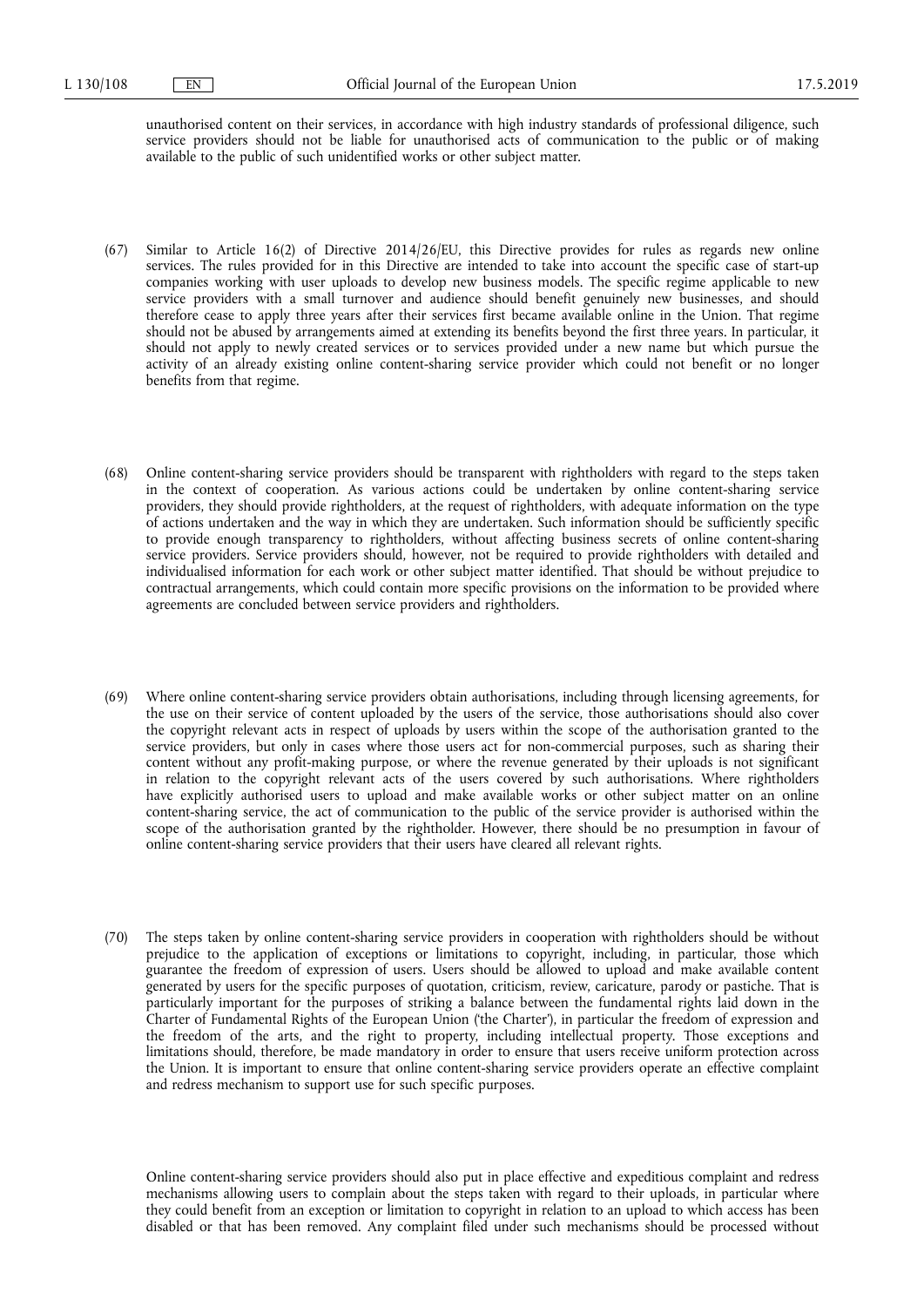undue delay and be subject to human review. When rightholders request the service providers to take action against uploads by users, such as disabling access to or removing content uploaded, such rightholders should duly justify their requests. Moreover, cooperation should not lead to any identification of individual users nor to the processing of personal data, except in accordance with Directive 2002/58/EC of the European Parliament and of the Council ( 15) and Regulation (EU) 2016/679 of the European Parliament and of the Council ( 16). Member States should also ensure that users have access to out-of-court redress mechanisms for the settlement of disputes. Such mechanisms should allow disputes to be settled impartially. Users should also have access to a court or another relevant judicial authority to assert the use of an exception or limitation to copyright and related rights.

- (71) As soon as possible after the date of entry into force of this Directive, the Commission, in cooperation with Member States, should organise dialogues between stakeholders to ensure uniform application of the obligation of cooperation between online content-sharing service providers and rightholders and to establish best practices with regard to the appropriate industry standards of professional diligence. For that purpose, the Commission should consult relevant stakeholders, including users' organisations and technology providers, and take into account developments on the market. Users' organisations should also have access to information on actions carried out by online content-sharing service providers to manage content online.
- (72) Authors and performers tend to be in the weaker contractual position when they grant a licence or transfer their rights, including through their own companies, for the purposes of exploitation in return for remuneration, and those natural persons need the protection provided for by this Directive to be able to fully benefit from the rights harmonised under Union law. That need for protection does not arise where the contractual counterpart acts as an end user and does not exploit the work or performance itself, which could, for instance, be the case in some employment contracts.
- (73) The remuneration of authors and performers should be appropriate and proportionate to the actual or potential economic value of the licensed or transferred rights, taking into account the author's or performer's contribution to the overall work or other subject matter and all other circumstances of the case, such as market practices or the actual exploitation of the work. A lump sum payment can also constitute proportionate remuneration but it should not be the rule. Member States should have the freedom to define specific cases for the application of lump sums, taking into account the specificities of each sector. Member States should be free to implement the principle of appropriate and proportionate remuneration through different existing or newly introduced mechanisms, which could include collective bargaining and other mechanisms, provided that such mechanisms are in conformity with applicable Union law.
- (74) Authors and performers need information to assess the economic value of rights of theirs that are harmonised under Union law. This is especially the case where natural persons grant a licence or a transfer of rights for the purposes of exploitation in return for remuneration. That need does not arise where the exploitation has ceased, or where the author or performer has granted a licence to the general public without remuneration.
- (75) As authors and performers tend to be in the weaker contractual position when they grant licences or transfer their rights, they need information to assess the continued economic value of their rights, compared to the remuneration received for their licence or transfer, but they often face a lack of transparency. Therefore, the sharing of adequate and accurate information by their contractual counterparts or their successors in title is important for the transparency and balance in the system governing the remuneration of authors and

 $(^{15})$  Directive 2002/58/EC of the European Parliament and of the Council of 12 July 2002 concerning the processing of personal data and the protection of privacy in the electronic communications sector (Directive on privacy and electronic communications) (OJ L 201,  $31.\overline{7}.\overline{2002}$ , p. 37).

<sup>(</sup> 16) Regulation (EU) 2016/679 of the European Parliament and of the Council of 27 April 2016 on the protection of natural persons with regard to the processing of personal data and on the free movement of such data, and repealing Directive 95/46/EC (General Data Protection Regulation) (OJ L 119, 4.5.2016, p. 1).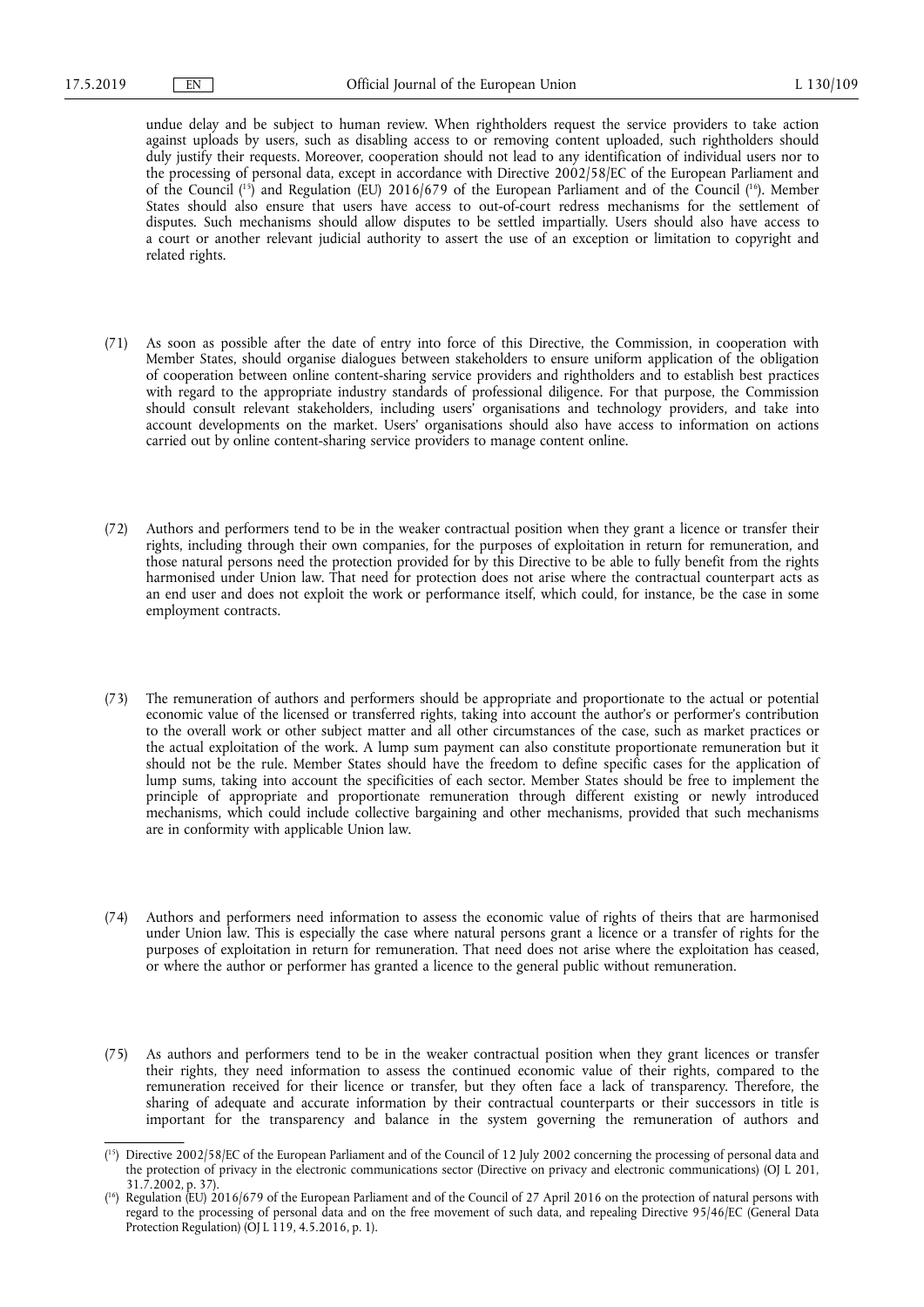performers. That information should be up-to-date to allow access to recent data, relevant to the exploitation of the work or performance, and comprehensive in a way that it covers all sources of revenues relevant to the case, including, where applicable, merchandising revenues. As long as exploitation is ongoing, contractual counterparts of authors and performers should provide information available to them on all modes of exploitation and on all relevant revenues worldwide with a regularity that is appropriate in the relevant sector, but at least annually. The information should be provided in a manner that is comprehensible to the author or performer and it should allow the effective assessment of the economic value of the rights in question. The transparency obligation should nevertheless apply only where copyright relevant rights are concerned. The processing of personal data, such as contact details and information on remuneration, that are necessary to keep authors and performers informed in relation to the exploitation of their works and performances, should be carried out in accordance with Article 6(1)(c) of Regulation (EU) 2016/679.

- (76) In order to ensure that exploitation-related information is duly provided to authors and performers also in cases where the rights have been sub-licensed to other parties who exploit the rights, this Directive entitles authors and performers to request additional relevant information on the exploitation of the rights, in cases where the first contractual counterpart has provided the information available to them, but that information is not sufficient to assess the economic value of their rights. That request should be made either directly to sub-licensees or through the contractual counterparts of authors and performers. Authors and performers, and their contractual counterparts, should be able to agree to keep the shared information confidential, but authors and performers should always be able to use the shared information for the purpose of exercising their rights under this Directive. Member States should have the option, in compliance with Union law, to provide for further measures to ensure transparency for authors and performers.
- (77) When implementing the transparency obligation provided for in this Directive, Member States should take into account the specificities of different content sectors, such as those of the music sector, the audiovisual sector and the publishing sector, and all relevant stakeholders should be involved when deciding on such sector-specific obligations. Where relevant, the significance of the contribution of authors and performers to the overall work or performance should also be considered. Collective bargaining should be considered as an option for the relevant stakeholders to reach an agreement regarding transparency. Such agreements should ensure that authors and performers have the same level of transparency as or a higher level of transparency than the minimum requirements provided for in this Directive. To enable the adaptation of existing reporting practices to the transparency obligation, a transitional period should be provided for. It should not be necessary to apply the transparency obligation in respect of agreements concluded between rightholders and collective management organisations, independent management entities or other entities subject to the national rules implementing Directive 2014/26/EU, as those organisations or entities are already subject to transparency obligations under Article 18 of Directive 2014/26/EU. Article 18 of Directive 2014/26/EU applies to organisations that manage copyright or related rights on behalf of more than one rightholder for the collective benefit of those rightholders. However, individually negotiated agreements concluded between rightholders and those of their contractual counterparts who act in their own interest should be subject to the transparency obligation provided for in this Directive.
- (78) Certain contracts for the exploitation of rights harmonised at Union level are of long duration, offering few opportunities for authors and performers to renegotiate them with their contractual counterparts or their successors in title in the event that the economic value of the rights turns out to be significantly higher than initially estimated. Accordingly, without prejudice to the law applicable to contracts in Member States, a remuneration adjustment mechanism should be provided for as regards cases where the remuneration originally agreed under a licence or a transfer of rights clearly becomes disproportionately low compared to the relevant revenues derived from the subsequent exploitation of the work or fixation of the performance by the contractual counterpart of the author or performer. All revenues relevant to the case in question, including, where applicable, merchandising revenues, should be taken into account for the assessment of whether the remuneration is disproportionately low. The assessment of the situation should take account of the specific circumstances of each case, including the contribution of the author or performer, as well as of the specificities and remuneration practices in the different content sectors, and whether the contract is based on a collective bargaining agreement. Representatives of authors and performers duly mandated in accordance with national law in compliance with Union law, should be able to provide assistance to one or more authors or performers in relation to requests for the adjustment of the contracts, also taking into account the interests of other authors or performers where relevant.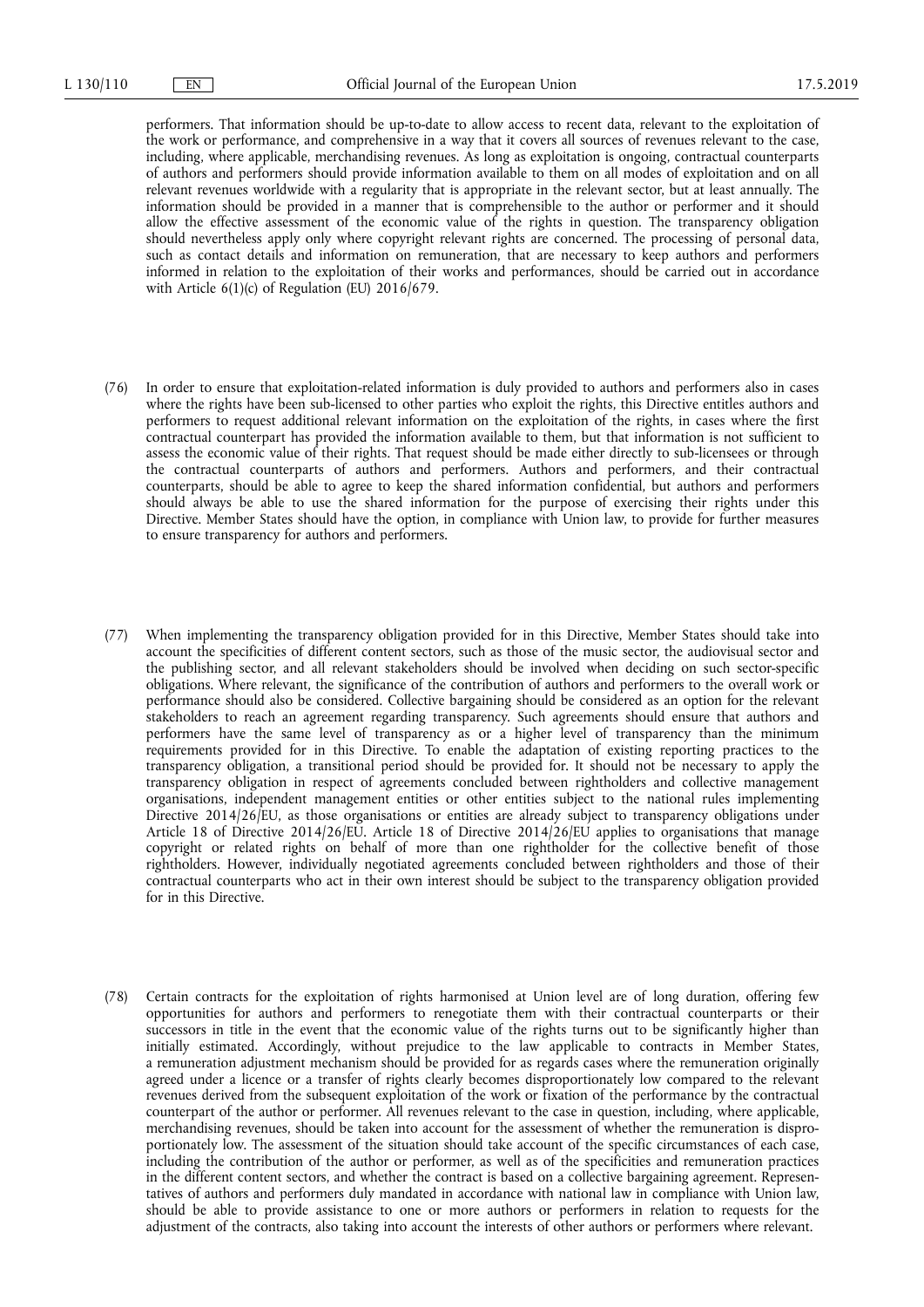Those representatives should protect the identity of the represented authors and performers for as long as that is possible. Where the parties do not agree on the adjustment of the remuneration, the author or performer should be entitled to bring a claim before a court or other competent authority. Such mechanism should not apply to contracts concluded by entities defined in Article 3(a) and (b) of Directive 2014/26/EU or by other entities subject to national rules implementing Directive 2014/26/EU.

- (79) Authors and performers are often reluctant to enforce their rights against their contractual partners before a court or tribunal. Member States should therefore provide for an alternative dispute resolution procedure that addresses claims by authors and performers, or by their representatives on their behalf, related to obligations of transparency and the contract adjustment mechanism. For that purpose, Member States should be able to either establish a new body or mechanism, or rely on an existing one that fulfils the conditions established by this Directive, irrespective of whether those bodies or mechanisms are industry-led or public, including when part of the national judiciary system. Member States should have flexibility in deciding how the costs of the dispute resolution procedure are to be allocated. Such alternative dispute resolution procedure should be without prejudice to the right of parties to assert and defend their rights by bringing an action before a court.
- (80) When authors and performers license or transfer their rights, they expect their work or performance to be exploited. However, it could be the case that works or performances that have been licensed or transferred are not exploited at all. Where those rights have been transferred on an exclusive basis, authors and performers cannot turn to another partner to exploit their works or performances. In such a case, and after a reasonable period of time has elapsed, authors and performers should be able to benefit from a mechanism for the revocation of rights allowing them to transfer or license their rights to another person. As exploitation of works or performances can vary depending on the sectors, specific provisions could be laid down at national level in order to take into account the specificities of the sectors, such as the audiovisual sector, or of the works or performances, in particular providing for time frames for the right of revocation. In order to protect the legitimate interests of licensees and transferees of rights and to prevent abuses, and taking into account that a certain amount of time is needed before a work or performance is actually exploited, authors and performers should be able to exercise the right of revocation in accordance with certain procedural requirements and only after a certain period of time following the conclusion of the licence or of the transfer agreement. Member States should be allowed to regulate the exercise of the right of revocation in the case of works or performances involving more than one author or performer, taking into account the relative importance of the individual contributions.
- (81) The provisions regarding transparency, contract adjustment mechanisms and alternative dispute resolution procedures laid down in this Directive should be of a mandatory nature, and parties should not be able to derogate from those provisions, whether in contracts between authors, performers and their contractual counterparts, or in agreements between those counterparts and third parties, such as non-disclosure agreements. As a consequence, Article 3(4) of Regulation (EC) No 593/2008 of the European Parliament and of the Council ( 17) should apply to the effect that, where all other elements relevant to the situation at the time of the choice of applicable law are located in one or more Member States, the parties' choice of applicable law other than that of a Member State does not prejudice the application of the provisions regarding transparency, contract adjustment mechanisms and alternative dispute resolution procedures laid down in this Directive, as implemented in the Member State of the forum.
- (82) Nothing in this Directive should be interpreted as preventing holders of exclusive rights under Union copyright law from authorising the use of their works or other subject matter for free, including through non-exclusive free licences for the benefit of any users.
- (83) Since the objective of this Directive, namely the modernisation of certain aspects of the Union copyright framework to take account of technological developments and new channels of distribution of protected content in the internal market, cannot be sufficiently achieved by Member States but can rather, by reason of their scale, effects and cross-border dimension, be better achieved at Union level, the Union may adopt measures in

<sup>(</sup> 17) Regulation (EC) No 593/2008 of the European Parliament and of the Council of 17 June 2008 on the law applicable to contractual obligations (Rome I) (OJ L 177, 4.7.2008, p. 6).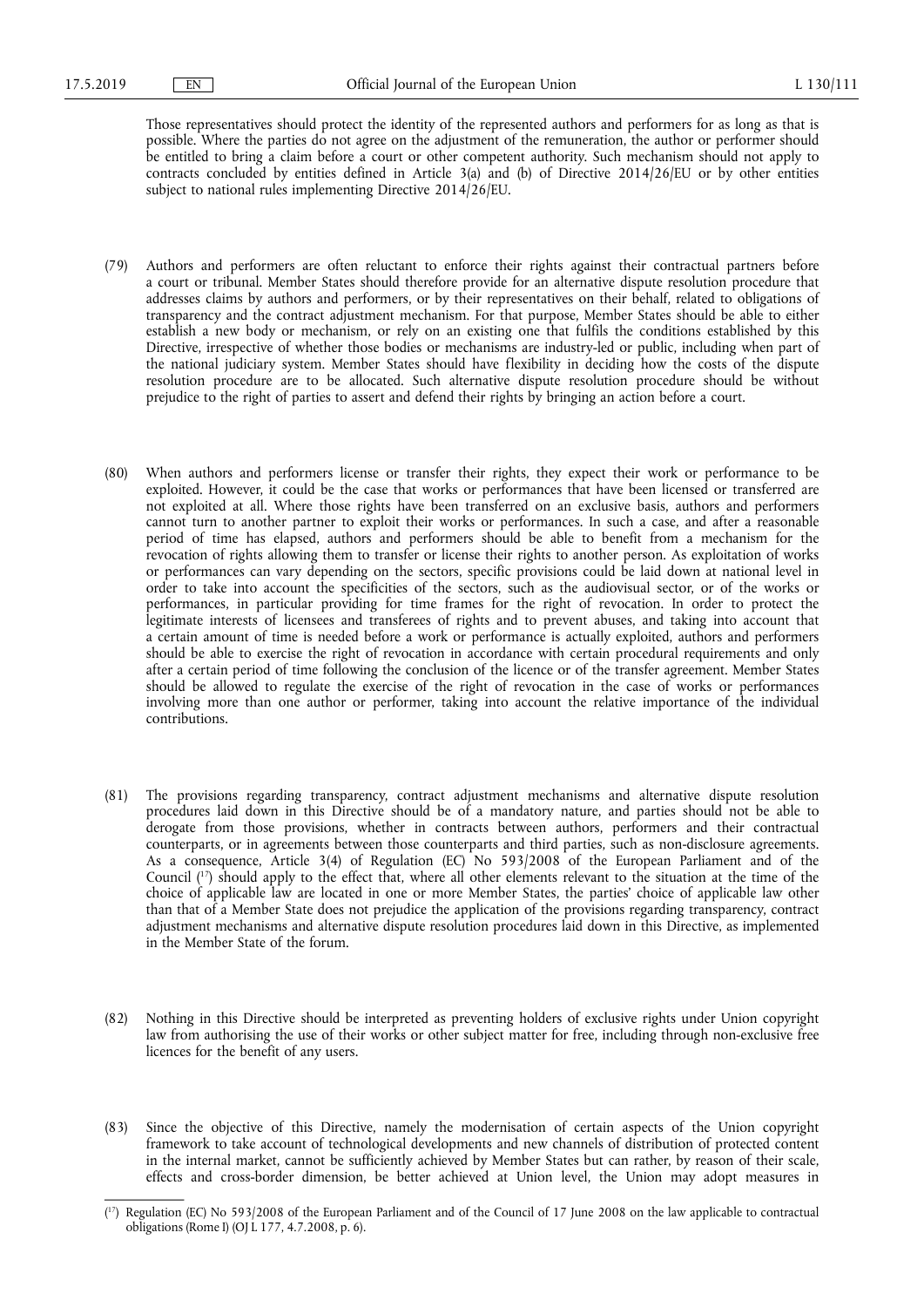accordance with the principle of subsidiarity as set out in Article 5 TEU. In accordance with the principle of proportionality, as set out in that Article, this Directive does not go beyond what is necessary in order to achieve that objective.

- (84) This Directive respects the fundamental rights and observes the principles recognised in particular by the Charter. Accordingly, this Directive should be interpreted and applied in accordance with those rights and principles.
- (85) Any processing of personal data under this Directive should respect fundamental rights, including the right to respect for private and family life and the right to protection of personal data set out in Articles 7 and 8, respectively, of the Charter and must be in compliance with Directive 2002/58/EC and Regulation (EU) 2016/679.
- (86) In accordance with the Joint Political Declaration of 28 September 2011 of Member States and the Commission on explanatory documents ( 18), Member States have undertaken to accompany, in justified cases, the notification of their transposition measures with one or more documents explaining the relationship between the components of a directive and the corresponding parts of national transposition instruments. With regard to this Directive, the legislator considers the transmission of such documents to be justified,

HAVE ADOPTED THIS DIRECTIVE:

#### TITLE I

# **GENERAL PROVISIONS**

## *Article 1*

#### **Subject matter and scope**

1. This Directive lays down rules which aim to harmonise further Union law applicable to copyright and related rights in the framework of the internal market, taking into account, in particular, digital and cross-border uses of protected content. It also lays down rules on exceptions and limitations to copyright and related rights, on the facilitation of licences, as well as rules which aim to ensure a well-functioning marketplace for the exploitation of works and other subject matter.

2. Except in the cases referred to in Article 24, this Directive shall leave intact and shall in no way affect existing rules laid down in the directives currently in force in this area, in particular Directives 96/9/EC, 2000/31/EC, 2001/29/EC, 2006/115/EC, 2009/24/EC, 2012/28/EU and 2014/26/EU.

### *Article 2*

#### **Definitions**

For the purposes of this Directive, the following definitions apply:

- (1) 'research organisation' means a university, including its libraries, a research institute or any other entity, the primary goal of which is to conduct scientific research or to carry out educational activities involving also the conduct of scientific research:
	- (a) on a not-for-profit basis or by reinvesting all the profits in its scientific research; or
	- (b) pursuant to a public interest mission recognised by a Member State;

in such a way that the access to the results generated by such scientific research cannot be enjoyed on a preferential basis by an undertaking that exercises a decisive influence upon such organisation;

- (2) 'text and data mining' means any automated analytical technique aimed at analysing text and data in digital form in order to generate information which includes but is not limited to patterns, trends and correlations;
- (3) 'cultural heritage institution' means a publicly accessible library or museum, an archive or a film or audio heritage institution;

<sup>(</sup> 18) OJ C 369, 17.12.2011, p. 14.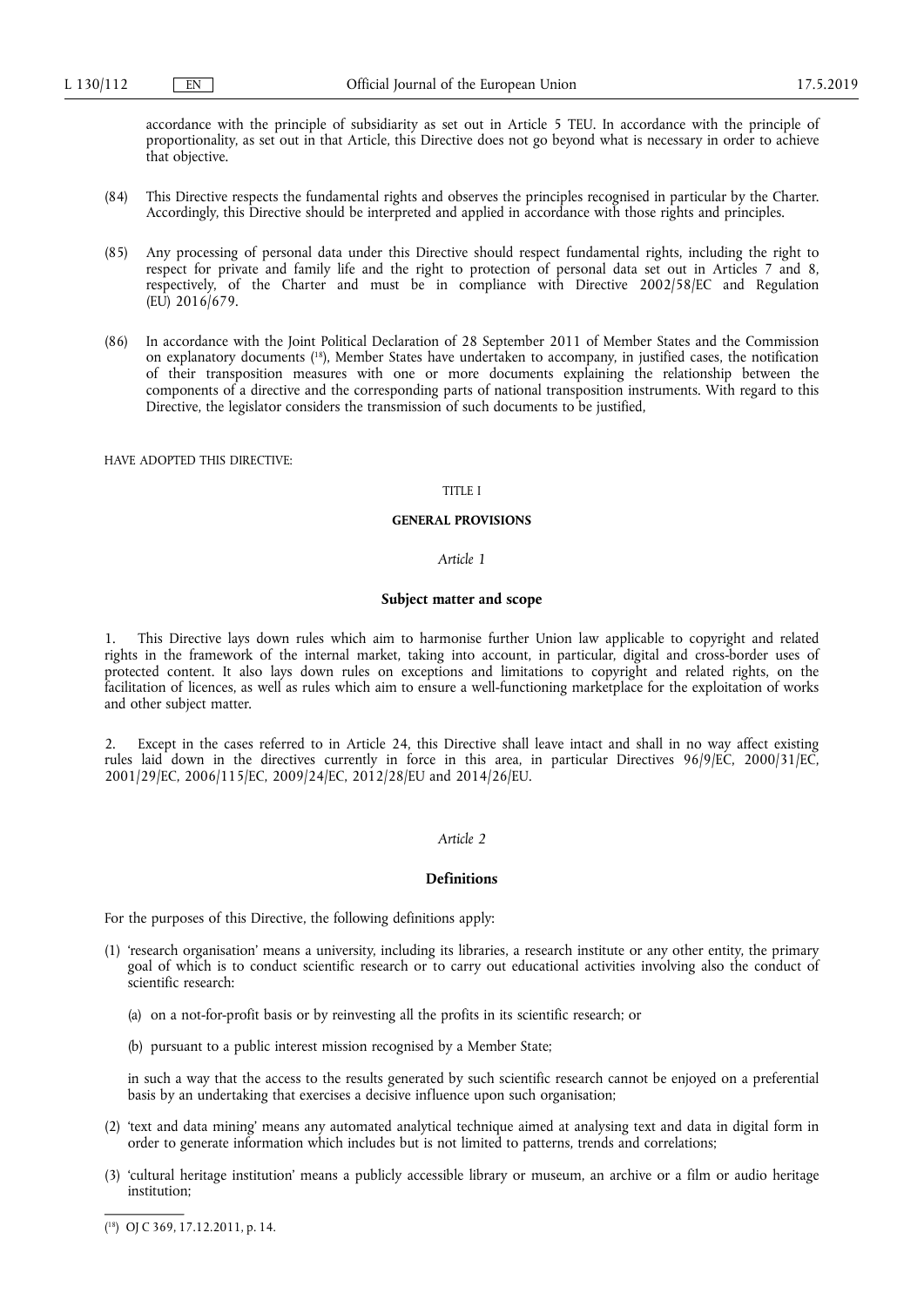- (4) 'press publication' means a collection composed mainly of literary works of a journalistic nature, but which can also include other works or other subject matter, and which:
	- (a) constitutes an individual item within a periodical or regularly updated publication under a single title, such as a newspaper or a general or special interest magazine;
	- (b) has the purpose of providing the general public with information related to news or other topics; and
	- (c) is published in any media under the initiative, editorial responsibility and control of a service provider.

Periodicals that are published for scientific or academic purposes, such as scientific journals, are not press publications for the purposes of this Directive;

- (5) 'information society service' means a service within the meaning of point (b) of Article 1(1) of Directive (EU) 2015/1535;
- (6) 'online content-sharing service provider' means a provider of an information society service of which the main or one of the main purposes is to store and give the public access to a large amount of copyright-protected works or other protected subject matter uploaded by its users, which it organises and promotes for profit-making purposes.

Providers of services, such as not-for-profit online encyclopedias, not-for-profit educational and scientific repositories, open source software-developing and-sharing platforms, providers of electronic communications services as defined in Directive (EU) 2018/1972, online marketplaces, business-to-business cloud services and cloud services that allow users to upload content for their own use, are not 'online content-sharing service providers' within the meaning of this Directive.

### TITLE II

## **MEASURES TO ADAPT EXCEPTIONS AND LIMITATIONS TO THE DIGITAL AND CROSS-BORDER ENVIRONMENT**

## *Article 3*

# **Text and data mining for the purposes of scientific research**

1. Member States shall provide for an exception to the rights provided for in Article 5(a) and Article 7(1) of Directive 96/9/EC, Article 2 of Directive 2001/29/EC, and Article 15(1) of this Directive for reproductions and extractions made by research organisations and cultural heritage institutions in order to carry out, for the purposes of scientific research, text and data mining of works or other subject matter to which they have lawful access.

2. Copies of works or other subject matter made in compliance with paragraph 1 shall be stored with an appropriate level of security and may be retained for the purposes of scientific research, including for the verification of research results.

3. Rightholders shall be allowed to apply measures to ensure the security and integrity of the networks and databases where the works or other subject matter are hosted. Such measures shall not go beyond what is necessary to achieve that objective.

4. Member States shall encourage rightholders, research organisations and cultural heritage institutions to define commonly agreed best practices concerning the application of the obligation and of the measures referred to in paragraphs 2 and 3 respectively.

## *Article 4*

## **Exception or limitation for text and data mining**

1. Member States shall provide for an exception or limitation to the rights provided for in Article 5(a) and Article 7(1) of Directive 96/9/EC, Article 2 of Directive 2001/29/EC, Article 4(1)(a) and (b) of Directive 2009/24/EC and Article 15(1) of this Directive for reproductions and extractions of lawfully accessible works and other subject matter for the purposes of text and data mining.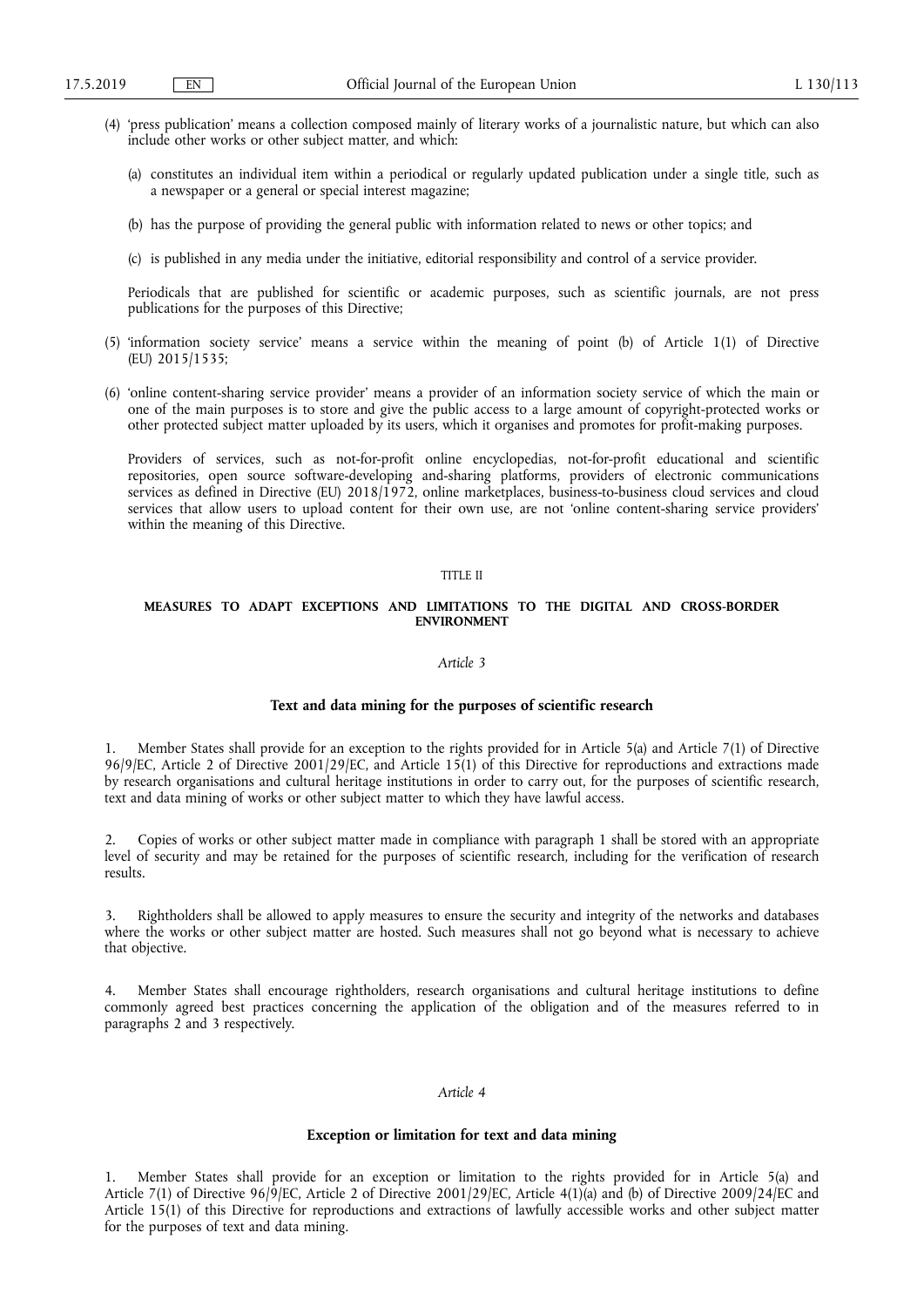2. Reproductions and extractions made pursuant to paragraph 1 may be retained for as long as is necessary for the purposes of text and data mining.

3. The exception or limitation provided for in paragraph 1 shall apply on condition that the use of works and other subject matter referred to in that paragraph has not been expressly reserved by their rightholders in an appropriate manner, such as machine-readable means in the case of content made publicly available online.

4. This Article shall not affect the application of Article 3 of this Directive.

# *Article 5*

### **Use of works and other subject matter in digital and cross-border teaching activities**

1. Member States shall provide for an exception or limitation to the rights provided for in Article 5(a), (b), (d) and (e) and Article 7(1) of Directive 96/9/EC, Articles 2 and 3 of Directive 2001/29/EC, Article 4(1) of Directive 2009/24/EC and Article 15(1) of this Directive in order to allow the digital use of works and other subject matter for the sole purpose of illustration for teaching, to the extent justified by the non-commercial purpose to be achieved, on condition that such use:

- (a) takes place under the responsibility of an educational establishment, on its premises or at other venues, or through a secure electronic environment accessible only by the educational establishment's pupils or students and teaching staff; and
- (b) is accompanied by the indication of the source, including the author's name, unless this turns out to be impossible.

2. Notwithstanding Article 7(1), Member States may provide that the exception or limitation adopted pursuant to paragraph 1 does not apply or does not apply as regards specific uses or types of works or other subject matter, such as material that is primarily intended for the educational market or sheet music, to the extent that suitable licences authorising the acts referred to in paragraph 1 of this Article and covering the needs and specificities of educational establishments are easily available on the market.

Member States that decide to avail of the first subparagraph of this paragraph shall take the necessary measures to ensure that the licences authorising the acts referred to in paragraph 1 of this Article are available and visible in an appropriate manner for educational establishments.

3. The use of works and other subject matter for the sole purpose of illustration for teaching through secure electronic environments undertaken in compliance with the provisions of national law adopted pursuant to this Article shall be deemed to occur solely in the Member State where the educational establishment is established.

4. Member States may provide for fair compensation for rightholders for the use of their works or other subject matter pursuant to paragraph 1.

# *Article 6*

## **Preservation of cultural heritage**

Member States shall provide for an exception to the rights provided for in Article 5(a) and Article 7(1) of Directive  $96/9$ /EC, Article 2 of Directive 2001/29/EC, Article 4(1)(a) of Directive 2009/24/EC and Article 15(1) of this Directive, in order to allow cultural heritage institutions to make copies of any works or other subject matter that are permanently in their collections, in any format or medium, for purposes of preservation of such works or other subject matter and to the extent necessary for such preservation.

## *Article 7*

#### **Common provisions**

1. Any contractual provision contrary to the exceptions provided for in Articles 3, 5 and 6 shall be unenforceable.

2. Article 5(5) of Directive 2001/29/EC shall apply to the exceptions and limitations provided for under this Title. The first, third and fifth subparagraphs of Article  $6(4)$  of Directive 2001/29/EC shall apply to Articles 3 to 6 of this Directive.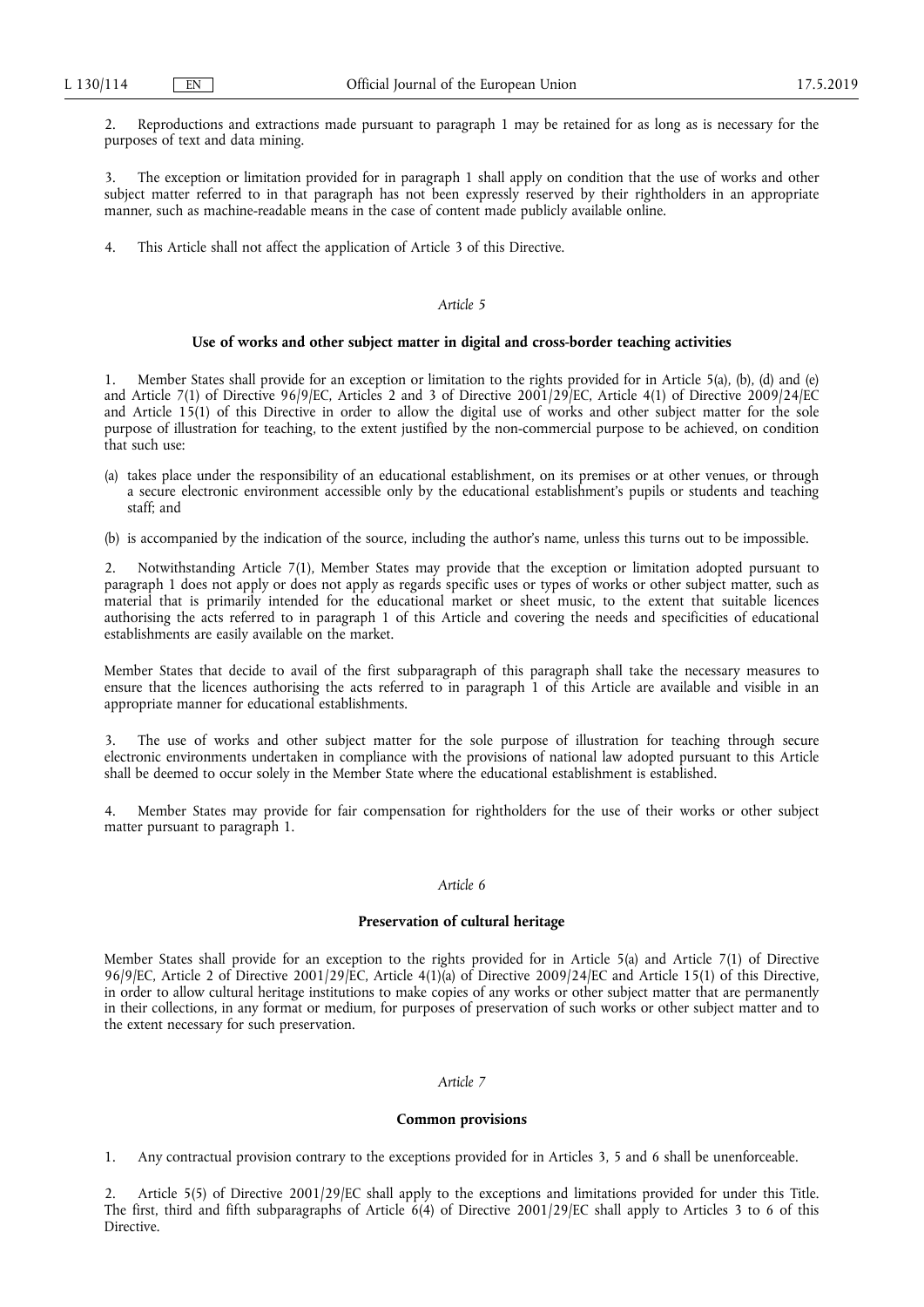#### TITLE III

## **MEASURES TO IMPROVE LICENSING PRACTICES AND ENSURE WIDER ACCESS TO CONTENT**

### *CHAPTER 1*

#### *Out-of-commerce works and other subject matter*

## *Article 8*

#### **Use of out-of-commerce works and other subject matter by cultural heritage institutions**

1. Member States shall provide that a collective management organisation, in accordance with its mandates from rightholders, may conclude a non-exclusive licence for non-commercial purposes with a cultural heritage institution for the reproduction, distribution, communication to the public or making available to the public of out-of-commerce works or other subject matter that are permanently in the collection of the institution, irrespective of whether all rightholders covered by the licence have mandated the collective management organisation, on condition that:

(a) the collective management organisation is, on the basis of its mandates, sufficiently representative of rightholders in the relevant type of works or other subject matter and of the rights that are the subject of the licence; and

(b) all rightholders are guaranteed equal treatment in relation to the terms of the licence.

2. Member States shall provide for an exception or limitation to the rights provided for in Article 5(a), (b), (d) and (e) and Article 7(1) of Directive 96/9/EC, Articles 2 and 3 of Directive 2001/29/EC, Article 4(1) of Directive 2009/24/EC, and Article 15(1) of this Directive, in order to allow cultural heritage institutions to make available, for non-commercial purposes, out-of-commerce works or other subject matter that are permanently in their collections, on condition that:

(a) the name of the author or any other identifiable rightholder is indicated, unless this turns out to be impossible; and

(b) such works or other subject matter are made available on non-commercial websites.

3. Member States shall provide that the exception or limitation provided for in paragraph 2 only applies to types of works or other subject matter for which no collective management organisation that fulfils the condition set out in point (a) of paragraph 1 exists.

4. Member States shall provide that all rightholders may, at any time, easily and effectively, exclude their works or other subject matter from the licensing mechanism set out in paragraph 1 or from the application of the exception or limitation provided for in paragraph 2, either in general or in specific cases, including after the conclusion of a licence or after the beginning of the use concerned.

5. A work or other subject matter shall be deemed to be out of commerce when it can be presumed in good faith that the whole work or other subject matter is not available to the public through customary channels of commerce, after a reasonable effort has been made to determine whether it is available to the public.

Member States may provide for specific requirements, such as a cut-off date, to determine whether works and other subject matter can be licensed in accordance with paragraph 1 or used under the exception or limitation provided for in paragraph 2. Such requirements shall not extend beyond what is necessary and reasonable, and shall not preclude being able to determine that a set of works or other subject matter as a whole is out of commerce, when it is reasonable to presume that all works or other subject matter are out of commerce.

6. Member States shall provide that the licences referred to in paragraph 1 are to be sought from a collective management organisation that is representative for the Member State where the cultural heritage institution is established.

This Article shall not apply to sets of out-of-commerce works or other subject matter if, on the basis of the reasonable effort referred to in paragraph 5, there is evidence that such sets predominantly consist of:

(a) works or other subject matter, other than cinematographic or audiovisual works, first published or, in the absence of publication, first broadcast in a third country;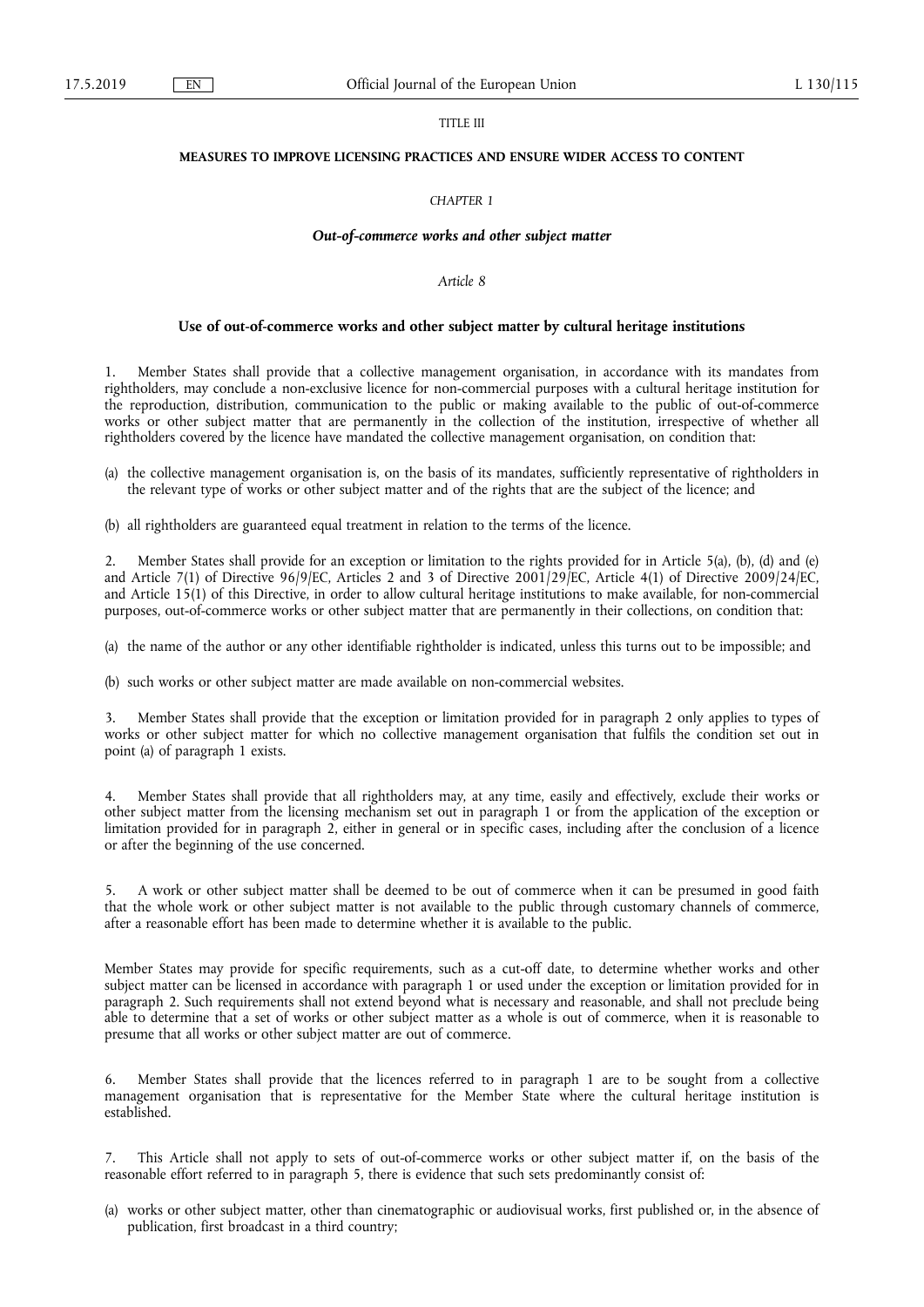- (b) cinematographic or audiovisual works, of which the producers have their headquarters or habitual residence in a third country; or
- (c) works or other subject matter of third country nationals, where after a reasonable effort no Member State or third country could be determined pursuant to points (a) and (b).

By way of derogation from the first subparagraph, this Article shall apply where the collective management organisation is sufficiently representative, within the meaning of point (a) of paragraph 1, of rightholders of the relevant third country.

## *Article 9*

#### **Cross-border uses**

1. Member States shall ensure that licences granted in accordance with Article 8 may allow the use of out-of-commerce works or other subject matter by cultural heritage institutions in any Member State.

2. The uses of works and other subject matter under the exception or limitation provided for in Article 8(2) shall be deemed to occur solely in the Member State where the cultural heritage institution undertaking that use is established.

## *Article 10*

#### **Publicity measures**

1. Member States shall ensure that information from cultural heritage institutions, collective management organisations or relevant public authorities, for the purposes of the identification of the out-of-commerce works or other subject matter, covered by a licence granted in accordance with Article 8(1), or used under the exception or limitation provided for in Article 8(2), as well as information about the options available to rightholders as referred to in Article 8(4), and, as soon as it is available and where relevant, information on the parties to the licence, the territories covered and the uses, is made permanently, easily and effectively accessible on a public single online portal from at least six months before the works or other subject matter are distributed, communicated to the public or made available to the public in accordance with the licence or under the exception or limitation.

The portal shall be established and managed by the European Union Intellectual Property Office in accordance with Regulation (EU) No 386/2012.

2. Member States shall provide that, if necessary for the general awareness of rightholders, additional appropriate publicity measures are taken regarding the ability of collective management organisations to license works or other subject matter in accordance with Article 8, the licences granted, the uses under the exception or limitation provided for in Article 8(2) and the options available to rightholders as referred to in Article 8(4).

The appropriate publicity measures referred to in the first subparagraph of this paragraph shall be taken in the Member State where the licence is sought in accordance with Article  $8(1)$  or, for uses under the exception or limitation provided for in Article 8(2), in the Member State where the cultural heritage institution is established. If there is evidence, such as the origin of the works or other subject matter, to suggest that the awareness of rightholders could be more efficiently raised in other Member States or third countries, such publicity measures shall also cover those Member States and third countries.

# *Article 11*

#### **Stakeholder dialogue**

Member States shall consult rightholders, collective management organisations and cultural heritage institutions in each sector before establishing specific requirements pursuant to Article 8(5), and shall encourage regular dialogue between representative users' and rightholders' organisations, including collective management organisations, and any other relevant stakeholder organisations, on a sector-specific basis, to foster the relevance and usability of the licensing mechanisms set out in Article 8(1) and to ensure that the safeguards for rightholders referred to in this Chapter are effective.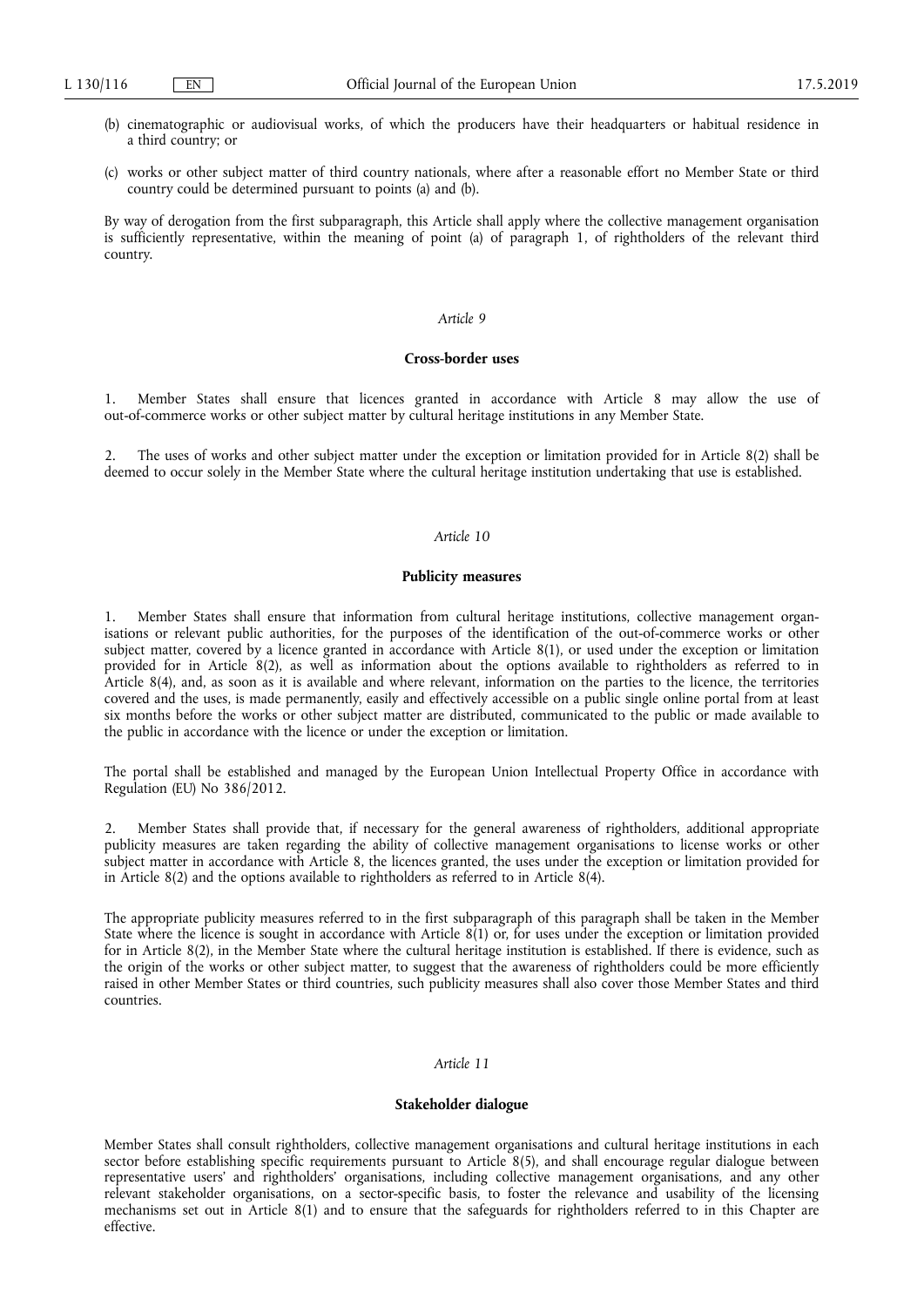*CHAPTER 2* 

### *Measures to facilitate collective licensing*

#### *Article 12*

#### **Collective licensing with an extended effect**

Member States may provide, as far as the use on their territory is concerned and subject to the safeguards provided for in this Article, that where a collective management organisation that is subject to the national rules implementing Directive 2014/26/EU, in accordance with its mandates from rightholders, enters into a licensing agreement for the exploitation of works or other subject matter:

- (a) such an agreement can be extended to apply to the rights of rightholders who have not authorised that collective management organisation to represent them by way of assignment, licence or any other contractual arrangement; or
- (b) with respect to such an agreement, the organisation has a legal mandate or is presumed to represent rightholders who have not authorised the organisation accordingly.

2. Member States shall ensure that the licensing mechanism referred to in paragraph 1 is only applied within well-defined areas of use, where obtaining authorisations from rightholders on an individual basis is typically onerous and impractical to a degree that makes the required licensing transaction unlikely, due to the nature of the use or of the types of works or other subject matter concerned, and shall ensure that such licensing mechanism safeguards the legitimate interests of rightholders.

- 3. For the purposes of paragraph 1, Member States shall provide for the following safeguards:
- (a) the collective management organisation is, on the basis of its mandates, sufficiently representative of rightholders in the relevant type of works or other subject matter and of the rights which are the subject of the licence, for the relevant Member State;
- (b) all rightholders are guaranteed equal treatment, including in relation to the terms of the licence;
- (c) rightholders who have not authorised the organisation granting the licence may at any time easily and effectively exclude their works or other subject matter from the licensing mechanism established in accordance with this Article; and
- (d) appropriate publicity measures are taken, starting from a reasonable period before the works or other subject matter are used under the licence, to inform rightholders about the ability of the collective management organisation to license works or other subject matter, about the licensing taking place in accordance with this Article and about the options available to rightholders as referred to in point (c). Publicity measures shall be effective without the need to inform each rightholder individually.

This Article does not affect the application of collective licensing mechanisms with an extended effect in accordance with other provisions of Union law, including provisions that allow exceptions or limitations.

This Article shall not apply to mandatory collective management of rights.

Article 7 of Directive 2014/26/EU shall apply to the licensing mechanism provided for in this Article.

5. Where a Member State provides in its national law for a licensing mechanism in accordance with this Article, that Member State shall inform the Commission about the scope of the corresponding national provisions, about the purposes and types of licences that may be introduced under those provisions, about the contact details of organisations issuing licences in accordance with that licensing mechanism, and about the means by which information on the licensing and on the options available to rightholders as referred to in point (c) of paragraph 3 can be obtained. The Commission shall publish that information.

6. Based on the information received pursuant to paragraph 5 of this Article and on the discussions within the contact committee established in Article 12(3) of Directive 2001/29/EC, the Commission shall, by 10 April 2021, submit to the European Parliament and to the Council a report on the use in the Union of the licensing mechanisms referred to in paragraph 1 of this Article, their impact on licensing and rightholders, including rightholders who are not members of the organisation granting the licences or who are nationals of, or resident in, another Member State, their effectiveness in facilitating the dissemination of cultural content, and their impact on the internal market, including the cross-border provision of services and competition. That report shall be accompanied, if appropriate, by a legislative proposal, including as regards the cross-border effect of such national mechanisms.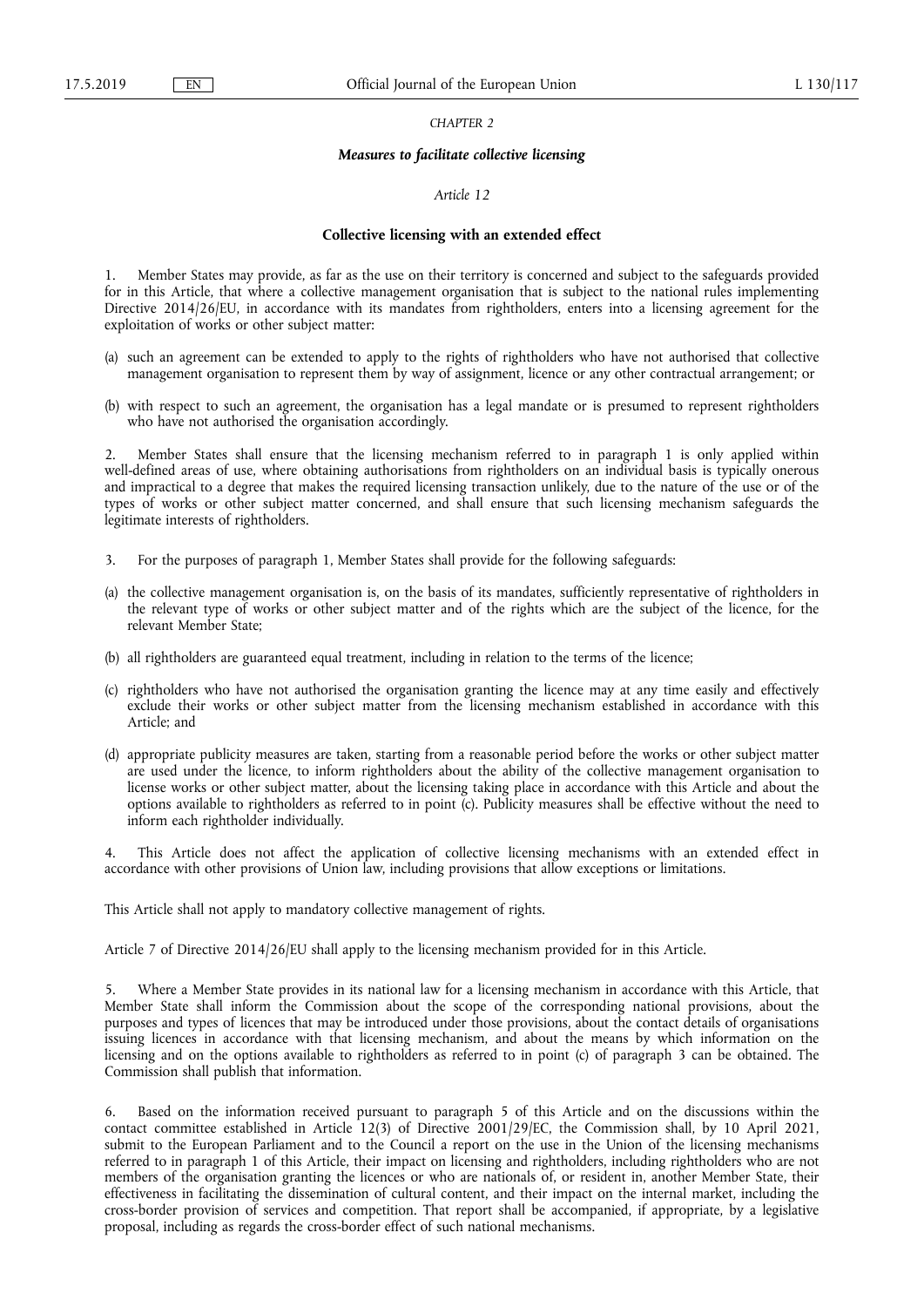*CHAPTER 3* 

#### *Access to and availability of audiovisual works on video-on-demand platforms*

#### *Article 13*

#### **Negotiation mechanism**

Member States shall ensure that parties facing difficulties related to the licensing of rights when seeking to conclude an agreement for the purpose of making available audiovisual works on video-on-demand services may rely on the assistance of an impartial body or of mediators. The impartial body established or designated by a Member State for the purpose of this Article and mediators shall provide assistance to the parties with their negotiations and help the parties reach agreements, including, where appropriate, by submitting proposals to them.

Member States shall notify the Commission of the body or mediators referred to in the first paragraph no later than 7 June 2021. Where Member States have chosen to rely on mediation, the notification to the Commission shall at least include, when available, the source where relevant information on the mediators entrusted can be found.

#### *CHAPTER 4*

### *Works of visual art in the public domain*

#### *Article 14*

# **Works of visual art in the public domain**

Member States shall provide that, when the term of protection of a work of visual art has expired, any material resulting from an act of reproduction of that work is not subject to copyright or related rights, unless the material resulting from that act of reproduction is original in the sense that it is the author's own intellectual creation.

### TITLE IV

## **MEASURES TO ACHIEVE A WELL-FUNCTIONING MARKETPLACE FOR COPYRIGHT**

## *CHAPTER 1*

### *Rights in publications*

#### *Article 15*

## **Protection of press publications concerning online uses**

1. Member States shall provide publishers of press publications established in a Member State with the rights provided for in Article 2 and Article 3(2) of Directive 2001/29/EC for the online use of their press publications by information society service providers.

The rights provided for in the first subparagraph shall not apply to private or non-commercial uses of press publications by individual users.

The protection granted under the first subparagraph shall not apply to acts of hyperlinking.

The rights provided for in the first subparagraph shall not apply in respect of the use of individual words or very short extracts of a press publication.

2. The rights provided for in paragraph 1 shall leave intact and shall in no way affect any rights provided for in Union law to authors and other rightholders, in respect of the works and other subject matter incorporated in a press publication. The rights provided for in paragraph 1 shall not be invoked against those authors and other rightholders and, in particular, shall not deprive them of their right to exploit their works and other subject matter independently from the press publication in which they are incorporated.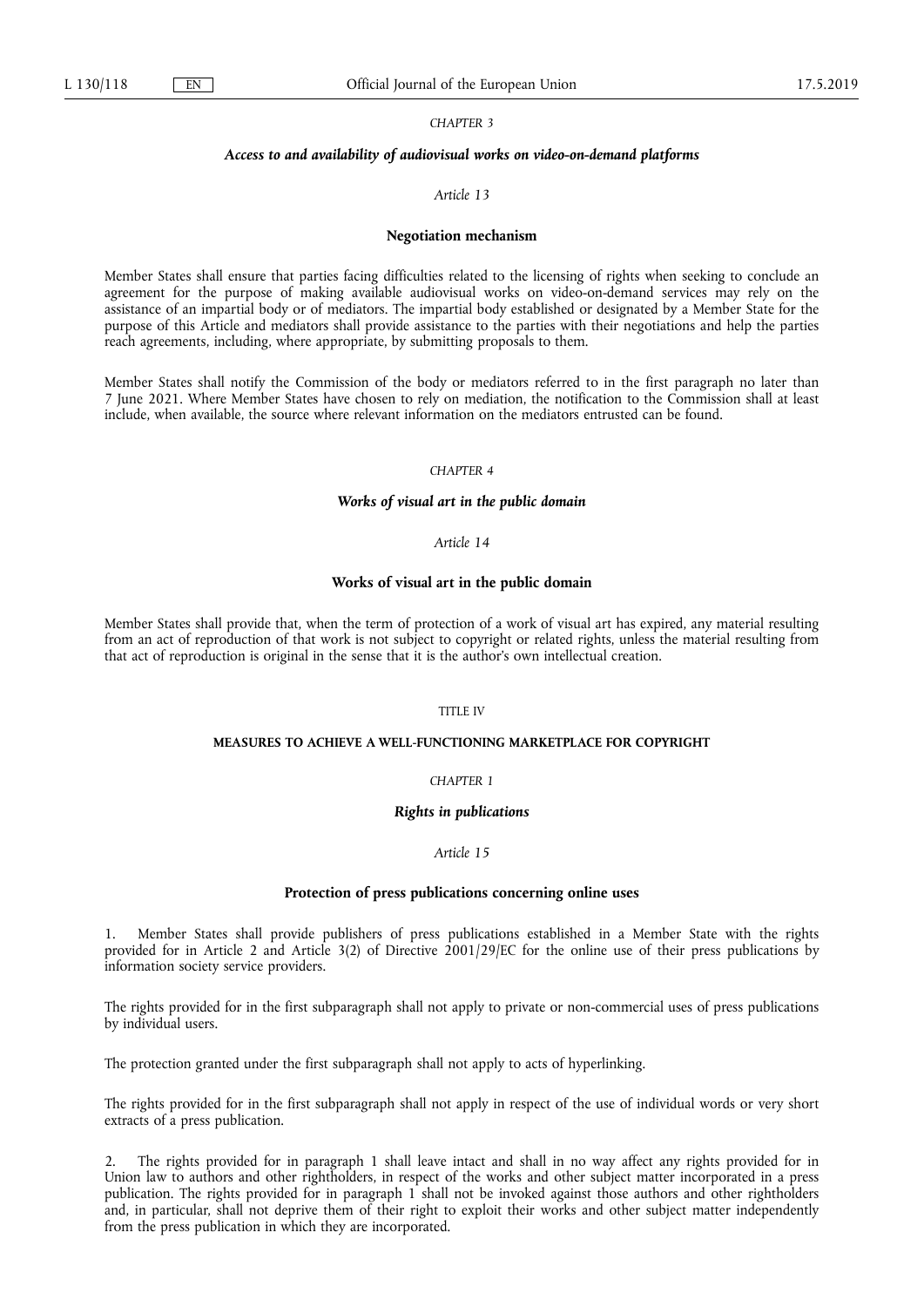When a work or other subject matter is incorporated in a press publication on the basis of a non-exclusive licence, the rights provided for in paragraph 1 shall not be invoked to prohibit the use by other authorised users. The rights provided for in paragraph 1 shall not be invoked to prohibit the use of works or other subject matter for which protection has expired.

3. Articles 5 to 8 of Directive 2001/29/EC, Directive 2012/28/EU and Directive (EU) 2017/1564 of the European Parliament of the Council ( 19) shall apply mutatis mutandis in respect of the rights provided for in paragraph 1 of this Article.

4. The rights provided for in paragraph 1 shall expire two years after the press publication is published. That term shall be calculated from 1 January of the year following the date on which that press publication is published.

Paragraph 1 shall not apply to press publications first published before 6 June 2019.

Member States shall provide that authors of works incorporated in a press publication receive an appropriate share of the revenues that press publishers receive for the use of their press publications by information society service providers.

#### *Article 16*

### **Claims to fair compensation**

Member States may provide that where an author has transferred or licensed a right to a publisher, such a transfer or licence constitutes a sufficient legal basis for the publisher to be entitled to a share of the compensation for the use of the work made under an exception or limitation to the transferred or licensed right.

The first paragraph shall be without prejudice to existing and future arrangements in Member States concerning public lending rights.

#### *CHAPTER 2*

#### *Certain uses of protected content by online services*

# *Article 17*

#### **Use of protected content by online content-sharing service providers**

1. Member States shall provide that an online content-sharing service provider performs an act of communication to the public or an act of making available to the public for the purposes of this Directive when it gives the public access to copyright-protected works or other protected subject matter uploaded by its users.

An online content-sharing service provider shall therefore obtain an authorisation from the rightholders referred to in Article 3(1) and (2) of Directive 2001/29/EC, for instance by concluding a licensing agreement, in order to communicate to the public or make available to the public works or other subject matter.

2. Member States shall provide that, where an online content-sharing service provider obtains an authorisation, for instance by concluding a licensing agreement, that authorisation shall also cover acts carried out by users of the services falling within the scope of Article 3 of Directive 2001/29/EC when they are not acting on a commercial basis or where their activity does not generate significant revenues.

When an online content-sharing service provider performs an act of communication to the public or an act of making available to the public under the conditions laid down in this Directive, the limitation of liability established in Article 14(1) of Directive 2000/31/EC shall not apply to the situations covered by this Article.

<sup>&</sup>lt;sup>(19</sup>) Directive (EU) 2017/1564 of the European Parliament and of the Council of 13 September 2017 on certain permitted uses of certain works and other subject matter protected by copyright and related rights for the benefit of persons who are blind, visually impaired or otherwise print-disabled and amending Directive 2001/29/EC on the harmonisation of certain aspects of copyright and related rights in the information society (OJ L 242, 20.9.2017, p. 6).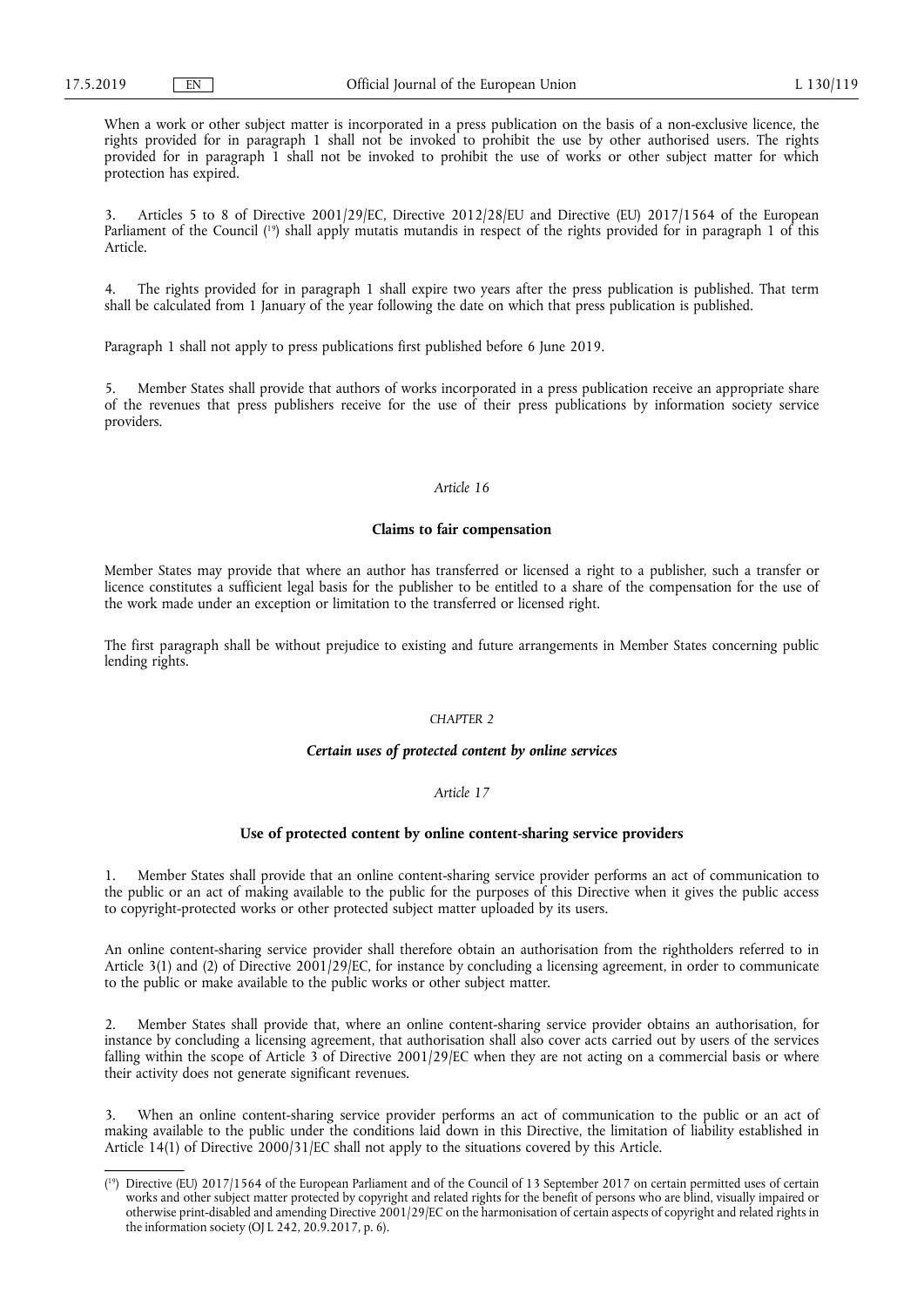The first subparagraph of this paragraph shall not affect the possible application of Article 14(1) of Directive 2000/31/EC to those service providers for purposes falling outside the scope of this Directive.

4. If no authorisation is granted, online content-sharing service providers shall be liable for unauthorised acts of communication to the public, including making available to the public, of copyright-protected works and other subject matter, unless the service providers demonstrate that they have:

- (a) made best efforts to obtain an authorisation, and
- (b) made, in accordance with high industry standards of professional diligence, best efforts to ensure the unavailability of specific works and other subject matter for which the rightholders have provided the service providers with the relevant and necessary information; and in any event
- (c) acted expeditiously, upon receiving a sufficiently substantiated notice from the rightholders, to disable access to, or to remove from their websites, the notified works or other subject matter, and made best efforts to prevent their future uploads in accordance with point (b).

In determining whether the service provider has complied with its obligations under paragraph 4, and in light of the principle of proportionality, the following elements, among others, shall be taken into account:

- (a) the type, the audience and the size of the service and the type of works or other subject matter uploaded by the users of the service; and
- (b) the availability of suitable and effective means and their cost for service providers.

Member States shall provide that, in respect of new online content-sharing service providers the services of which have been available to the public in the Union for less than three years and which have an annual turnover below EUR 10 million, calculated in accordance with Commission Recommendation 2003/361/EC ( $^{20}$ ), the conditions under the liability regime set out in paragraph 4 are limited to compliance with point (a) of paragraph 4 and to acting expeditiously, upon receiving a sufficiently substantiated notice, to disable access to the notified works or other subject matter or to remove those works or other subject matter from their websites.

Where the average number of monthly unique visitors of such service providers exceeds 5 million, calculated on the basis of the previous calendar year, they shall also demonstrate that they have made best efforts to prevent further uploads of the notified works and other subject matter for which the rightholders have provided relevant and necessary information.

7. The cooperation between online content-sharing service providers and rightholders shall not result in the prevention of the availability of works or other subject matter uploaded by users, which do not infringe copyright and related rights, including where such works or other subject matter are covered by an exception or limitation.

Member States shall ensure that users in each Member State are able to rely on any of the following existing exceptions or limitations when uploading and making available content generated by users on online content-sharing services:

- (a) quotation, criticism, review;
- (b) use for the purpose of caricature, parody or pastiche.
- 8. The application of this Article shall not lead to any general monitoring obligation.

Member States shall provide that online content-sharing service providers provide rightholders, at their request, with adequate information on the functioning of their practices with regard to the cooperation referred to in paragraph 4 and, where licensing agreements are concluded between service providers and rightholders, information on the use of content covered by the agreements.

9. Member States shall provide that online content-sharing service providers put in place an effective and expeditious complaint and redress mechanism that is available to users of their services in the event of disputes over the disabling of access to, or the removal of, works or other subject matter uploaded by them.

<sup>(</sup> 20) Commission Recommendation of 6 May 2003 concerning the definition of micro, small and medium-sized enterprises (OJ L 124, 20.5.2003, p. 36).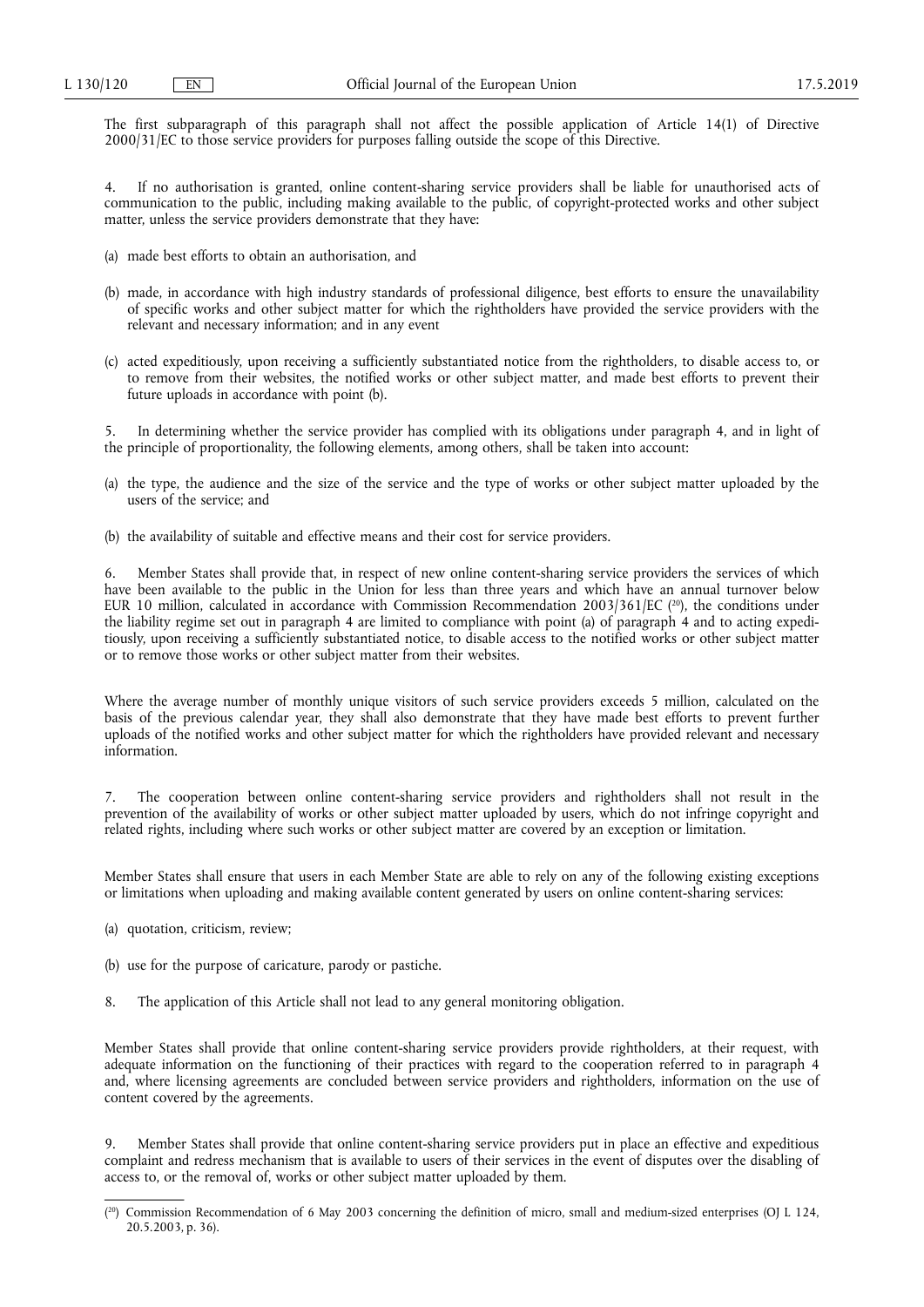Where rightholders request to have access to their specific works or other subject matter disabled or to have those works or other subject matter removed, they shall duly justify the reasons for their requests. Complaints submitted under the mechanism provided for in the first subparagraph shall be processed without undue delay, and decisions to disable access to or remove uploaded content shall be subject to human review. Member States shall also ensure that out-of-court redress mechanisms are available for the settlement of disputes. Such mechanisms shall enable disputes to be settled impartially and shall not deprive the user of the legal protection afforded by national law, without prejudice to the rights of users to have recourse to efficient judicial remedies. In particular, Member States shall ensure that users have access to a court or another relevant judicial authority to assert the use of an exception or limitation to copyright and related rights.

This Directive shall in no way affect legitimate uses, such as uses under exceptions or limitations provided for in Union law, and shall not lead to any identification of individual users nor to the processing of personal data, except in accordance with Directive  $2002/58/EC$  and Regulation (EU) 2016/679.

Online content-sharing service providers shall inform their users in their terms and conditions that they can use works and other subject matter under exceptions or limitations to copyright and related rights provided for in Union law.

10. As of 6 June 2019 the Commission, in cooperation with the Member States, shall organise stakeholder dialogues to discuss best practices for cooperation between online content-sharing service providers and rightholders. The Commission shall, in consultation with online content-sharing service providers, rightholders, users' organisations and other relevant stakeholders, and taking into account the results of the stakeholder dialogues, issue guidance on the application of this Article, in particular regarding the cooperation referred to in paragraph 4. When discussing best practices, special account shall be taken, among other things, of the need to balance fundamental rights and of the use of exceptions and limitations. For the purpose of the stakeholder dialogues, users' organisations shall have access to adequate information from online content-sharing service providers on the functioning of their practices with regard to paragraph 4.

#### *CHAPTER 3*

### *Fair remuneration in exploitation contracts of authors and performers*

## *Article 18*

### **Principle of appropriate and proportionate remuneration**

Member States shall ensure that where authors and performers license or transfer their exclusive rights for the exploitation of their works or other subject matter, they are entitled to receive appropriate and proportionate remuneration.

2. In the implementation in national law of the principle set out in paragraph 1, Member States shall be free to use different mechanisms and take into account the principle of contractual freedom and a fair balance of rights and interests.

# *Article 19*

### **Transparency obligation**

1. Member States shall ensure that authors and performers receive on a regular basis, at least once a year, and taking into account the specificities of each sector, up to date, relevant and comprehensive information on the exploitation of their works and performances from the parties to whom they have licensed or transferred their rights, or their successors in title, in particular as regards modes of exploitation, all revenues generated and remuneration due.

2. Member States shall ensure that, where the rights referred to in paragraph 1 have subsequently been licensed, authors and performers or their representatives shall, at their request, receive from sub-licensees additional information, in the event that their first contractual counterpart does not hold all the information that would be necessary for the purposes of paragraph 1.

Where that additional information is requested, the first contractual counterpart of authors and performers shall provide information on the identity of those sub-licensees.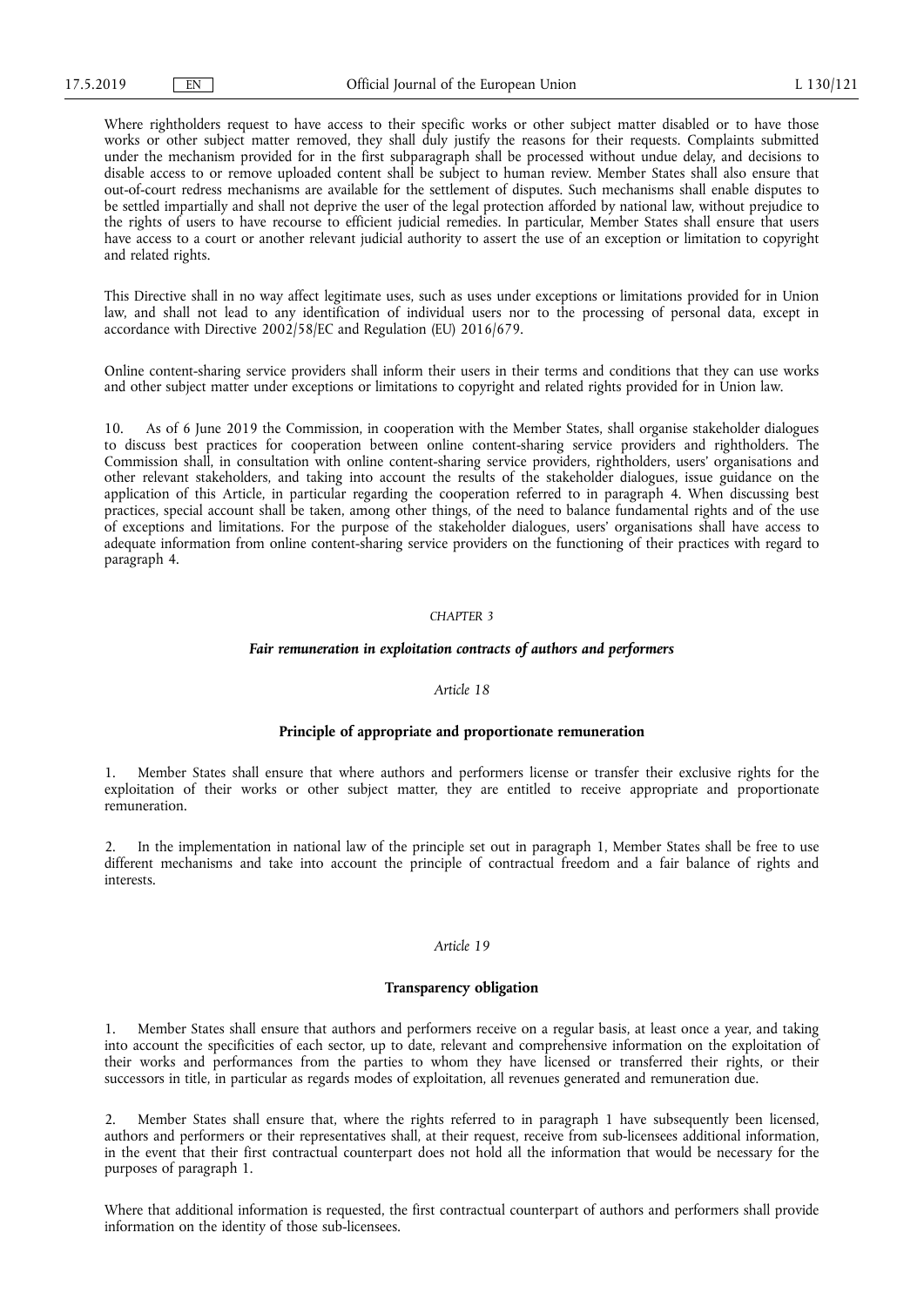Member States may provide that any request to sub-licensees pursuant to the first subparagraph is made directly or indirectly through the contractual counterpart of the author or the performer.

3. The obligation set out in paragraph 1 shall be proportionate and effective in ensuring a high level of transparency in every sector. Member States may provide that in duly justified cases where the administrative burden resulting from the obligation set out in paragraph 1 would become disproportionate in the light of the revenues generated by the exploitation of the work or performance, the obligation is limited to the types and level of information that can reasonably be expected in such cases.

4. Member States may decide that the obligation set out in paragraph 1 of this Article does not apply when the contribution of the author or performer is not significant having regard to the overall work or performance, unless the author or performer demonstrates that he or she requires the information for the exercise of his or her rights under Article 20(1) and requests the information for that purpose.

5. Member States may provide that, for agreements subject to or based on collective bargaining agreements, the transparency rules of the relevant collective bargaining agreement are applicable, on condition that those rules meet the criteria provided for in paragraphs 1 to 4.

6. Where Article 18 of Directive 2014/26/EU is applicable, the obligation laid down in paragraph 1 of this Article shall not apply in respect of agreements concluded by entities defined in Article 3(a) and (b) of that Directive or by other entities subject to the national rules implementing that Directive.

#### *Article 20*

#### **Contract adjustment mechanism**

1. Member States shall ensure that, in the absence of an applicable collective bargaining agreement providing for a mechanism comparable to that set out in this Article, authors and performers or their representatives are entitled to claim additional, appropriate and fair remuneration from the party with whom they entered into a contract for the exploitation of their rights, or from the successors in title of such party, when the remuneration originally agreed turns out to be disproportionately low compared to all the subsequent relevant revenues derived from the exploitation of the works or performances.

Paragraph 1 of this Article shall not apply to agreements concluded by entities defined in Article 3(a) and (b) of Directive 2014/26/EU or by other entities that are already subject to the national rules implementing that Directive.

### *Article 21*

### **Alternative dispute resolution procedure**

Member States shall provide that disputes concerning the transparency obligation under Article 19 and the contract adjustment mechanism under Article 20 may be submitted to a voluntary, alternative dispute resolution procedure. Member States shall ensure that representative organisations of authors and performers may initiate such procedures at the specific request of one or more authors or performers.

## *Article 22*

### **Right of revocation**

1. Member States shall ensure that where an author or a performer has licensed or transferred his or her rights in a work or other protected subject matter on an exclusive basis, the author or performer may revoke in whole or in part the licence or the transfer of rights where there is a lack of exploitation of that work or other protected subject matter.

2. Specific provisions for the revocation mechanism provided for in paragraph 1 may be provided for in national law, taking into account the following:

- (a) the specificities of the different sectors and the different types of works and performances; and
- (b) where a work or other subject matter contains the contribution of more than one author or performer, the relative importance of the individual contributions, and the legitimate interests of all authors and performers affected by the application of the revocation mechanism by an individual author or performer.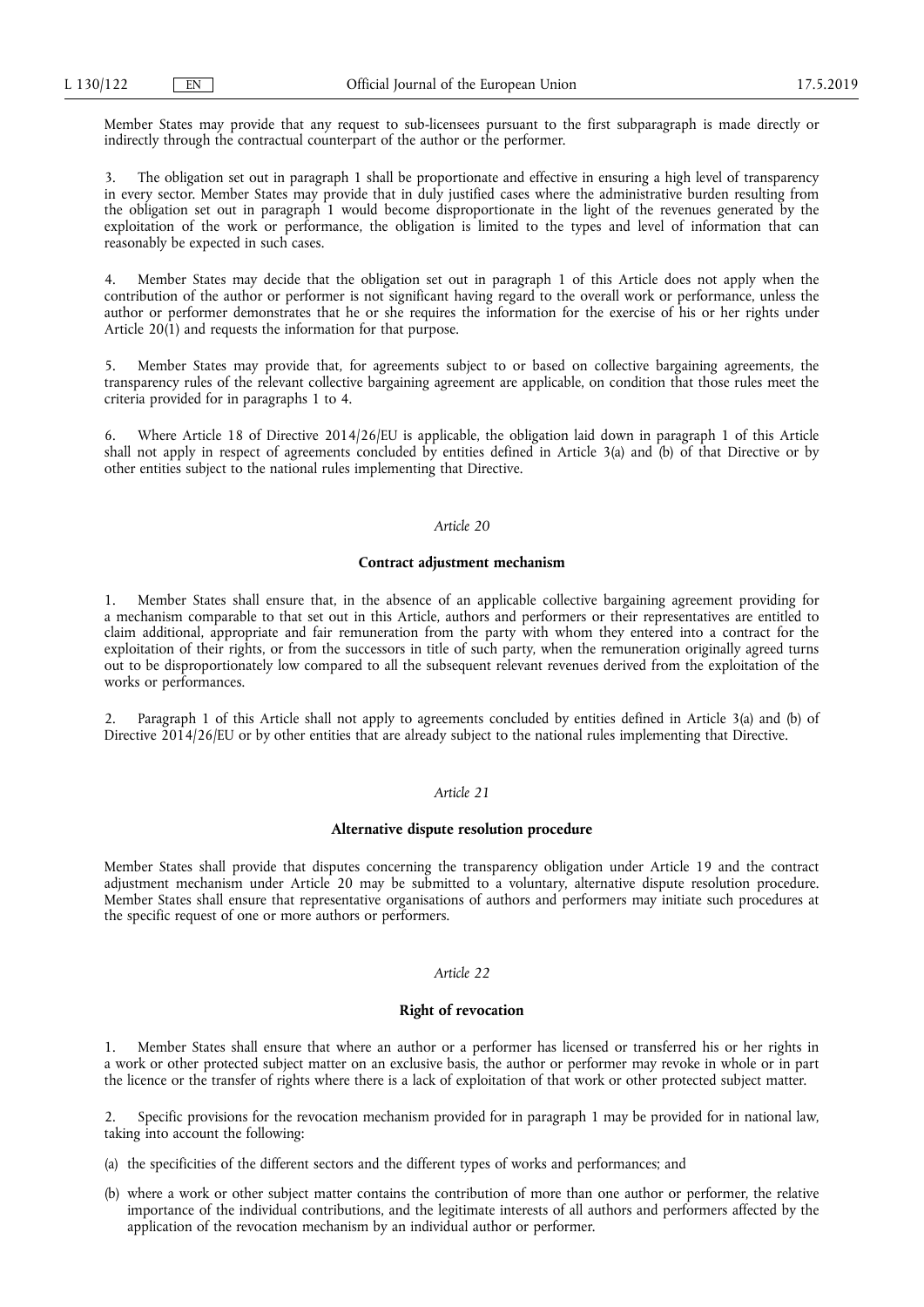Member States may exclude works or other subject matter from the application of the revocation mechanism if such works or other subject matter usually contain contributions of a plurality of authors or performers.

Member States may provide that the revocation mechanism can only apply within a specific time frame, where such restriction is duly justified by the specificities of the sector or of the type of work or other subject matter concerned.

Member States may provide that authors or performers can choose to terminate the exclusivity of the contract instead of revoking the licence or transfer of the rights.

3. Member States shall provide that the revocation provided for in paragraph 1 may only be exercised after a reasonable time following the conclusion of the licence or the transfer of the rights. The author or performer shall notify the person to whom the rights have been licensed or transferred and set an appropriate deadline by which the exploitation of the licensed or transferred rights is to take place. After the expiry of that deadline, the author or performer may choose to terminate the exclusivity of the contract instead of revoking the licence or the transfer of the rights.

4. Paragraph 1 shall not apply if the lack of exploitation is predominantly due to circumstances that the author or the performer can reasonably be expected to remedy.

5. Member States may provide that any contractual provision derogating from the revocation mechanism provided for in paragraph 1 is enforceable only if it is based on a collective bargaining agreement.

## *Article 23*

#### **Common provisions**

1. Member States shall ensure that any contractual provision that prevents compliance with Articles 19, 20 and 21 shall be unenforceable in relation to authors and performers.

2. Members States shall provide that Articles 18 to 22 of this Directive do not apply to authors of a computer program within the meaning of Article 2 of Directive 2009/24/EC.

## TITLE V

#### **FINAL PROVISIONS**

### *Article 24*

## **Amendments to Directives 96/9/EC and 2001/29/EC**

- 1. Directive 96/9/EC is amended as follows:
- (a) In Article 6(2), point (b) is replaced by the following:
	- '(b) where there is use for the sole purpose of illustration for teaching or scientific research, as long as the source is indicated and to the extent justified by the non-commercial purpose to be achieved, without prejudice to the exceptions and limitations provided for in Directive (EU)  $2019/790$  of the European Parliament and of the Council (\*);
	- (\*) Directive (EU) 2019/790 of the European Parliament and of the Council of 17 April 2019 on copyright and related rights in the Digital Single Market and amending Directives 96/9/EC and 2001/29/EC (OJ L 130, 17.5.2019, p. 92).'.
- (b) In Article 9, point (b) is replaced by the following:
	- '(b) in the case of extraction for the purposes of illustration for teaching or scientific research, as long as the source is indicated and to the extent justified by the non-commercial purpose to be achieved, without prejudice to the exceptions and limitations provided for in Directive (EU) 2019/790;'.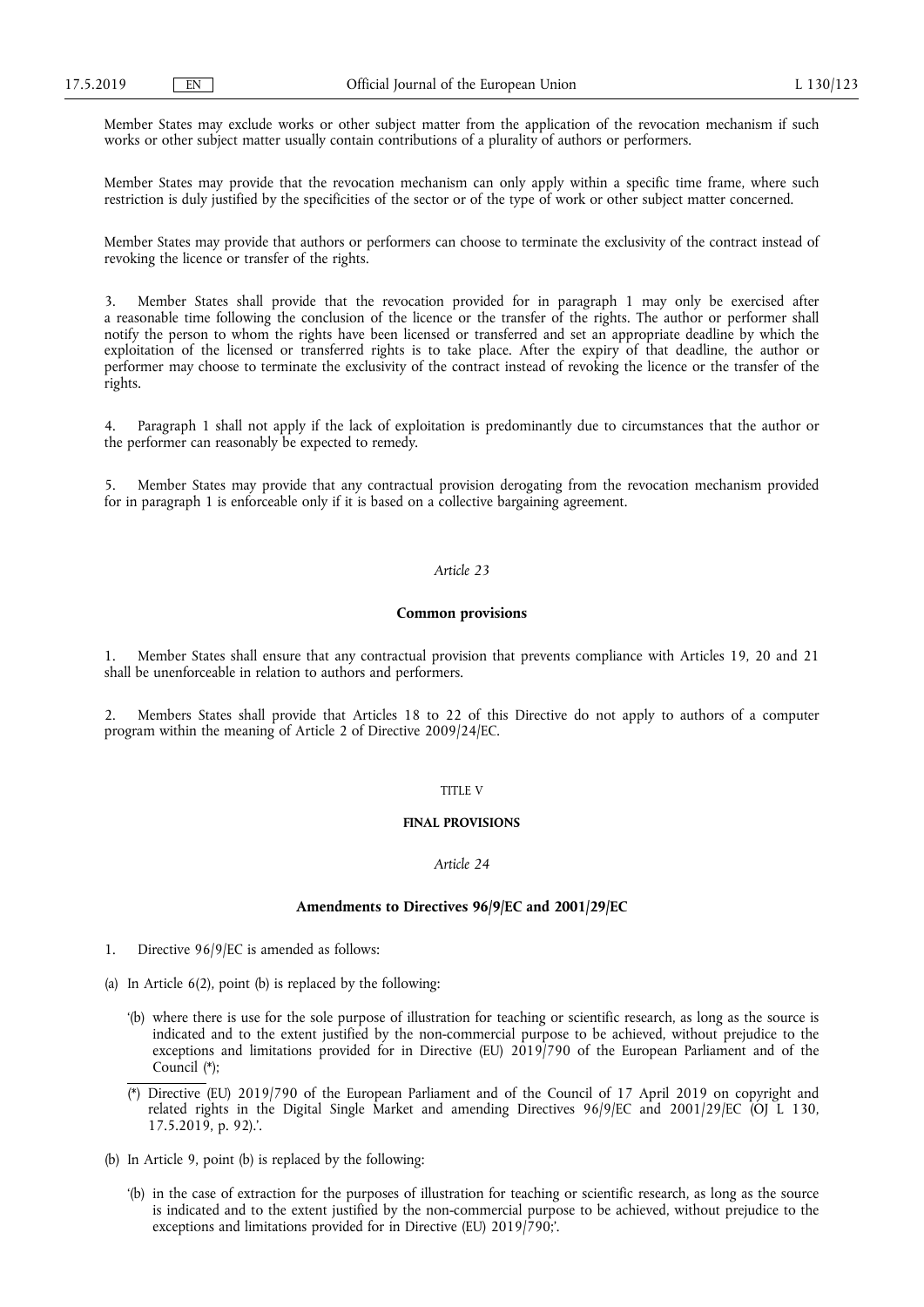- 2. Directive 2001/29/EC is amended as follows:
- (a) In Article 5(2), point (c) is replaced by the following:
	- '(c) in respect of specific acts of reproduction made by publicly accessible libraries, educational establishments or museums, or by archives, which are not for direct or indirect economic or commercial advantage, without prejudice to the exceptions and limitations provided for in Directive (EU) 2019/790 of the European Parliament and of the Council (\*);
	- (\*) Directive (EU) 2019/790 of the European Parliament and of the Council of 17 April 2019 on copyright and related rights in the Digital Single Market and amending Directives 96/9/EC and 2001/29/EC (OJ L 130, 17.5.2019, p. 92).'.
- (b) In Article 5(3), point (a) is replaced by the following:
	- '(a) use for the sole purpose of illustration for teaching or scientific research, as long as the source, including the author's name, is indicated, unless this turns out to be impossible and to the extent justified by the non-commercial purpose to be achieved, without prejudice to the exceptions and limitations provided for in Directive (EU) 2019/790;'.
- (c) In Article 12(4), the following points are added:
	- '(e) to examine the impact of the transposition of Directive (EU) 2019/790 on the functioning of the internal market and to highlight any transposition difficulties;
	- (f) to facilitate the exchange of information on relevant developments in legislation and case law as well as on the practical application of the measures taken by Member States to implement Directive (EU) 2019/790;
	- (g) to discuss any other questions arising from the application of Directive (EU) 2019/790.'.

#### *Article 25*

# **Relationship with exceptions and limitations provided for in other directives**

Member States may adopt or maintain in force broader provisions, compatible with the exceptions and limitations provided for in Directives 96/9/EC and 2001/29/EC, for uses or fields covered by the exceptions or limitations provided for in this Directive.

#### *Article 26*

### **Application in time**

1. This Directive shall apply in respect of all works and other subject matter that are protected by national law in the field of copyright on or after 7 June 2021.

2. This Directive shall apply without prejudice to any acts concluded and rights acquired before 7 June 2021.

#### *Article 27*

## **Transitional provision**

Agreements for the licence or transfer of rights of authors and performers shall be subject to the transparency obligation set out in Article 19 as from 7 June 2022.

# *Article 28*

#### **Protection of personal data**

The processing of personal data carried out within the framework of this Directive shall be carried out in compliance with Directive 2002/58/EC and Regulation (EU) 2016/679.